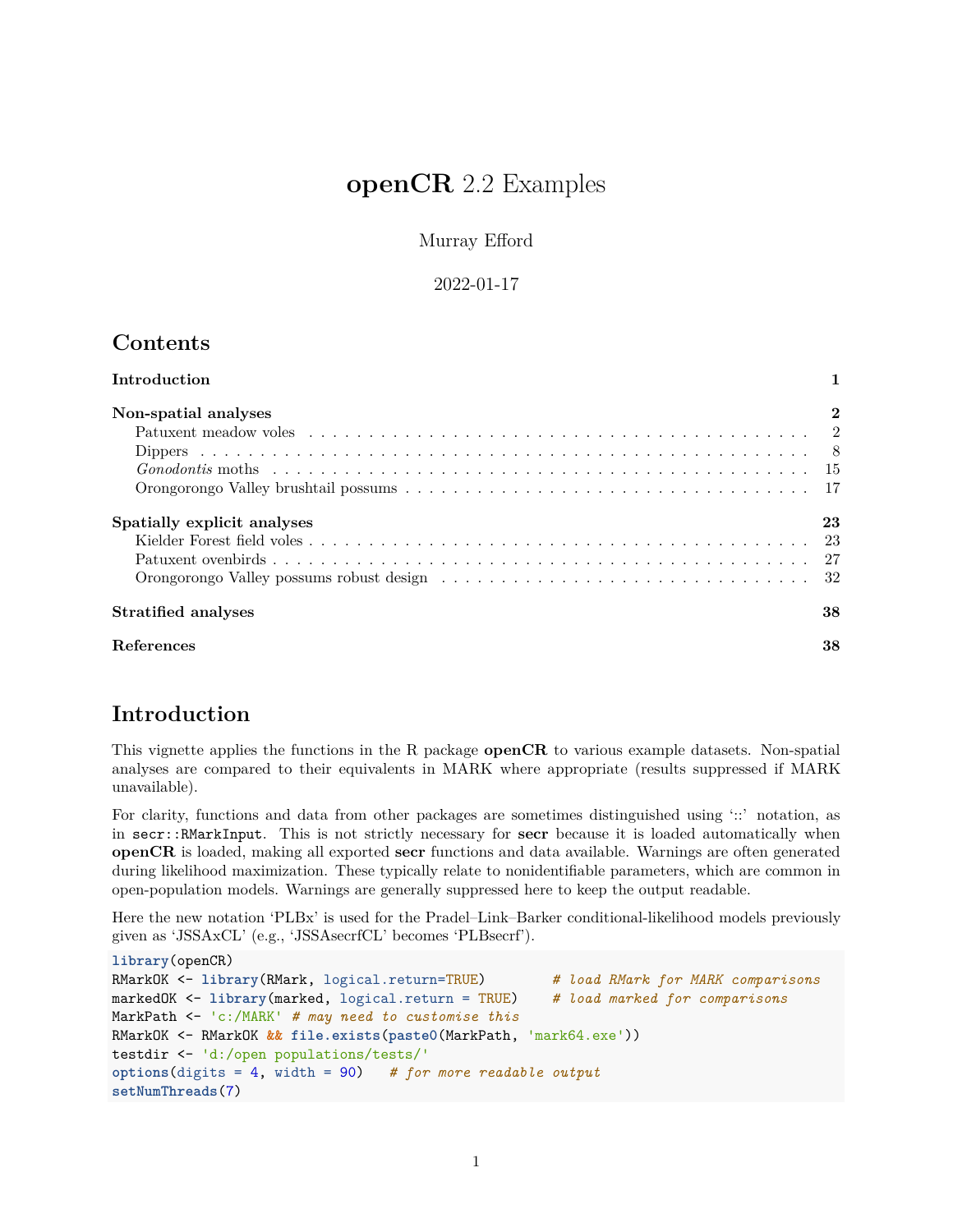## <span id="page-1-0"></span>**Non-spatial analyses**

### <span id="page-1-1"></span>**Patuxent meadow voles**

Meadow voles (*Microtus pennsylvanicus*) were trapped by Nichols et al. (1984) on a 10 × 10 grid at Patuxent Wildlife Research Center, Maryland, USA. The data relate to trapping for 5 nights a month over 6 months in 1983. The data were used by Pollock et al. (1990) and Williams, Nichols and Conroy (2002) to demonstrate capture–recapture methods. The data are provided by **openCR** in several forms; see ?microtusCH for details and other references.

### **Data summary**

Compare [Williams, Nichols and Conroy \(2002\) Table 17.6](https://www.otago.ac.nz/density/png/WNCTab17.6.png) (sex-specific)

**m.array**(microtusFCH) *# females*

| ##      |            |        |    |          |              |          | R 2 3 4 5 6 NRecap           |
|---------|------------|--------|----|----------|--------------|----------|------------------------------|
|         | ## 1 51 40 |        | 4  | $\Omega$ | $\Omega$     | 0        | 7                            |
|         | ## 2 49    |        | 34 | 3        | $\Omega$     | $\Omega$ | 12                           |
| ## 3 52 |            |        |    | 34       | $\mathbf{1}$ | $\Omega$ | 17                           |
|         | ## 4 45    |        |    |          | 31           | $\Omega$ | 14                           |
| ## 5 54 |            |        |    |          |              | 45       | -9                           |
| ## 6 72 |            |        |    |          |              |          | 72                           |
|         |            |        |    |          |              |          | m.array(microtusMCH) # males |
| ++++    | D          | $\sim$ |    |          |              |          | 2 A E CNDoop                 |

|  |         |  | ## 1 53 44 1 0 0 |        | - 0 | 8   |
|--|---------|--|------------------|--------|-----|-----|
|  | ## 2 69 |  | 33 4 0 1         |        |     | 31  |
|  | ## 3 48 |  |                  | 32 1 0 |     | 15  |
|  | ## 4 56 |  |                  | 28 4   |     | 24  |
|  | ## 5 45 |  |                  |        | -38 | - 7 |
|  | ## 6 76 |  |                  |        |     | 76  |
|  |         |  |                  |        |     |     |

#### **CJS**

Fit the models in [Williams, Nichols and Conroy \(2002\) Table 17.8.](https://www.otago.ac.nz/density/png/WNCTab17.8.png) The predictor 't' refers to a factor with one level for each primary session (a synonym of 'session' in **openCR**).

```
args <- list(
   list(microtusFMCH, model = list(phi ~ sex+t, p ~ 1)),
   list(microtusFMCH, model = list(phi \cdot t, p \cdot 1)),list(microtusFMCH, model = list(phi ~ sex+t, p ~ sex)),
   list(microtusFMCH, model = list(phi ~ sex+t, p ~ sex*t)),
   list(microtusFMCH, model = list(phi ~ t, p ~ sex)),
   list(microtusFMCH, model = list(phi ~ sex+t, p ~ t)),
   list(microtusFMCH, model = list(phi ~ sex*t, p ~ 1)),
   list(microtusFMCH, model = list(phi ~ sex*t, p ~ sex)),
   list(microtusFMCH, model = list(phi * t, p * sex*t)),list(microtusFMCH, model = list(phi ~ sex+t, p ~ sex+t)),
   list(microtusFMCH, model = list(phi ~ t, p ~ sex+t)),
   list(microtusFMCH, model = list(phi ~ sex*t, p ~ sex*t)),
   list(microtusFMCH, model = list(phi * t, p * t)),list(microtusFMCH, model = list(phi ~ sex*t, p ~ t)),
   list(microtusFMCH, model = list(phi ~ sex*t, p ~ sex+t)),
   list(microtusFMCH, model = list(phi ~ sex, p ~ sex*t)),
   list(microtusFMCH, model = list(phi - 1, p - sex*t)),
```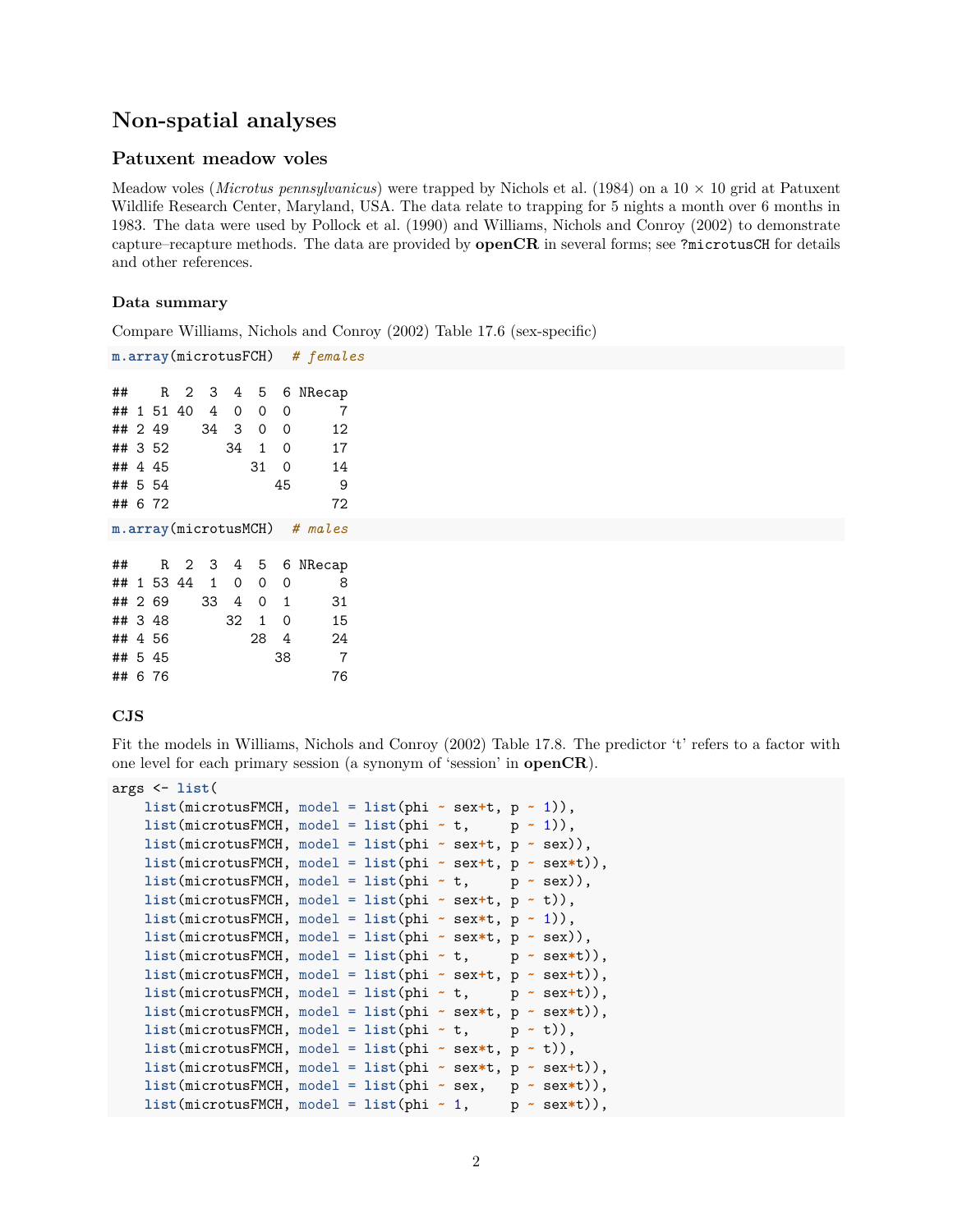```
list(microtusFMCH, model = list(phi ~ sex, p ~ sex+t)),
   list(microtusFMCH, model = list(phi ~ sex, p ~ t)),
   list(microtusFMCH, model = list(phi \sim 1, p \sim sex+t)),list(microtusFMCH, model = list(phi \sim 1, p \sim t)),list(microtusFMCH, model = list(phi ~ sex, p ~ 1)),
   list(microtusFMCH, model = list(phi ~ sex, p ~ sex)),
   list(microtusFMCH, model = list(phi - 1, p - sex)),list(microtusFMCH, model = list(phi ~ 1, p ~ 1))
)
# suppress some unsightly warnings
suppressWarnings(fits <- par.openCR.fit(args, ncores = 1)) # ncores=1 is FASTER than ncores=6
# check completion codes - nlm 3 indicates possible problem in 4th and 16th fit
unname(sapply(fits, function(x) x$fit$code))
```
## [1] 1 1 1 3 1 1 1 1 1 1 1 1 1 1 1 3 1 1 1 1 1 1 1 1 1

For comparison we adjust the effective sample size to match that used by the original authors (the default in **openCR** is the number of individuals 308 whereas MARK uses the sum of the release cohort sizes 522)

ess <- **sum**(**m.array**(microtusFMCH, last.session = FALSE)[,'R']) **AIC**(fits, criterion = 'AICc', use.rank = TRUE, n = ess)[,1**:**7]

```
## model npar rank logLik AIC AICc dAICc
## 1 p~1 phi~sex + t 7 7 -368.6 751.3 751.5 0.000
## 2 p~1 phi~t 6 6 -370.3 752.5 752.7 1.229
## 3 p~sex phi~sex + t 8 8 -368.3 752.5 752.8 1.333
## 5 p~sex phi~t 7 7 -369.6 753.2 753.5 1.979
## 7 p~1 phi~sex * t 11 11 -366.5 754.9 755.4 3.938
## 8 p~sex phi~sex * t 12 12 -365.5 755.0 755.6 4.144
## 4 p~sex * t phi~sex + t 16 14 -362.0 752.1 756.9 5.401
## 6 p~t phi~sex + t 11 10 -367.4 754.9 757.3 5.825
## 9 p~sex * t phi~t 15 12 -363.6 751.3 757.9 6.394
## 10 p~sex + t phi~sex + t 12 11 -366.9 755.7 758.3 6.772
## 11 p~sex + t phi~t 11 10 -368.1 756.2 758.6 7.125
## 13 p~t phi~t 10 9 -369.3 756.5 758.9 7.402
## 14 p~t phi~sex * t 15 14 -365.4 758.8 761.7 10.172
## 15 p~sex + t phi~sex * t 16 15 -364.5 759.0 762.0 10.495
## 12 p~sex * t phi~sex * t 20 17 -360.8 755.5 762.7 11.245
## 16 p~sex * t phi~sex 12 9 -373.7 765.4 771.7 20.225
## 17 p~sex * t phi~1 11 8 -375.1 766.3 772.5 21.053
## 18 p~sex + t phi~sex 8 7 -378.5 770.9 773.2 21.671
## 19 p~t phi~sex 7 6 -379.7 771.5 773.6 22.134
## 20 p~sex + t phi~1 7 6 -380.0 772.0 774.1 22.666
## 21 p~t phi~1 6 5 -381.4 772.8 774.9 23.438
## 22 p~1 phi~sex 3 3 -385.3 776.6 776.6 25.150
## 23 p~sex phi~sex 4 4 -384.5 777.0 777.1 25.617
## 24 p~sex phi~1 3 3 -386.1 778.2 778.2 26.735
## 25 p~1 phi~1 2 2 -387.2 778.4 778.4 26.900
```
Although there is much agreement, AICc values and rankings differ from Williams, Nichols and Conroy (2002) particularly for models such as  $(\phi_{s+t}, p_{s*t})$  for which MARK counts parameters differently.

Compare [Williams, Nichols and Conroy Fig. 17.2:](https://www.otago.ac.nz/density/png/WNCFig17.2.png)

```
par(max = c(4,4,2,2))maledat \leq expand.grid(sex = factor('M', levels = c('F','M')), t = factor(1:6))
```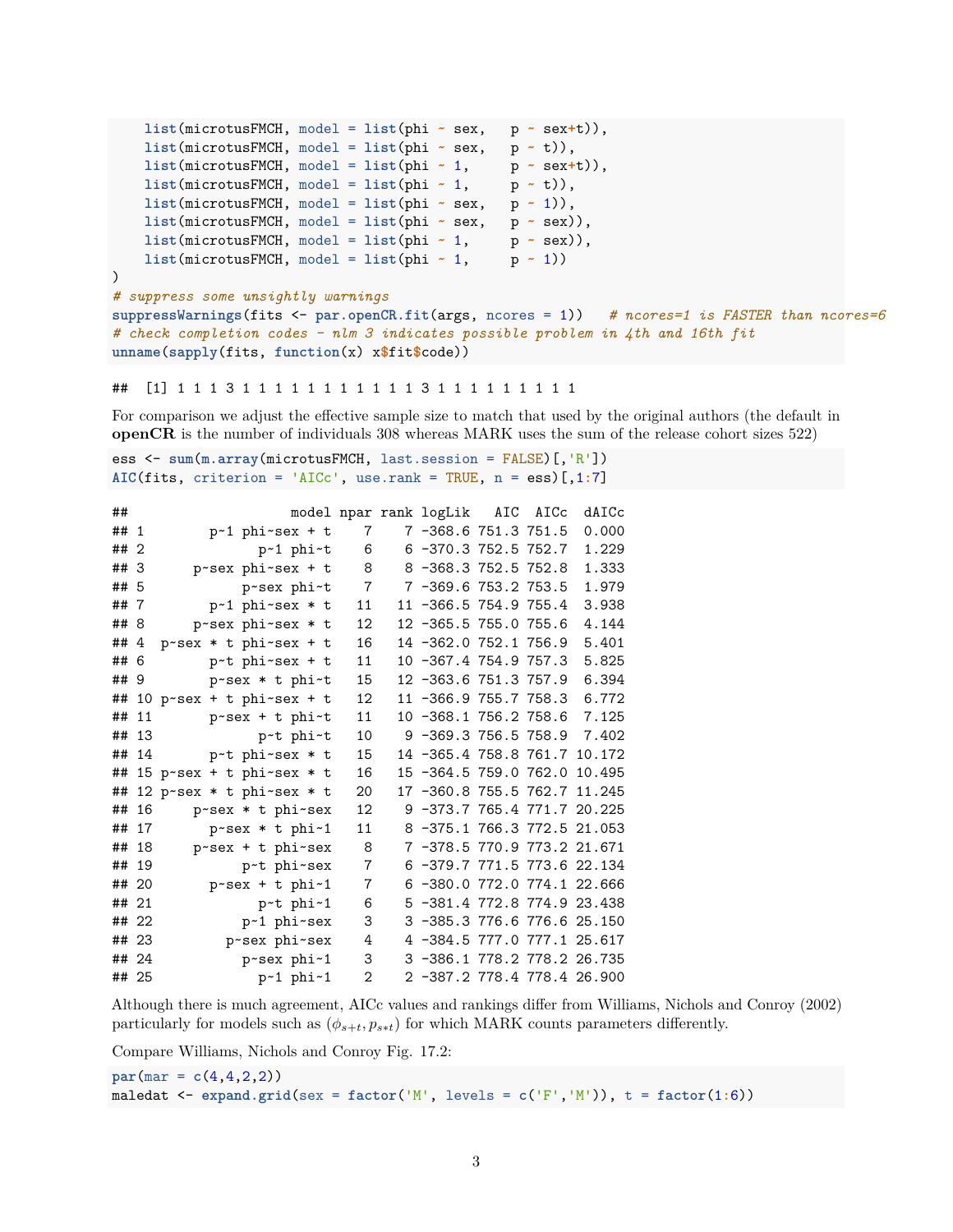

```
CJS by sex
```
Compare [Williams, Nichols and Conroy Table 17.7:](https://www.otago.ac.nz/density/png/WNCTab17.7.png)

```
fitfm4 <- openCR.fit(microtusFMCH, model = list(p~t*sex, phi~t*sex))
predict(fitfm4, all = TRUE)
```
## \$p

| ## |                |                |   |        | session sex estimate SE. estimate |                       | 1c1 | uc1              |
|----|----------------|----------------|---|--------|-----------------------------------|-----------------------|-----|------------------|
| ## | 1              | 1              | F | NA     | NA                                |                       | NA  | NA               |
| ## | $\overline{2}$ | $\overline{2}$ | F | 0.8831 | 5.481e-02 7.274e-01 0.9553        |                       |     |                  |
| ## | 3              | 3              | F | 0.8950 | 5.708e-02 7.216e-01 0.9656        |                       |     |                  |
| ## | 4              | 4              | F | 0.9622 | 3.700e-02 7.759e-01 0.9947        |                       |     |                  |
| ## | 5              | 5              | F | 1.0000 | 1.281e-06 1.569e-292 1.0000       |                       |     |                  |
| ## | 6              | 6              | F | 0.8845 | ΝA                                |                       | ΝA  | ΝA               |
| ## | 7              | $\mathbf{1}$   | M | NA     | ΝA                                |                       | ΝA  | NA               |
| ## | 8              | 2              | Μ | 0.9604 | $3.872e-02$                       |                       |     | 7.675e-01 0.9944 |
| ## | -9             | 3              | M | 0.8238 | 7.095e-02                         |                       |     | 6.420e-01 0.9242 |
| ## | 10             | 4              | M | 0.9114 | 5.941e-02                         | 7.087e-01 0.9775      |     |                  |
| ## | 11             | 5              | M | 0.8304 | 7.482e-02 6.335e-01 0.9328        |                       |     |                  |
| ## | 12             | 6              | M | 0.9279 | NA                                |                       | NA  | NA               |
| ## |                |                |   |        |                                   |                       |     |                  |
| ## | \$phi          |                |   |        |                                   |                       |     |                  |
| ## |                |                |   |        | session sex estimate SE. estimate | 1c1                   |     | ucl              |
| ## | 1              | 1              | F | 0.8882 | 0.05177 0.7409 0.9566             |                       |     |                  |
| ## | $\overline{2}$ | 2              | F | 0.7819 | 0.06582 0.6272 0.8843             |                       |     |                  |
| ## | 3              | 3              | F | 0.6811 | 0.06635 0.5399 0.7953             |                       |     |                  |
| ## | 4              | 4              | F | 0.6889 |                                   | 0.06901 0.5409 0.8063 |     |                  |
| ## | 5              | 5              | F | 0.9421 | NA                                | NA                    |     | NA               |
| ## | 6              | 6              | F | NA     | ΝA                                | NA                    |     | NA               |
| ## | 7              | 1              | M | 0.8645 | 0.05246 0.7262 0.9388             |                       |     |                  |
| ## | 8              | 2              | M | 0.5828 |                                   | 0.06554 0.4517 0.7032 |     |                  |
| ## | 9              | 3              | M | 0.7146 | 0.07238 0.5554 0.8339             |                       |     |                  |
| ## | 10             | 4              | M | 0.5869 |                                   | 0.06852 0.4495 0.7120 |     |                  |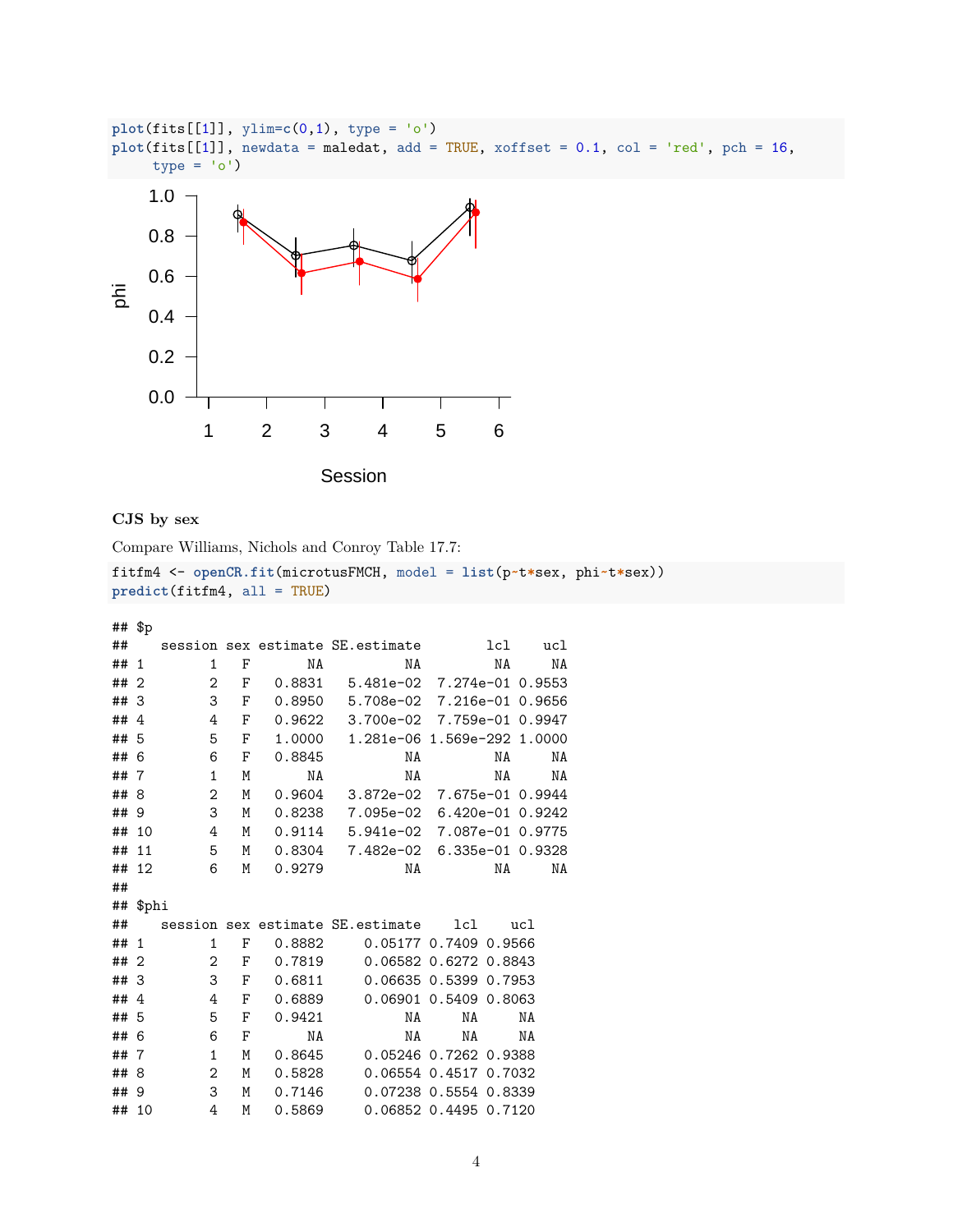| ## 11 |    | 5 M 0.9101 |       | NA | NA |
|-------|----|------------|-------|----|----|
| ## 12 | 6M | NA         | NA NA |    | NA |

And in MARK:

```
fm <- secr::RMarkInput(microtusFMCH)
markFM <- RMark::mark(fm, model.parameters =
   list(Phi = list(formula = ~time+sex), p = list(formula = ~time*sex)),
    groups = 'sex', invisible = TRUE, output = FALSE, adjust = FALSE)
round(markFM$results$real[,1:4],4)
```
#### **Combined-sex meadow vole data from JOLLY**

Compare [Pollock et al. \(1990\) Table 4.7](https://www.otago.ac.nz/density/png/PNBHTab4.7.png)

**JS.counts**(microtusCH)

## n R m r z ## 1 108 105 0 89 0 ## 2 127 121 84 76 5 ## 3 102 101 73 68 8 ## 4 103 102 73 63 3 ## 5 102 100 61 84 5 ## 6 149 148 89 0 0

 $[r_1 = 87$  in the published table, but this is an error

### **Pradel models**

Using the formulae of Pradel  $(1996)^1$  $(1996)^1$  $(1996)^1$  and the alternative parameterisations in terms of seniority (gamma) or population growth rate (lambda). The data are for adult male meadow voles at Patuxent.

```
# gamma parameterisation
fitmpradelg <- openCR.fit(microtusMCH, type = "Pradelg",
                          model = list(p~t, phi~t, gamma~t))
# gamma parameterisation, constant gamma
fitmpradelg1 <- openCR.fit(microtusMCH, type = "Pradelg",
                           model = list(p~t, phi~t, gamma~1))
```
Compare [Williams et al. Table 18.4.](https://www.otago.ac.nz/density/png/WNCTab18.4.png) Manually derived  $\lambda_i = \phi_i / \gamma_{i+1}$  (SE not calculated).

```
pg <- predict(fitmpradelg)
pg1 <- predict(fitmpradelg1)
pg$phi[5:6,] <- NA
pg1$phi[5:6,] <- NA
df <- cbind(pg$gamma[,2:3], pg1$gamma[,2:3])
names(df) <- c('gamma','segamma','gamma1','se(gamma1)')
df[2,1:2] <- NA
df$lambda <- pg$phi$estimate / c(df$gamma[-1], NA)
df$lambda1 <- pg1$phi$estimate / c(df$gamma1[-1], NA)
df[,c(1,2,5,3,4,6)]
## gamma segamma lambda gamma1 se(gamma1) lambda1
## 1 NA NA NA NA NA 1.3169
## 2 NA NA 0.8265 0.6524 0.03038 0.8707
```
## 3 0.7052 0.06760 1.0694 0.6524 0.03038 1.1014 ## 4 0.6682 0.06997 0.9001 0.6524 0.03038 0.9284

<span id="page-4-0"></span><sup>&</sup>lt;sup>1</sup>See the help page for rev.capthist (?rev.capthist) for comment on reverse-time formulations.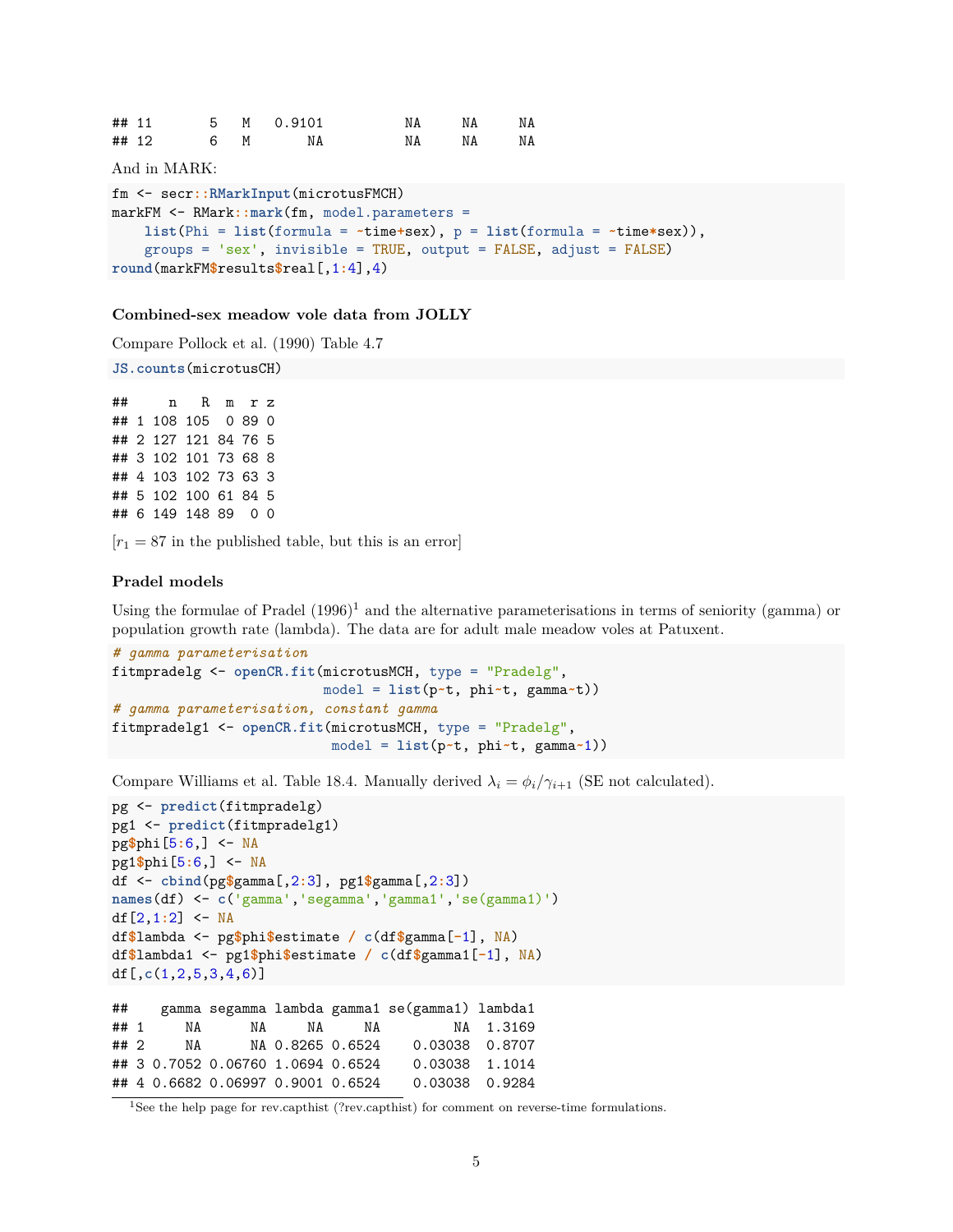|  | ## 5 0.6521 0.07513 | NA 0.6524 | 0.03038 | NA |
|--|---------------------|-----------|---------|----|
|  | ## 6 0.5965 0.06334 | NA 0.6524 | 0.03038 | NA |

The Pradel model estimates the same parameters as the conditional-likelihood JSSA models, but deals differently with losses on capture. Estimates of p amd phi are virtually identical in this example. Estimates of lambda differ because the Pradel lambda estimates include losses on capture. Pradel (1996) suggested a more elaborate formulation to model losses, but this has not been implemented in **openCR**. The JSSA version is preferred if there are losses on capture.

```
# lambda parameterisation
fitmpradel <- openCR.fit(microtusMCH, type = "Pradel",
                         model = list(p~t, phi~t, lambda~t))
fitmPLBl <- openCR.fit(microtusMCH, type = "PLBl",
                           model = list(p~t, phi~t, lambda~t))
JS <- JS.direct(microtusMCH)
df <- cbind(do.call(rbind, predict(fitmpradel))[,2:3],
            do.call(rbind, predict(fitmPLBl))[,2:3])
names(df) <- c('Pradel','sePradel','JSSA','seJSSA')
df$JS <- c(JS$p, JS$phi, c(JS$N[-1]/JS$N[-6], NA))
df[c(2:5,7:10,14:16),] # dropping nonidentifiable parameters
```

```
## Pradel sePradel JSSA seJSSA JS
## p.2 0.9604 0.03872 0.9604 0.03872 0.9608
## p.3 0.8238 0.07095 0.8238 0.07095 0.8251
## p.4 0.9114 0.05942 0.9114 0.05941 0.9124
## p.5 0.8304 0.06878 0.8304 0.06878 0.8310
## phi.1 0.8644 0.05247 0.8644 0.05246 0.8641
## phi.2 0.5828 0.06554 0.5828 0.06554 0.5820
## phi.3 0.7146 0.07238 0.7146 0.07238 0.7147
## phi.4 0.5869 0.06852 0.5869 0.06852 0.5870
## lambda.2 0.8264 0.10462 0.8089 0.10027 0.7924
## lambda.3 1.0695 0.13865 1.0453 0.13193 1.0507
## lambda.4 0.9001 0.12408 0.8808 0.11883 0.8840
```
One would expect the difference to disappear if there are no losses. We construct an artificial dataset that drops these capture histories entirely, and compare estimates across models.

```
tmp <- microtusMCH
tmp <- tmp[apply(tmp,1,min)>=0,,, drop = FALSE]
class(tmp) <- 'capthist'
pradelnoloss <- openCR.fit(tmp, type = "Pradel",
                           model = list(p~t, phi~t, lambda~t))
JSSAnoloss <- openCR.fit(tmp, type = "PLBl",
                           model = list(p~t, phi~t, lambda~t))
df <- cbind(do.call(rbind, predict(pradelnoloss))[,2:3],
            do.call(rbind, predict(JSSAnoloss))[,2:3])
names(df) <- c('Pradel','sePradel','JSSA','seJSSA')
# also run Pradel model in MARK
captdf <- RMarkInput(tmp, grouped = TRUE, covariates = FALSE)
time <- list(formula = ~time)
mk <- mark(captdf, model = "Pradlambda", model.parameters =
              list(Phi = time, p = time, Lambda = time), invisible = TRUE)
dfmk <- mk$results$real[c(7:10, 1:4, 13:15),1:2]
names(dfmk) <- c('MKPradel','seMKPradel')
cbind(df[c(2:5,7:10,14:16),], dfmk) # dropping nonidentifiable parameters
```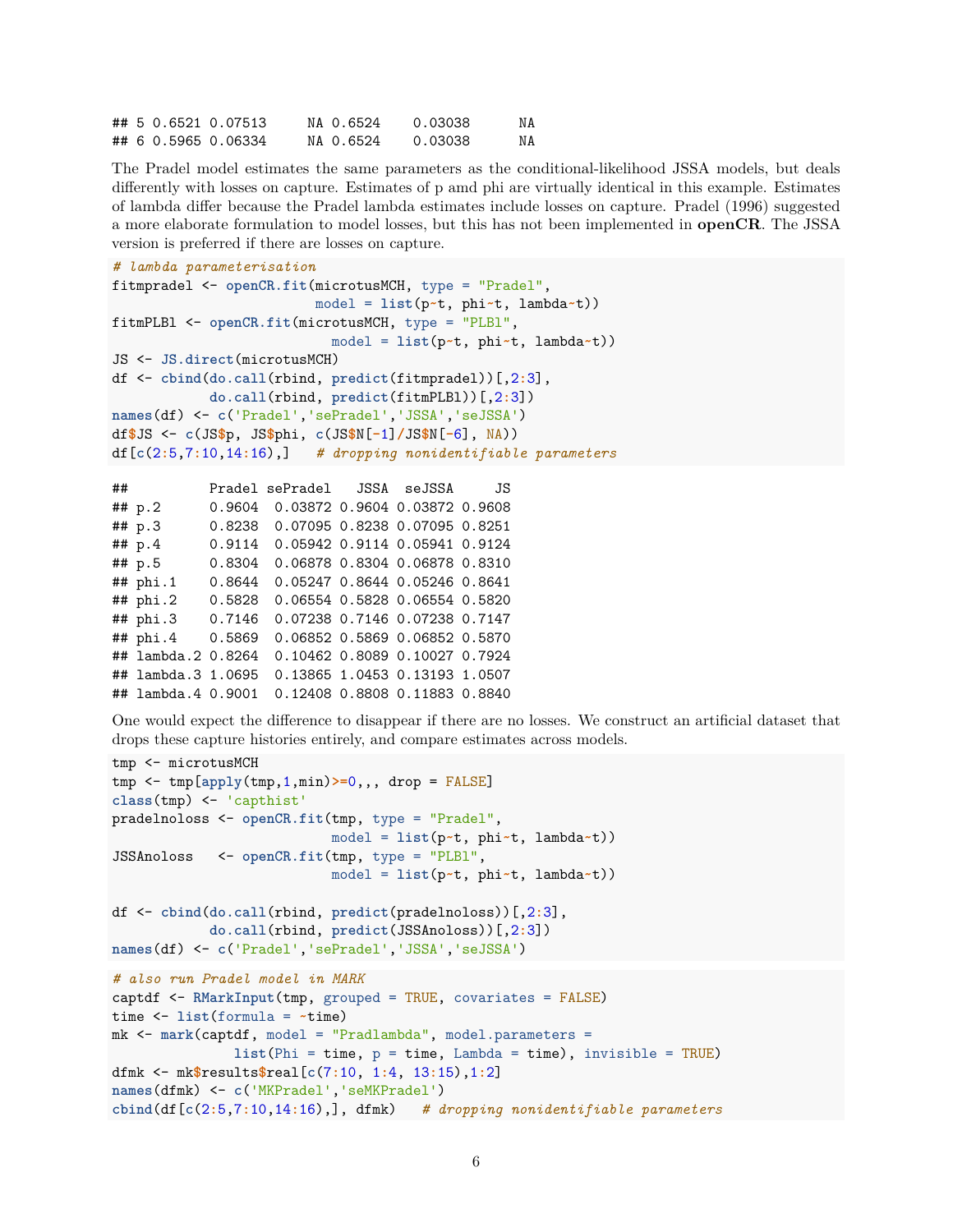### **JSSA conditional likelihood with per capita recruitment**

This model (JSSAfCL aka PLBf) coincides with the Link and Barker (2005) formulation, as provided in MARK. We compare the two.

```
fitf1 <- openCR.fit(microtusMCH, type= "PLBf", model = list(p~1, phi~1, f~1))
summary(fitf1)
```

```
## $versiontime
## [1] "2.2.2, run 12:31:31 17 Jan 2022"
##
## $capthist
## S1 S2 S3 S4 S5 S6 Total
## Occasions 1 1 1 1 1 1 6
## Detections 56 72 49 57 46 77 357
## Animals 56 72 49 57 46 77 171
##
## $modeldetails
## type fixed distribution
## PLBf none none
##
## $AICtable
## model npar rank logLik AIC AICc
## p~1 phi~1 f~1 3 3 -507.4 1021 1022
##
## $link
## p phi f
## logit logit log
##
## $coef
## beta SE.beta lcl ucl
## p 2.1434 0.2878 1.5793 2.7075
## phi 0.9351 0.1330 0.6744 1.1958
## f -1.0797 0.1008 -1.2772 -0.8822
##
## $hessian
## rankH svtol Eigen1 Eigen2 Eigen3
## 3 1e-05 1 0.3432 0.08176
##
## $predicted
## $predicted$p
## session estimate SE.estimate lcl ucl
## 1 1 0.895 0.02704 0.8291 0.9375
## 2 2 0.895 0.02704 0.8291 0.9375
## 3 3 0.895 0.02704 0.8291 0.9375
## 4 4 0.895 0.02704 0.8291 0.9375
## 5 5 0.895 0.02704 0.8291 0.9375
## 6 6 0.895 0.02704 0.8291 0.9375
##
## $predicted$phi
## session estimate SE.estimate lcl ucl
## 1 1 0.7181 0.02693 0.6625 0.7678
## 2 2 0.7181 0.02693 0.6625 0.7678
```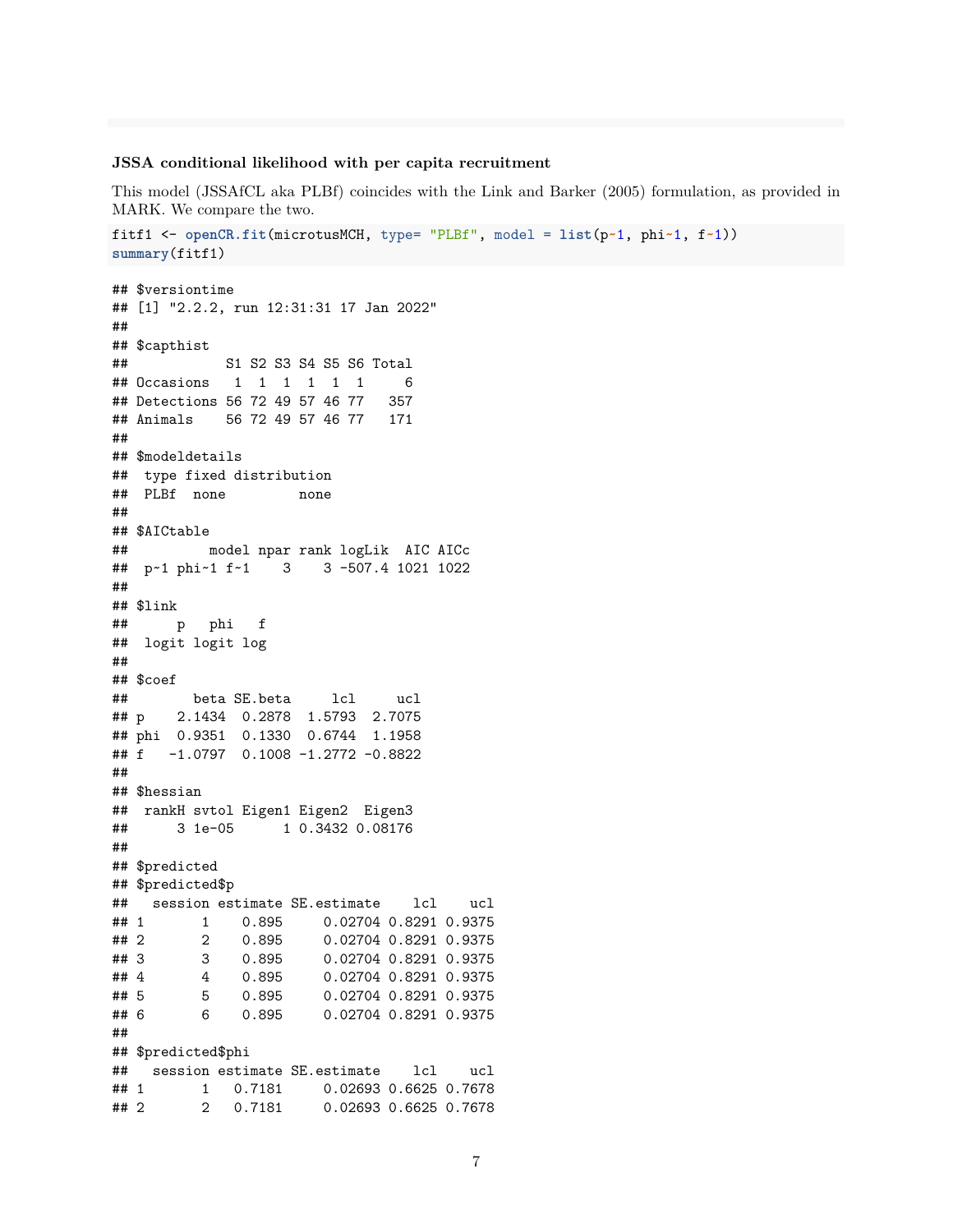## 3 3 0.7181 0.02693 0.6625 0.7678 ## 4 4 0.7181 0.02693 0.6625 0.7678 ## 5 5 0.7181 0.02693 0.6625 0.7678 ## 6 6 NA NA NA NA ## ## \$predicted\$f ## session estimate SE.estimate lcl ucl ## 1 1 0.3397 0.03423 0.2788 0.4139 ## 2 2 0.3397 0.03423 0.2788 0.4139 ## 3 3 0.3397 0.03423 0.2788 0.4139 ## 4 4 0.3397 0.03423 0.2788 0.4139 ## 5 5 0.3397 0.03423 0.2788 0.4139 ## 6 6 NA NA NA NA And in MARK: df <- **RMarkInput**(microtusMCH, grouped = TRUE, covariates = FALSE)

**mark**(df, model = "LinkBarker")

MARK generates files that we don't need, so we call on **RMark** to clean up.

RMark**::cleanup**(ask = FALSE)

### **Direct (closed-form) Jolly-Seber estimates**

The Jolly-Seber method in its original form uses sufficient statistics to quickly compute population size, apparent survival and recruitment. Here we use the combined-sex dataset derived from JOLLY. Compare [Pollock et al. \(1990\) Table 4.8:](https://www.otago.ac.nz/density/png/PNBHTab4.8.png)

**JS.direct**(microtusCH)

|  | ## n R m r z |  |  | $\sigma$               |                                                                |    |    |    |    | sep N seN phi sephi covphi B seB                                                     |    |                |
|--|--------------|--|--|------------------------|----------------------------------------------------------------|----|----|----|----|--------------------------------------------------------------------------------------|----|----------------|
|  |              |  |  | ## 1 108 105 0 89 0 NA |                                                                |    |    |    |    | NA NA NA 0.8754 0.03862 -0.001669                                                    | NA | NA             |
|  |              |  |  |                        |                                                                |    |    |    |    | ## 2 127 121 84 76 5 0.9138 0.03667 138.4 4.145 0.6580 0.04756 -0.001159 30.94 3.563 |    |                |
|  |              |  |  |                        |                                                                |    |    |    |    | ## 3 102 101 73 68 8 0.8606 0.04545 118.1 4.409 0.6898 0.04881 -0.001226 28.63 2.836 |    |                |
|  |              |  |  |                        | ## 4 103 102 73 63 3 0.9380 0.03458 109.4 2.928 0.6266 0.04902 |    |    |    |    |                                                                                      |    | NA 43.30 3.017 |
|  |              |  |  |                        | ## 5 102 100 61 84 5 0.9112 0.03779 111.2 3.126                |    |    | NA | NA | NA                                                                                   | NA | NA             |
|  |              |  |  |                        | ## 6 149 148 89 0 0 NA NA                                      | NA | NA | NA | NA | NA                                                                                   | NA | NA             |

### <span id="page-7-0"></span>**Dippers**

Lebreton et al. (1992) demonstrated Cormack-Jolly-Seber methods with a dataset on European Dipper (*Cinclus cinclus*) collected by Marzolin (1988) and the data have been much used since then. Dippers were captured annually over 1981–1987.

#### **Data summary**

Compare [Lebreton et al. 1992 Table 10:](https://www.otago.ac.nz/density/png/LBCATab10.png)

```
dipperCHM <- subset(dipperCH, covariates(dipperCH)$sex=='Male')
dipperCHF <- subset(dipperCH, covariates(dipperCH)$sex=='Female')
m.array(dipperCHM)
```

| ## |            |  |    |                    |           |                 |                | R 1982 1983 1984 1985 1986 1987 NRecap |
|----|------------|--|----|--------------------|-----------|-----------------|----------------|----------------------------------------|
|    |            |  |    | ## 1981 12 6 1 0 0 |           |                 |                | -5                                     |
|    | ## 1982 26 |  | 11 | $\Omega$           |           | $\Omega$<br>- 0 |                | 15                                     |
|    | ## 1983 37 |  |    | 17                 | $1 \quad$ |                 | $\Omega$       | 19                                     |
|    | ## 1984 39 |  |    |                    | -22.      | - 0             | $\overline{1}$ | 16.                                    |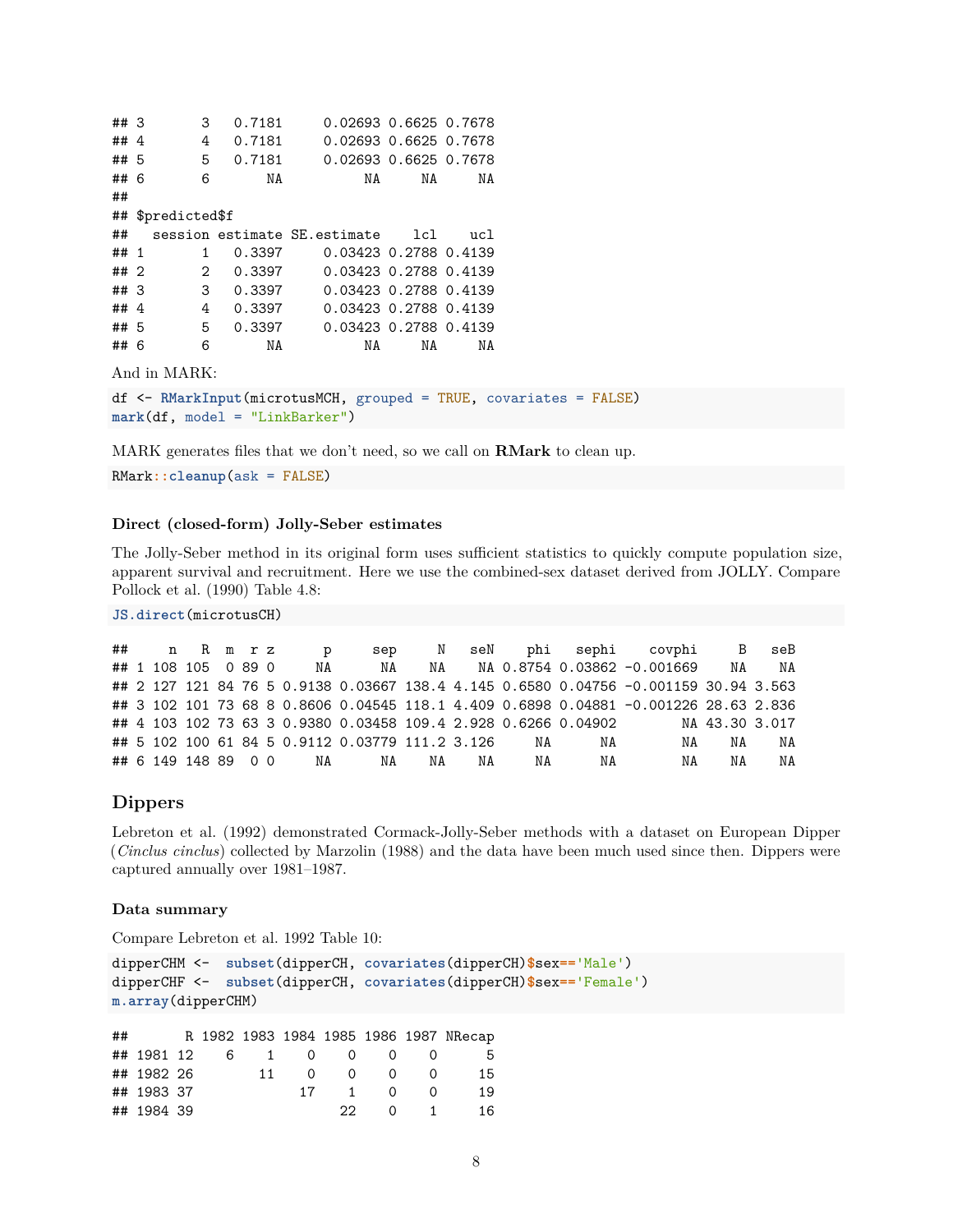| ## 1985 45 | 25 |    | 20 |
|------------|----|----|----|
| ## 1986 48 |    | 28 | 20 |
| ## 1987 46 |    |    | 46 |

**m.array**(dipperCHF)

| ## |            |   |    |    |    |    |    | R 1982 1983 1984 1985 1986 1987 NRecap |
|----|------------|---|----|----|----|----|----|----------------------------------------|
|    | ## 1981 10 | 5 | 1  | 0  | 0  |    |    | 4                                      |
|    | ## 1982 34 |   | 13 | 1  | 0  | 0  | 0  | 20                                     |
|    | ## 1983 41 |   |    | 17 | 1  | 0  | Ω  | 23                                     |
|    | ## 1984 41 |   |    |    | 23 | 1. |    | 16                                     |
|    | ## 1985 43 |   |    |    |    | 26 | Ω  | 17                                     |
|    | ## 1986 50 |   |    |    |    |    | 24 | 26                                     |
|    | ## 1987 47 |   |    |    |    |    |    | 47                                     |

Test 3.SR [\(Lebreton et al. 1992 p. 86\)](https://www.otago.ac.nz/density/png/LBCAp86.pdf). Lebreton et al. indicate that only component 3SR is meaningful.

```
test3sr <- rbind(
   Male = ucare.cjs(dipperCHM)$test3sr$test3sr,
   Female = ucare.cjs(dipperCHF)$test3sr$test3sr
)[,1:3]
test3sr <- rbind(test3sr, Total = apply(test3sr,2,sum))
test3sr[,3] <- 1 - pchisq(test3sr[,1], test3sr[,2])
test3sr
```

```
## stat df p_val
## Male 6.778 5 0.2377
## Female 4.985 5 0.4177
## Total 11.763 10 0.3012
```
### **CJS models**

[Compare Lebreton et al. \(1992\) Table 11](https://www.otago.ac.nz/density/png/LBCATab11.pdf)

```
dipper.p.t.phi.t <- openCR.fit(dipperCH, model = list(p~t, phi~t))
predict(dipper.p.t.phi.t)
```

```
## $p
## session estimate SE.estimate lcl ucl
## 1 1981 NA NA NA NA
## 2 1982 0.6962 0.16578 0.3303 0.9142
## 3 1983 0.9231 0.07288 0.6161 0.9890
## 4 1984 0.9130 0.05818 0.7140 0.9779
## 5 1985 0.9008 0.05384 0.7360 0.9673
## 6 1986 0.9324 0.04581 0.7685 0.9829
## 7 1987 0.7432 NA NA NA
##
## $phi
## session estimate SE.estimate lcl ucl
## 1 1981 0.7182 0.15556 0.3610 0.9200
## 2 1982 0.4347 0.06883 0.3075 0.5711
## 3 1983 0.4782 0.05971 0.3644 0.5943
## 4 1984 0.6261 0.05927 0.5048 0.7334
## 5 1985 0.5985 0.05605 0.4855 0.7019
## 6 1986 0.7140 NA NA NA
## 7 1987 NA NA NA NA
```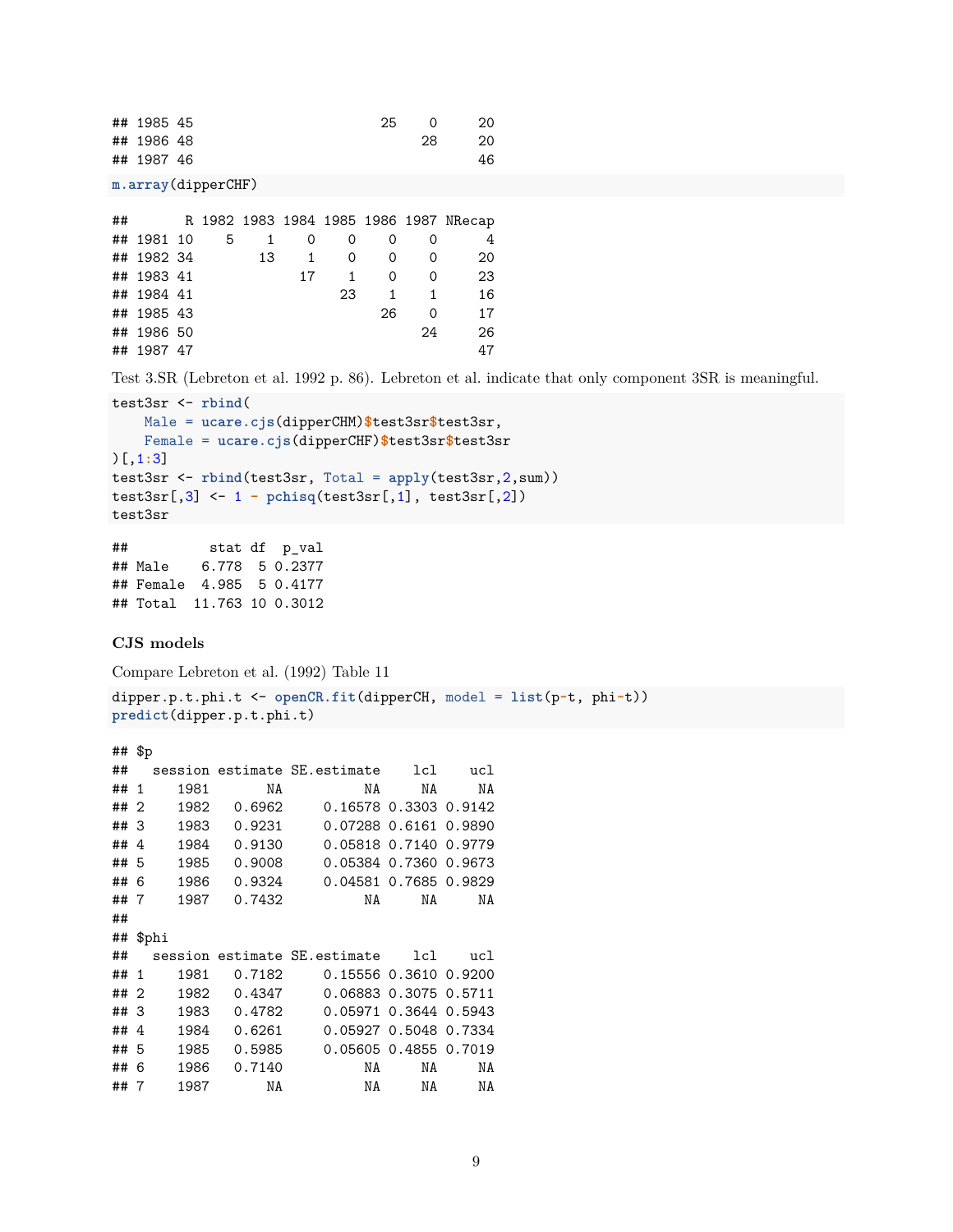The individual covariate 'sex' is a factor with levels 'Female' and 'Male'. We can fit Cormack-Jolly-Seber models directly with openCR.fit:

dipper.null <- **openCR.fit**(dipperCH) dipper.p.sex <- **openCR.fit**(dipperCH, model = p**~**sex) dipper.phi.t <- **openCR.fit**(dipperCH, model = phi**~**t) dipper.phi.sex.p.t.sex <- **openCR.fit**(dipperCH, model = **list**(phi**~**sex, p**~**t**+**sex))

**AIC**(dipper.null, dipper.p.sex, dipper.phi.sex.p.t.sex)

```
## model npar rank logLik AIC AICc dAIC AICwt
## dipper.null p~1 phi~1 2 2 -333.4 670.8 671.1 0.000 0.6632
## dipper.p.sex p~sex phi~1 3 3 -333.1 672.2 672.7 1.355 0.3368
## dipper.phi.sex.p.t.sex p~t + sex phi~sex 9 9 -331.9 681.9 685.9 11.016 0.0000
predict(dipper.p.sex, all.levels = TRUE)
```
## \$p

|      | ״ ״ ״    |                         |             |                      |                                                                          |     |     |  |
|------|----------|-------------------------|-------------|----------------------|--------------------------------------------------------------------------|-----|-----|--|
|      | ##       |                         |             |                      | session sex estimate SE. estimate                                        | 1c1 | ucl |  |
| ## 1 |          |                         | 1981 Male   | NA                   | NA                                                                       | NA  | ΝA  |  |
| ## 2 |          | 1982                    |             | Male 0.9243          | 0.03542 0.8191 0.9705                                                    |     |     |  |
| ## 3 |          | 1983                    |             | Male   0.9243        | 0.03542 0.8191 0.9705                                                    |     |     |  |
| ##4  |          | 1984                    |             |                      | 0.03542 0.8191 0.9705                                                    |     |     |  |
| ## 5 |          | 1985                    |             | Male   0.9243        | 0.03542 0.8191 0.9705                                                    |     |     |  |
| ## 6 |          | 1986                    |             | Male   0.9243        | 0.03542 0.8191 0.9705                                                    |     |     |  |
| ##7  |          | 1987                    | Male        | 0.9243               | 0.03542 0.8191 0.9705                                                    |     |     |  |
| ## 8 |          |                         | 1981 Female | NA                   | NA                                                                       | NA  | NA  |  |
| ## 9 |          |                         |             | 1982 Female 0.8801   | 0.04345 0.7661 0.9427                                                    |     |     |  |
|      | ## 10    |                         |             |                      | 1983 Female  0.8801  0.04345 0.7661 0.9427                               |     |     |  |
|      | ## 11    |                         |             | 1984 Female   0.8801 | 0.04345 0.7661 0.9427                                                    |     |     |  |
|      | ## 12    |                         |             |                      | 1985 Female  0.8801  0.04345 0.7661 0.9427                               |     |     |  |
|      | ## 13    |                         |             |                      | 1986 Female  0.8801  0.04345 0.7661 0.9427                               |     |     |  |
|      | ## 14    |                         |             |                      | 1987 Female  0.8801  0.04345 0.7661 0.9427                               |     |     |  |
| ##   |          |                         |             |                      |                                                                          |     |     |  |
|      | ## \$phi |                         |             |                      |                                                                          |     |     |  |
| ##   |          |                         |             |                      | session sex estimate SE.estimate                                         | 1c1 | ucl |  |
| ## 1 |          | 1981                    | Male        |                      | 0.5607 0.02516 0.5109 0.6093                                             |     |     |  |
| ## 2 |          | 1982                    |             |                      | Male  0.5607  0.02516  0.5109  0.6093                                    |     |     |  |
| ## 3 |          | 1983                    |             | Male  0.5607         | 0.02516 0.5109 0.6093                                                    |     |     |  |
| ##4  |          | 1984                    |             | Male   0.5607        | 0.02516 0.5109 0.6093                                                    |     |     |  |
| ## 5 |          | 1985                    |             |                      | Male  0.5607  0.02516  0.5109  0.6093                                    |     |     |  |
| ## 6 |          | 1986                    | Male        | 0.5607               | 0.02516 0.5109 0.6093                                                    |     |     |  |
|      | ##7      | 1987                    | Male        | NA                   | NA                                                                       | NA  | NA  |  |
| ## 8 |          |                         |             |                      | 1981 Female  0.5607  0.02516  0.5109  0.6093                             |     |     |  |
| ## 9 |          |                         |             | 1982 Female   0.5607 | 0.02516 0.5109 0.6093                                                    |     |     |  |
|      | ## 10    |                         |             | 1983 Female 0.5607   | 0.02516 0.5109 0.6093                                                    |     |     |  |
|      | ## 11    |                         |             | 1984 Female  0.5607  | 0.02516 0.5109 0.6093                                                    |     |     |  |
|      | ## 12    |                         |             |                      | 1985 Female  0.5607  0.02516  0.5109  0.6093                             |     |     |  |
|      | ## 13    |                         |             |                      | 0.02516 0.5109 0.6093                                                    |     |     |  |
|      | ## 14    |                         | 1987 Female | NA                   | NA                                                                       | NA  | ΝA  |  |
|      |          | $par(max = c(4,4,2,2))$ |             |                      |                                                                          |     |     |  |
|      |          |                         |             |                      | plot(dipper.phi.t, par = 'phi', ylim = $c(0,1)$ , pch = 16, col = 'red') |     |     |  |
|      |          |                         |             |                      |                                                                          |     |     |  |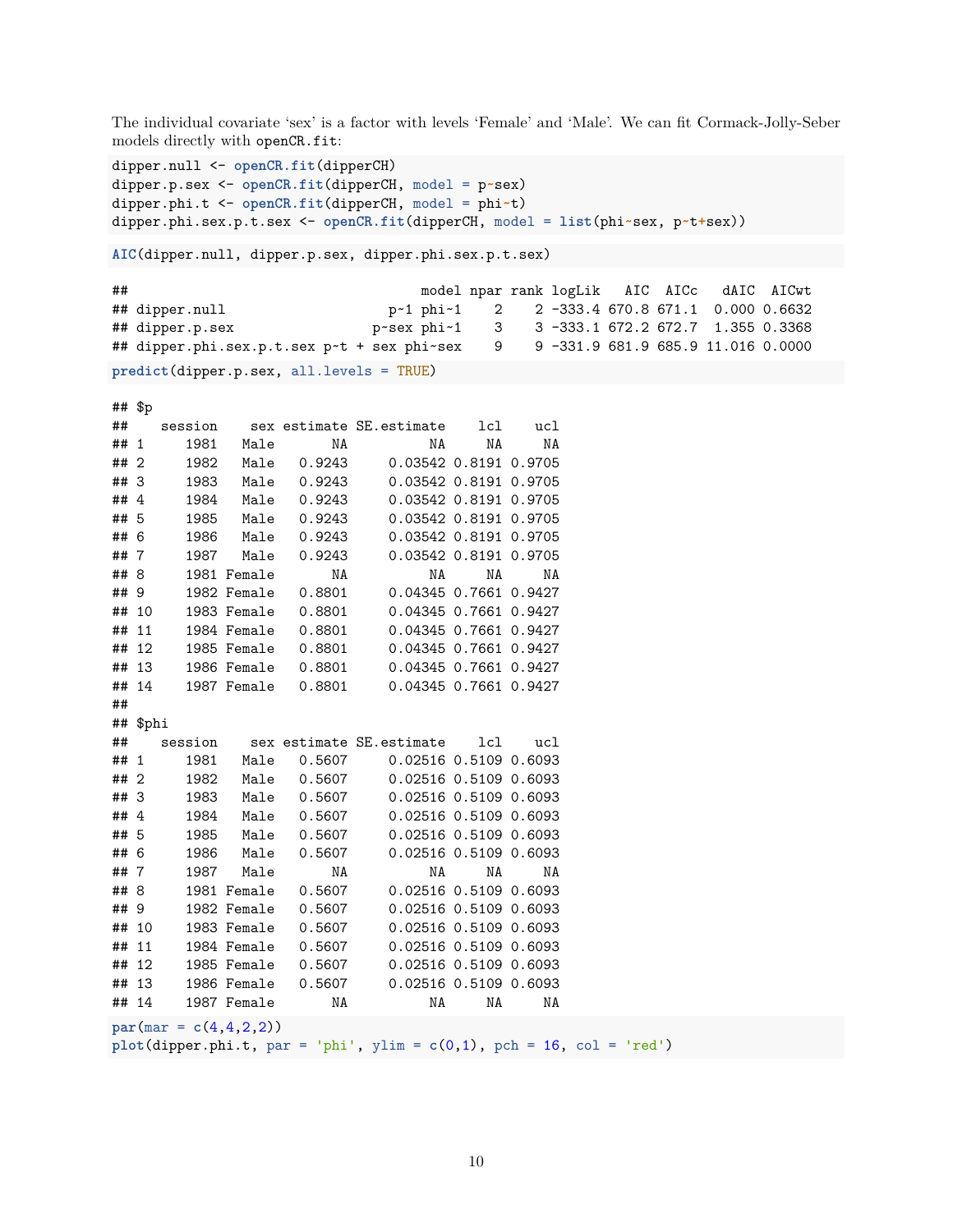

Session

Comparing to Laake, Johnson and Conn (2013) analysis of dummy 'dipper' data in MEE

```
# go to 'marked' to get exact copy of dipper data
# and add a dummy weight field which are random values from 1 to 10
data(dipper) # assumes marked already loaded
set.seed(123)
dipper$weight <- round(runif(nrow(dipper),0,9),0)+1
# switch to 'openCR' and fit model
dipperCH2 <- unRMarkInput(dipper) # convert to secr capthist object
sesscov <- data.frame(flood = c(0,1,1,0,0,0,0)) ## extra 0 to complete 7-session vector
fit2 <- openCR.fit(dipperCH2, model = list(p ~ sex + B, phi ~ flood + weight),
                   sessioncov = sesscov)
coef(fit2)[c(4,5,6,1,2,3),]
```
## beta SE.beta lcl ucl ## phi 0.524925 0.28203 -0.02784 1.07769 ## phi.flood -0.581408 0.22850 -1.02926 -0.13355 ## phi.weight -0.003354 0.04029 -0.08231 0.07561 ## p -0.156994 1.18256 -2.47478 2.16079 ## p.sexMale 0.460348 0.72270 -0.95612 1.87682 ## p.BTRUE 1.966771 0.88543 0.23136 3.70218

This does not exactly reproduce [Laake, Johnson and Conn \(2013\) Table 5](https://www.otago.ac.nz/density/png/LJCTab5.pdf) because they discount first captures as the basis for trap dependence (without explanation). If their analysis is modified by dropping the line td[releaseocc]=0 then results agree exactly.

### **JSSA models**

```
dipper.JSSA <- openCR.fit(dipperCH, type='JSSAl', model = list(phi~t, lambda~t))
predict(dipper.JSSA)$lambda
```
## session estimate SE.estimate lcl ucl ## 1 1981 2.792 0.58050 1.8573 4.196 ## 2 1982 1.265 0.17102 0.9709 1.649 ## 3 1983 1.026 0.12172 0.8132 1.295 ## 4 1984 1.104 0.11275 0.9038 1.349 ## 5 1985 1.103 0.10876 0.9089 1.338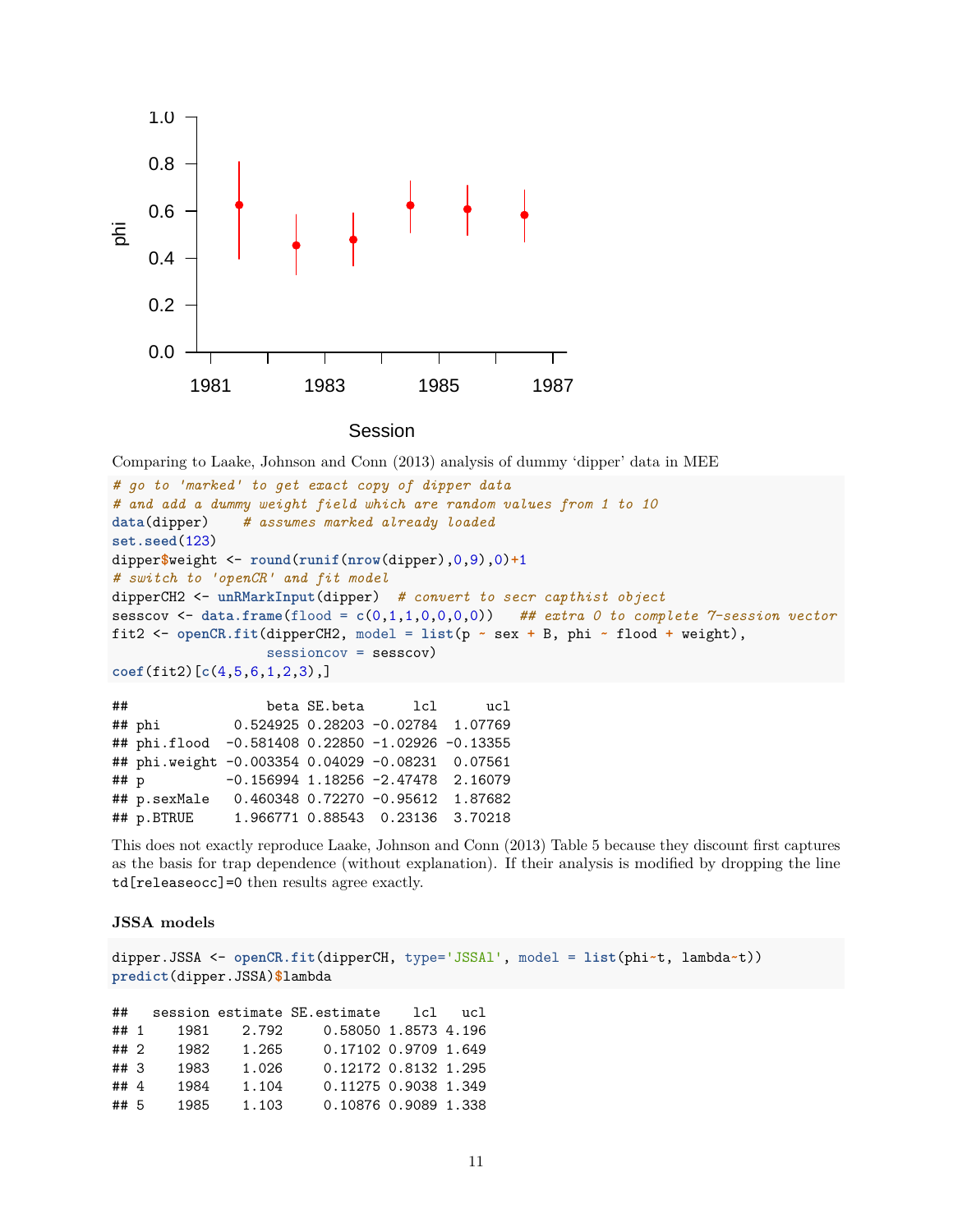## 6 1986 0.958 0.09356 0.7911 1.160 ## 7 1987 NA NA NA NA

### **Compare JS in openCR and marked**

For exact comparison the distribution of *n* must be changed from Poisson (the default in openCR.fit) to binomial (the assumed distribution in MARK and **marked**).

```
## openCR
coef(openCR.fit(dipperCH, type = 'JSSAb', distribution = 'binomial'))
## Warning in log(1 - prob): NaNs produced
## beta SE.beta lcl ucl
## p 2.2914 0.3324 1.6399 2.9430
## phi 0.2383 0.1016 0.0391 0.4374
## b 0.6683 0.2233 0.2306 1.1061
## superN 2.7196 0.4295 1.8778 3.5613
## marked
data(dipper)
crm(dipper, model="js")
## Starting optimization 4 parameters
## Number of evaluations: 100 -2lnl: -958.5951007 Number of evaluations: 200 -2lnl: -958.7091896
##
## crm Model Summary
##
## Npar : 4
## -2lnL: 705.6
## AIC : 713.6
##
## Beta
## Estimate
## Phi.(Intercept) 0.2383
## p.(Intercept) 2.2915
## pent.(Intercept) 0.6683
## N.(Intercept) 2.7196
```
Coefficients are numerically identical. Likelihood and AIC values differ between **openCR** and **marked** because **openCR** omits a constant term.

#### **Compare estimates from different models**

```
cjs <- openCR.fit(dipperCH, type = 'CJS', model = list(p~t, phi~t))
plbb <- openCR.fit(dipperCH, type = 'PLBb', model = list(p~t, phi~t, b~t))
plbf <- openCR.fit(dipperCH, type = 'PLBf', model = list(p~t, phi~t, f~t))
plbg <- openCR.fit(dipperCH, type = 'PLBg', model = list(p~t, phi~t, gamma~t))
plbl <- openCR.fit(dipperCH, type = 'PLBl', model = list(p~t, phi~t, lambda~t),
                     start = plbgjssab <- openCR.fit(dipperCH, type = 'JSSAb', model = list(p~t, phi~t, b~t))
jssaf <- openCR.fit(dipperCH, type = 'JSSAf', model = list(p~t, phi~t, f~t))
jssag <- openCR.fit(dipperCH, type = 'JSSAg', model = list(p~t, phi~t, gamma~t))
jssal <- openCR.fit(dipperCH, type = 'JSSAl', model = list(p~t, phi~t, lambda~t))
jssaN <- openCR.fit(dipperCH, type = 'JSSAN', model = list(p~t, phi~t, N~t))
# combine as openCRlist
```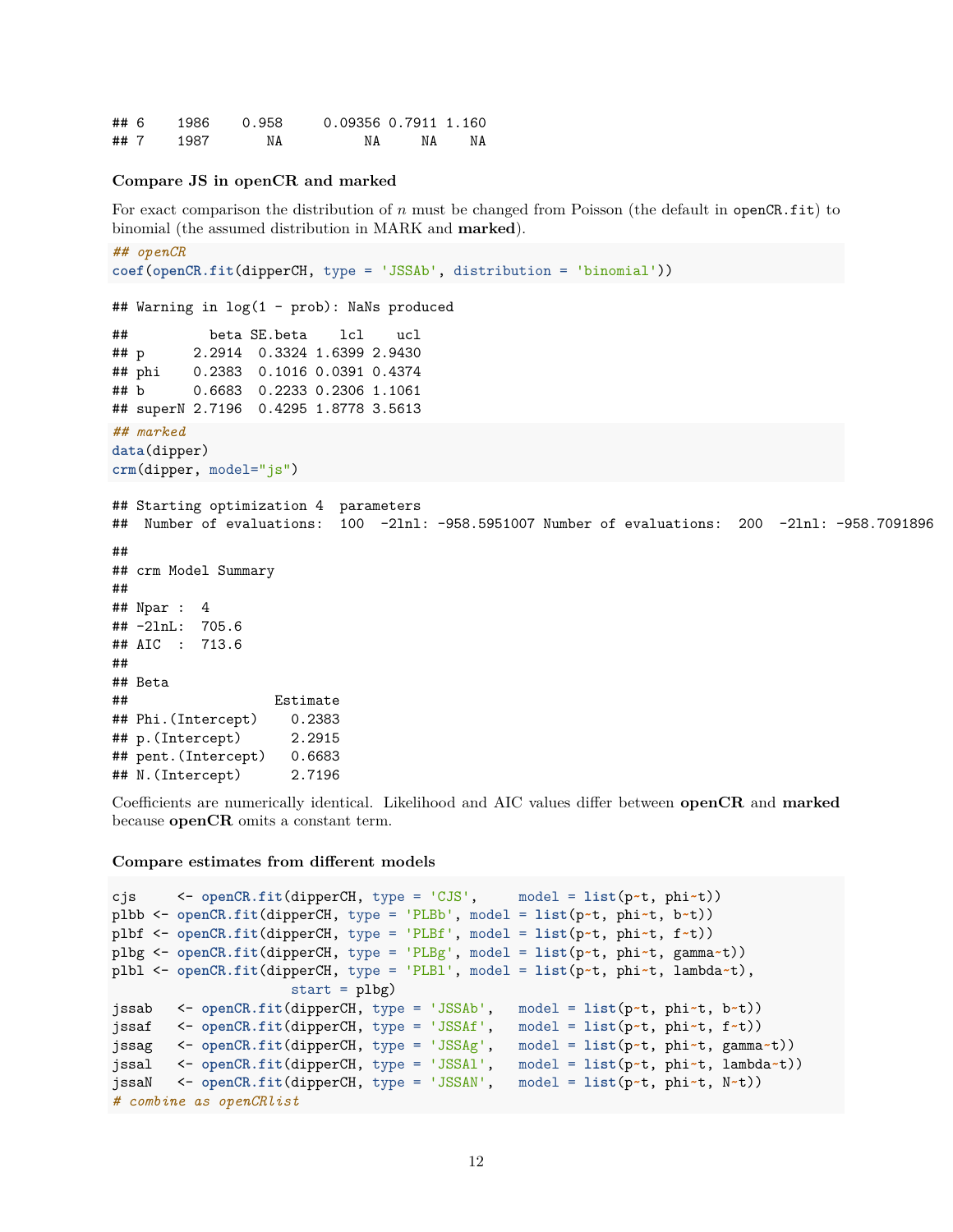fits <- **openCRlist**(cjs, plbb, plbf, plbg, plbl, jssab, jssaf, jssag, jssal, jssaN)

**make.table**(fits[**-**1], parm = "p")

## session ## model 1981 1982 1983 1984 1985 1986 1987 ## plbb 0.8473 0.6962 0.9231 0.9131 0.9008 0.9324 0.8146 ## plbf 0.7596 0.6962 0.9231 0.9130 0.9008 0.9324 0.7231 ## plbg 0.7772 0.6962 0.9231 0.9130 0.9008 0.9324 0.7777 ## plbl 0.7338 0.6962 0.9231 0.9130 0.9008 0.9324 0.7273 ## jssab 0.8483 0.6962 0.9231 0.9130 0.9008 0.9324 0.8256 ## jssaf 0.7605 0.6962 0.9231 0.9130 0.9008 0.9324 0.7163 ## jssag 0.7769 0.6962 0.9231 0.9130 0.9008 0.9324 0.7712 ## jssal 0.8257 0.6962 0.9231 0.9130 0.9008 0.9324 0.8028 ## jssaN 0.8011 0.6962 0.9231 0.9130 0.9008 0.9324 0.8705 **make.table**(fits, parm = "phi")

| ## |          | session                                         |                                           |  |                                    |  |
|----|----------|-------------------------------------------------|-------------------------------------------|--|------------------------------------|--|
|    | ## model |                                                 |                                           |  | 1981 1982 1983 1984 1985 1986 1987 |  |
| ## |          | cjs 0.7182 0.4347 0.4782 0.6261 0.5985 0.7140   |                                           |  |                                    |  |
| ## | plbb     | 0.7182 0.4347 0.4782 0.6261 0.5985 0.6514       |                                           |  |                                    |  |
| ## | plbf     |                                                 | 0.7182 0.4347 0.4782 0.6261 0.5985 0.7338 |  |                                    |  |
| ## | plbg     | 0.7182 0.4347 0.4782 0.6261 0.5985 0.6823       |                                           |  |                                    |  |
| ## |          | plbl 0.7181 0.4347 0.4782 0.6261 0.5985 0.7295  |                                           |  |                                    |  |
| ## |          | jssab 0.7182 0.4347 0.4782 0.6261 0.5985 0.6427 |                                           |  |                                    |  |
| ## |          | jssaf 0.7182 0.4347 0.4782 0.6261 0.5985 0.7407 |                                           |  |                                    |  |
| ## |          | jssag 0.7182 0.4347 0.4782 0.6261 0.5985 0.6881 |                                           |  |                                    |  |
| ## |          | jssal 0.7182 0.4347 0.4782 0.6261 0.5985 0.6610 |                                           |  |                                    |  |
| ## |          | jssaN 0.7182 0.4347 0.4782 0.6261 0.5985 0.6095 |                                           |  |                                    |  |

Estimates from the models parameterized with lambda (population growth rate) stand out as slightly different. It is not clear whether this is inherent in the parameterization (lambda is the arithmetic sum of the survival and recruitment components) or to an undetected bug in the code. I'm betting on the former.

Update 2021-08-09: The precedingissue was resolved by increasing the default iterations for nlm(). The lambda parameterizations were just slower to fit.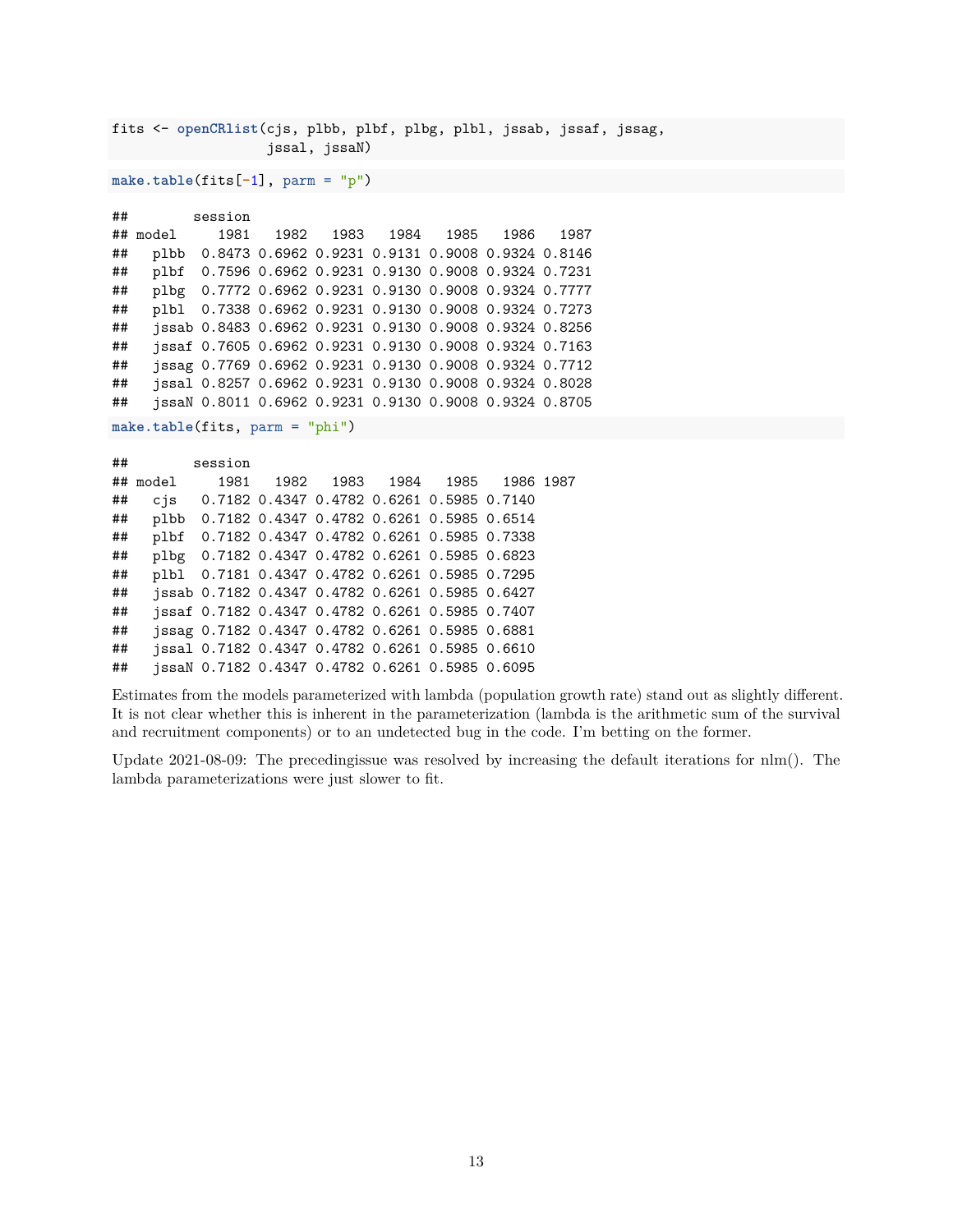#### **Compare Schofield and Barker (2016)**

Schofield and Barker (2016 supplementary materials) presented an analysis of the dipper data that compared CJS and re-parameterised Jolly-Seber or POPAN models (CMSA models in their terminology). Their favoured parameterisation uses  $\kappa$  (kappa) for recruitment.  $\kappa$  has a complex recursive relationship to p,  $\phi$  and f (their *γ*). The *κ* parameterisation enables a revealing factorisation of the likelihood (Link and Barker 2005, Schofield and Barker 2016). It is not so obvious that it has other benefits, and it has not appeared in the applied capture–recapture literature. The kappa parameterisation therefore remains an undocumented feature of **openCR**; we demonstrate it here as a curiosity. For the kappa parameterisation use "k" in the model type (e.g., JSSAk instead of JSSAf) and use the real parameter name "kappa" in model formulae.

We suppress warnings from openCR.fit regarding likely confounding - we expect this for  $\phi_6$  and  $p_7$ .

```
cjs <- openCR.fit(dipperCH, type = 'CJS', model = list(p~t, phi~t))
CMSAn <- openCR.fit(dipperCH, type = 'PLBk', model = list(p~t, phi~t, kappa~t))
CMSA <- openCR.fit(dipperCH, type = 'JSSAk', model = list(p~t, phi~t, kappa~t),
                distribution = "binomial")
CMSApois <- openCR.fit(dipperCH, type = 'JSSAk', model = list(p~t, phi~t, kappa~t),
                distribution = "poisson")
fits <- openCRlist(cjs, CMSAn, CMSA, CMSApois)
AIC(fits)[,1:4] # logLik directly comparable only between CMSA and CMSApois
## model npar rank logLik
## cjs p~t phi~t 12 12 -328.5
## CMSAn p~t phi~t kappa~t 19 17 -892.7
## CMSA p~t phi~t kappa~t superN~1 20 18 -895.1
## CMSApois p~t phi~t kappa~t superN~1 20 18 -896.5
# capture probability
make.table(fits, 'p')
## session
## model 1981 1982 1983 1984 1985 1986 1987
## cjs 0.6962 0.9231 0.9130 0.9008 0.9324 0.7432
## CMSAn 0.8595 0.6962 0.9231 0.9130 0.9008 0.9324 0.8553
## CMSA 1.0000 0.7341 0.9270 0.9149 0.9024 0.9338 1.0000
## CMSApois 0.8595 0.6962 0.9231 0.9130 0.9008 0.9324 0.8552
# survival
make.table(fits, 'phi')
## session
## model 1981 1982 1983 1984 1985 1986 1987
## cjs 0.7182 0.4347 0.4782 0.6261 0.5985 0.7140
## CMSAn 0.7182 0.4347 0.4782 0.6261 0.5985 0.6204
## CMSA 0.6983 0.4387 0.4785 0.6262 0.5987 0.5310
## CMSApois 0.7182 0.4347 0.4782 0.6261 0.5985 0.6204
# kappa (recruitment+)
make.table(fits, 'kappa')
## session
## model 1981 1982 1983 1984 1985 1986 1987
## cjs
## CMSAn 2.227 2.364 2.045 1.864 2.091 1.773
```
## CMSA 2.215 2.361 2.044 1.862 2.089 1.773 ## CMSApois 2.227 2.364 2.045 1.864 2.091 1.773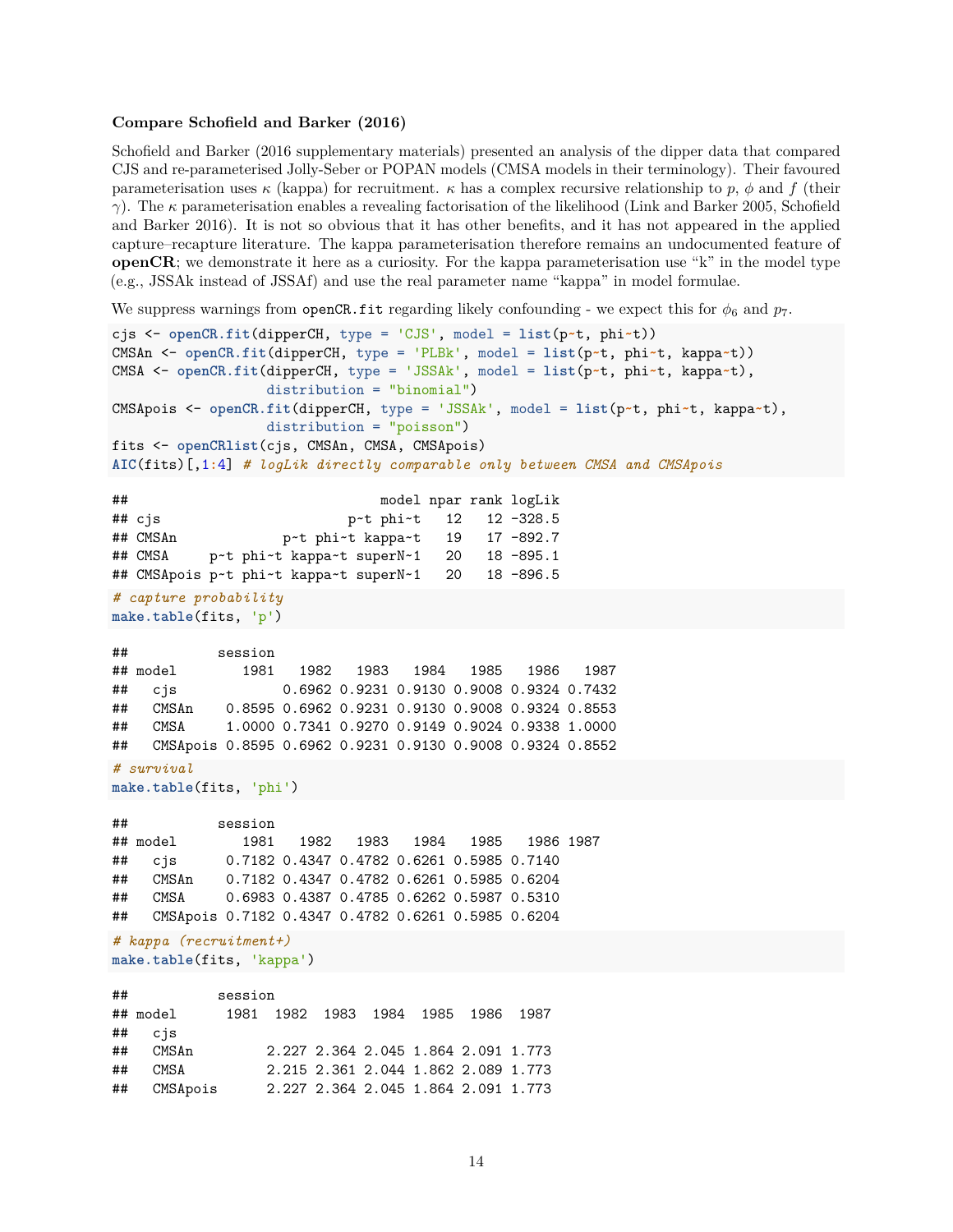```
# superpopulation size
make.table(fits, 'superN')[,1]
```

| ## | cjs | CMSAn |       | CMSA CMSApois |
|----|-----|-------|-------|---------------|
| ## | NA  | NA    | 310.4 | 320.6         |

These estimates (particularly *κ*7) differ from those of Schofield and Barker (2016) in part because of a small error in their copy of the dipper data (10 extra individuals in the last release cohort) (M. Schofield pers. comm.).

A derived (H-T) estimate of superpopulation size may be got from the conditional likelihood model:

**derived**(CMSAn)**\$**superN

### ## [1] 320.6

This is close to the estimate from the full Poisson model, but not identical. More worrying, the superpopulation estimates change when we remaximise the models with different starting values for p and phi (for example, those from the CJS model):

```
CMSA2 <- openCR.fit(dipperCH, type = 'JSSAk', model = list(p~t, phi~t, kappa~t),
                    distribution = "binomial", start = cjs)
CMSApois2 <- openCR.fit(dipperCH, type = 'JSSAk', model = list(p~t, phi~t, kappa~t),
                    distribution = "poisson", start = cjs)
fits2 <- openCRlist(CMSA2, CMSApois2)
make.table(fits2, 'superN')[,1]
```

```
## CMSA2 CMSApois2
## 310.4 331.1
```
It's fairly clear that, despite the reparameterisation, the full model with time variation in all parameters remains unidentifiable. Constraints are needed, as we should have expected!

### <span id="page-14-0"></span>*Gonodontis* **moths**

Male moths (the nonmelanic form of *Gonodontis bidentata*) were trapped, marked and released by Bishop et al. (1978). The data were analysed by Crosbie (1979) and Link and Barker (2005, 2010).

**Data summary**

```
m.array(gonodontisCH)
```

| ## |                 | R  | 2 | 3  | 4        | 5  | 6        | 7        | 8        | 9 | 10 | 11            |                |    |                |    |          |                | 12 13 14 15 16 17 NRecap |
|----|-----------------|----|---|----|----------|----|----------|----------|----------|---|----|---------------|----------------|----|----------------|----|----------|----------------|--------------------------|
| ## | -1              | 15 | 8 | 1  | $\Omega$ | 0  | 1        | 0        | 0        | 0 | 0  | 0             | 0              | 0  | 0              | 0  | 0        | 0              | 5                        |
| ## | $\overline{2}$  | 52 |   | 16 | 5        | 1  | $\Omega$ | 0        | $\Omega$ | 0 | 0  | 0             | 0              | 0  | 0              | 0  | 0        | $\Omega$       | 30                       |
| ## | -3              | 54 |   |    | 12       | 2  | 0        | 0        | $\Omega$ | 0 | 0  | 0             | 0              | 0  | 0              | 0  | 0        | $\Omega$       | 40                       |
| ## | 4               | 62 |   |    |          | 12 | 2        | $\Omega$ | $\Omega$ | 1 | 0  | 0             | 0              | 0  | 0              | 0  | 0        | $\Omega$       | 47                       |
| ## | -5              | 29 |   |    |          |    | 10       | 1        | 1        | 0 | 1  | 0             | 0              | 0  | 0              | 0  | 0        | $\Omega$       | 16                       |
| ## | 6               | 84 |   |    |          |    |          | 5        | 3        | 2 | 1  | 0             | 0              | 0  | 0              | 1  | 0        | $\Omega$       | 72                       |
| ## | $7\overline{ }$ | 51 |   |    |          |    |          |          | 15       | 0 | 1  | 0             | 0              | 0  | 0              | 0  | 0        | $\Omega$       | 35                       |
| ## | 8               | 74 |   |    |          |    |          |          |          | 8 | 4  | 0             | 1              | 1  | 3              | 0  | 0        | $\Omega$       | 57                       |
| ## | 9               | 43 |   |    |          |    |          |          |          |   | 7  | 1             | 3              | 0  | 1              | 0  | 0        | $\Omega$       | 31                       |
| ## | 10              | 85 |   |    |          |    |          |          |          |   |    | $\mathcal{D}$ | 6              | 2  | $\mathfrak{D}$ | 0  | 0        | 0              | 73                       |
| ## | 11 15           |    |   |    |          |    |          |          |          |   |    |               | $\overline{2}$ | 1  | 0              | 0  | 0        | $\Omega$       | 12                       |
| ## | 1281            |    |   |    |          |    |          |          |          |   |    |               |                | 20 | 3              | 2  | $\Omega$ | $\Omega$       | 56                       |
| ## | 13 93           |    |   |    |          |    |          |          |          |   |    |               |                |    | 8              | 6  | 3        | $\Omega$       | 76                       |
|    | ## 14 59        |    |   |    |          |    |          |          |          |   |    |               |                |    |                | 11 | 1        | $\overline{2}$ | 45                       |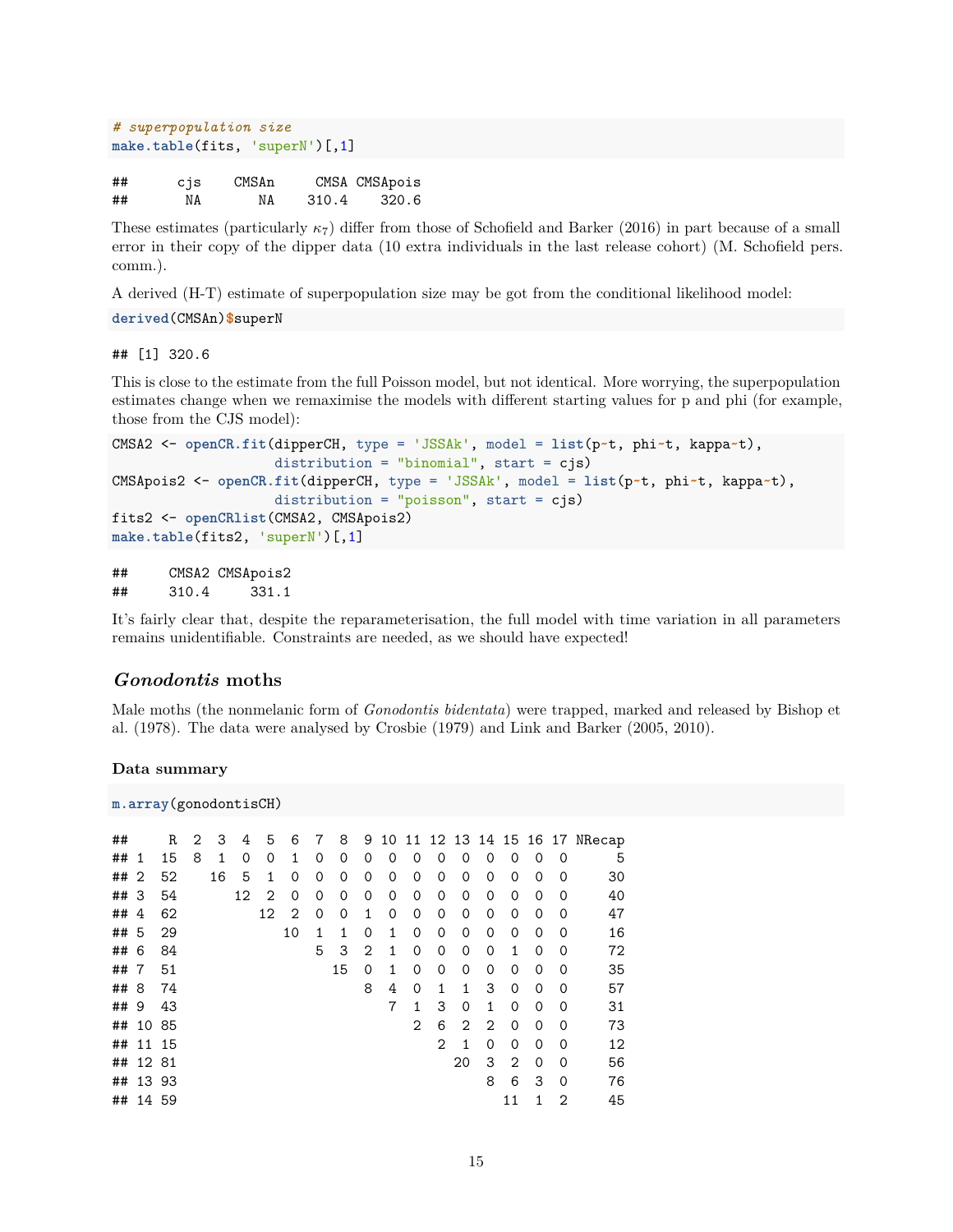| ## 15 60 |         |  | 5 2 53 |      |
|----------|---------|--|--------|------|
| ## 16 37 |         |  | 4      | - 33 |
|          | ## 17 8 |  |        | 8    |

```
CJS vs JSSA
```

```
fitCJS <- openCR.fit(gonodontisCH, model = list(phi~t, p~t))
fitPLBf<- openCR.fit(gonodontisCH, type = 'PLBf',
                      model = list(f~t, phi~t, p~t))
fitJSSAB<- openCR.fit(gonodontisCH, type = 'JSSAB',
                      model = list(BN~t, phi~t, p~t))
```
We choose to plot  $80\%$  confidence intervals because the estimates are quite rough.



Session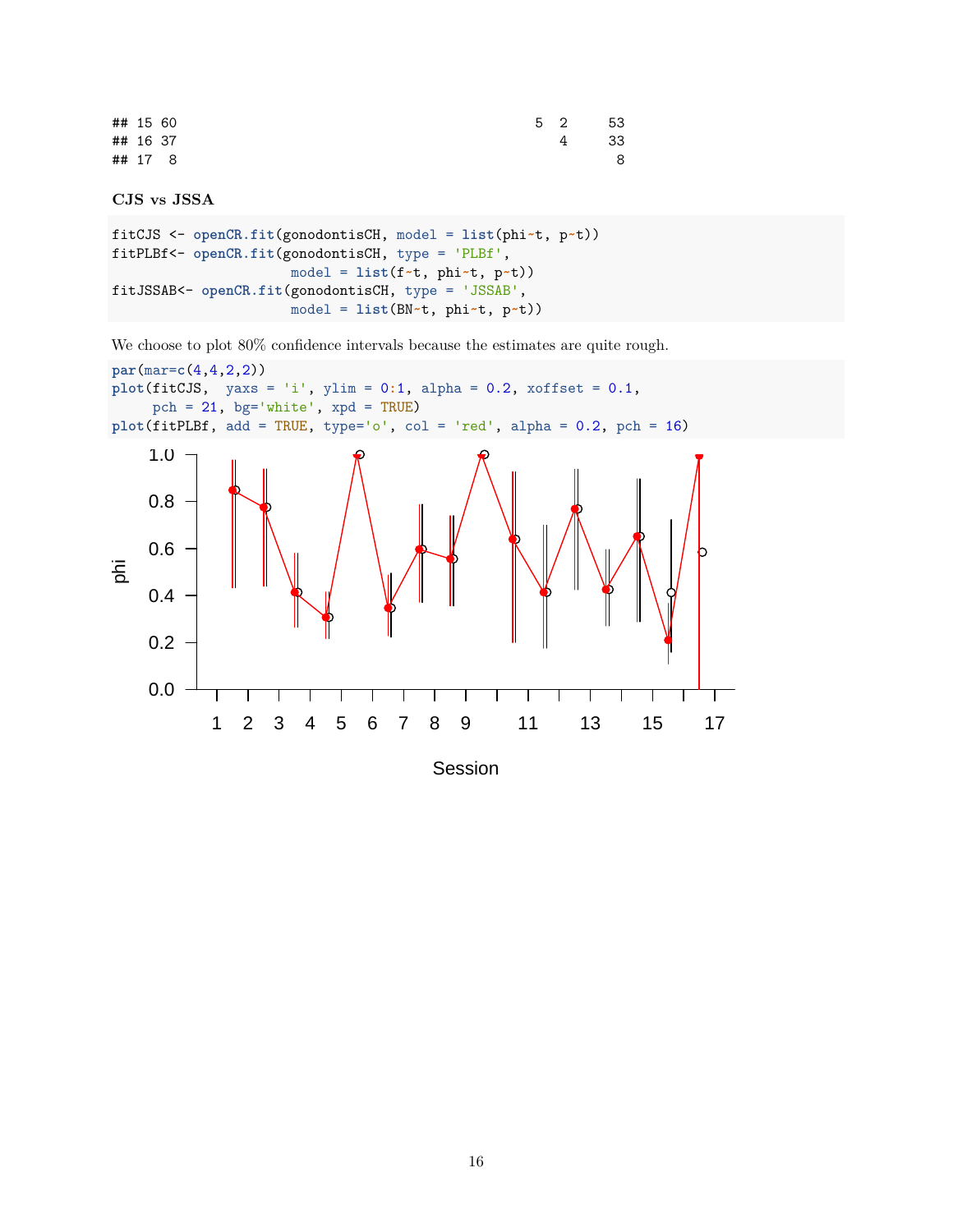### <span id="page-16-0"></span>**Orongorongo Valley brushtail possums**

**Data summary**

```
summary(FebpossumCH, terse = TRUE)
```
## 1980 1981 1982 1983 1984 1985 1986 1987 1988 ## Occasions 10 8 6 4 4 4 5 5 6 ## Detections 461 462 423 248 278 214 294 318 275 142 146 147 138 129 106 133 141 114 ## Detectors 1 1 1 1 1 1 1 1 1

**m.array**(FebpossumCH)

| ## |             |    |    |     |    |    |    |    |    | R 1981 1982 1983 1984 1985 1986 1987 1988 NRecap |
|----|-------------|----|----|-----|----|----|----|----|----|--------------------------------------------------|
|    | ## 1980 142 | 85 | 0  | 0   | 1  | 0  | 0  | 0  | 0  | 56                                               |
|    | ## 1981 146 |    | 95 | 3   | 2  | 0  | 0  | 0  | 0  | 46                                               |
|    | ## 1982 147 |    |    | 100 | 9  | 3  | 1  | 0  | 0  | 34                                               |
|    | ## 1983 138 |    |    |     | 98 | 5  | 1  | 0  | 0  | 34                                               |
|    | ## 1984 129 |    |    |     |    | 83 | 5  | 3  |    | 37                                               |
|    | ## 1985 106 |    |    |     |    |    | 69 |    | 2  | 28                                               |
|    | ## 1986 133 |    |    |     |    |    |    | 85 | 4  | 44                                               |
|    | ## 1987 141 |    |    |     |    |    |    |    | 86 | 55                                               |
|    | ## 1988 114 |    |    |     |    |    |    |    |    | 114                                              |

### **CJS analyses**

Pledger et al. (2003) analysed data from February samples in 1980–1988, using all captures.

```
# collapse because PPN did not use robust design
FebCH <- reduce(FebpossumCH, by = 'all', verify = FALSE)
m.array(FebCH) # identical to above
```

| ## |             |    |                                                        |     |                |                |             |                        |                               | R 1981 1982 1983 1984 1985 1986 1987 1988 NRecap                                                                                              |
|----|-------------|----|--------------------------------------------------------|-----|----------------|----------------|-------------|------------------------|-------------------------------|-----------------------------------------------------------------------------------------------------------------------------------------------|
|    | ## 1980 142 | 85 | 0                                                      | 0   | 1              | 0              | 0           | 0                      | 0                             | 56                                                                                                                                            |
|    | ## 1981 146 |    | 95                                                     | 3   | $\overline{2}$ | 0              | 0           | 0                      | 0                             | 46                                                                                                                                            |
|    | ## 1982 147 |    |                                                        | 100 |                | 9              | $3^{\circ}$ | $1 \quad \blacksquare$ | $0 \qquad$<br>0               | 34                                                                                                                                            |
|    | ## 1983 138 |    |                                                        |     | 98             | 5 <sub>5</sub> |             | $1 \quad$              | $\overline{0}$<br>$\mathbf 0$ | 34                                                                                                                                            |
|    | ## 1984 129 |    |                                                        |     |                |                | 83 5 3 1    |                        |                               | 37                                                                                                                                            |
|    | ## 1985 106 |    |                                                        |     |                |                |             |                        | 69 7 2                        | 28                                                                                                                                            |
|    | ## 1986 133 |    |                                                        |     |                |                |             | 85                     | 4                             | 44                                                                                                                                            |
|    | ## 1987 141 |    |                                                        |     |                |                |             |                        | 86                            | 55                                                                                                                                            |
|    | ## 1988 114 |    |                                                        |     |                |                |             |                        |                               | 114                                                                                                                                           |
|    |             |    |                                                        |     |                |                |             |                        |                               | FebCHF <- subset(FebCH, function(x) covariates(x)\$sex == $(F')$<br>FebCHM <- subset(FebCH, function(x) covariates(x) $\frac{E}{E}$ sex=='M') |
|    |             |    | baseargs $\le$ list(capthist = 'FebCHF', type = 'CJS') |     |                |                |             |                        |                               |                                                                                                                                               |
|    |             |    | args <- rep(list(baseargs), 24)                        |     |                |                |             |                        |                               |                                                                                                                                               |
|    |             |    | args[[1]]\$model <- list(p~t, phi~t)                   |     |                |                |             |                        |                               |                                                                                                                                               |
|    |             |    | $args[[2]]$ \$model <- list(p~t+h2, phi~t)             |     |                |                |             |                        |                               |                                                                                                                                               |
|    |             |    | $args[[3]]$ \$model <- list(p~t*h2, phi~t)             |     |                |                |             |                        |                               |                                                                                                                                               |
|    |             |    | args[[4]]\$model <- list(p~t, phi~t+h2)                |     |                |                |             |                        |                               |                                                                                                                                               |
|    |             |    | args[[5]]\$model <- list(p~t+h2, phi~t+h2)             |     |                |                |             |                        |                               |                                                                                                                                               |
|    |             |    | args[[6]]\$model <- list(p~t, phi~t*h2)                |     |                |                |             |                        |                               |                                                                                                                                               |

args[[7]]**\$**model <- **list**(p**~**t**+**h2, phi**~**t**\***h2) args[[8]]**\$**model <- **list**(p**~**t**\***h2, phi**~**t**\***h2)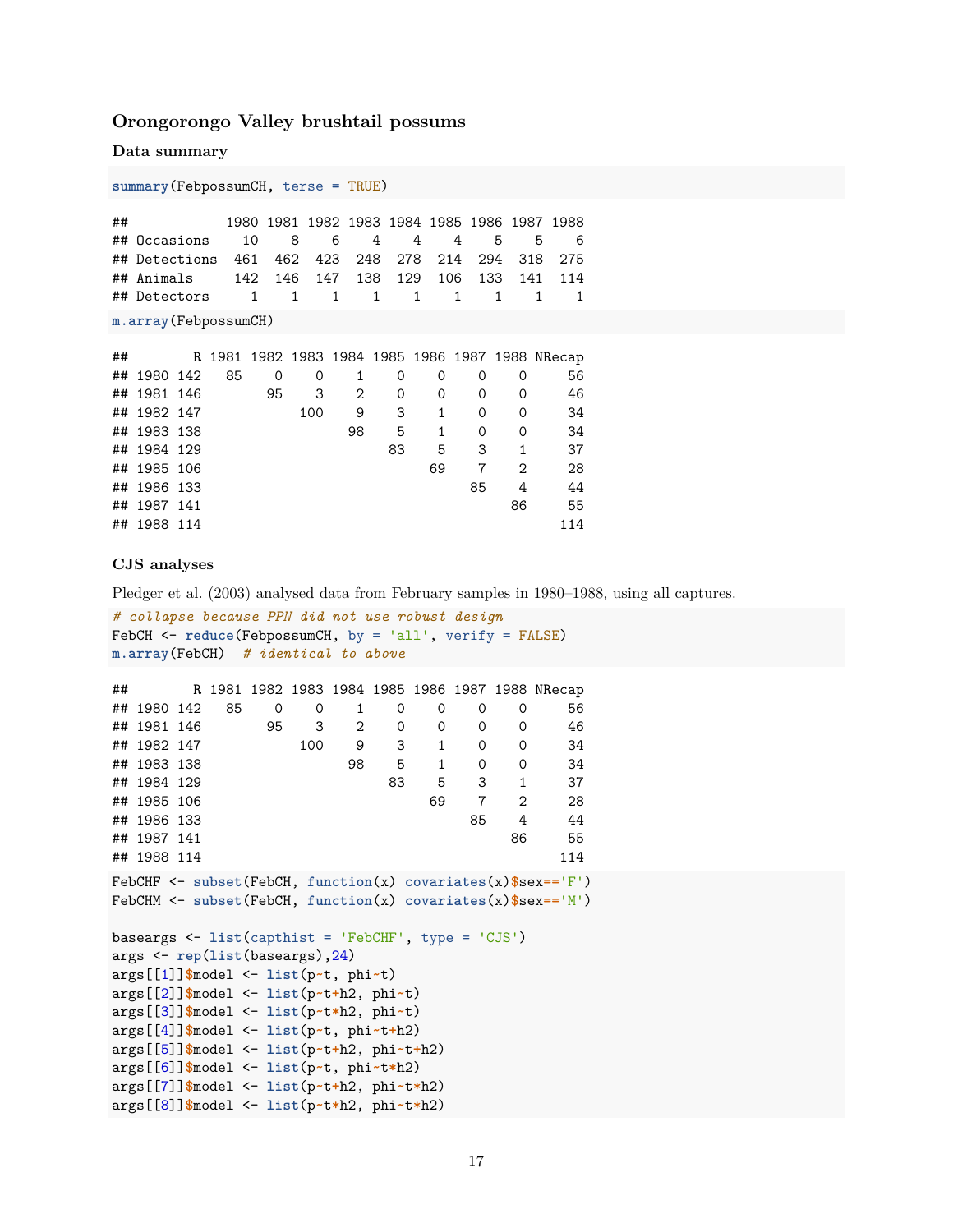```
for (i in 9:16) {
   args[[i]] \leftarrow args[[i-8]]args[[i]]$capthist <- 'FebCHM'
}
for (i in 17:24) {
   args[[i]] \leftarrow args[[i-8]]args[[i]]$capthist <- 'FebCH'
}
fitsCJS <- par.openCR.fit(args, ncores = 7)
## Warning in par.openCR.fit(args, ncores = 7): par.secr.fit with ncores > 1 is SLOWER than
## par.secr.fit with ncores = 1
## Completed in 2.134 minutes at 12:35:43 17 Jan 2022
# Females
AIC(openCRlist(fitsCJS[1:8]), sort = FALSE, criterion = 'AIC')[,-(5:6)]
## model npar rank logLik dAIC AICwt
## 1 p~t phi~t 16 14 -366.9 3.979 0.0529
## 2 p~t + h2 phi~t pmix~h2 18 16 -362.9 0.000 0.3867
## 3 p~t * h2 phi~t pmix~h2 25 19 -359.2 6.731 0.0134
## 4 p~t phi~t + h2 pmix~h2 18 15 -363.3 0.814 0.2574
## 5 p~t + h2 phi~t + h2 pmix~h2 19 17 -362.3 0.825 0.2560
## 6 p~t phi~t * h2 pmix~h2 25 16 -362.4 13.135 0.0000
## 7 p~t + h2 phi~t * h2 pmix~h2 26 18 -357.3 4.889 0.0336
## 8 p~t * h2 phi~t * h2 pmix~h2 33 20 -354.6 13.397 0.0000
# Males
AIC(openCRlist(fitsCJS[9:16]), sort = FALSE, criterion = 'AIC')[,-(5:6)]
## model npar rank logLik dAIC AICwt
## 1 p~t phi~t 16 15 -483.3 31.092 0.0000
## 2 p~t + h2 phi~t pmix~h2 18 17 -468.5 5.486 0.0454
## 3 p~t * h2 phi~t pmix~h2 25 17 -468.5 19.486 0.0000
## 4 p~t phi~t + h2 pmix~h2 18 16 -470.3 9.147 0.0073
## 5 p~t + h2 phi~t + h2 pmix~h2 19 17 -464.7 0.000 0.7057
## 6 p~t phi~t * h2 pmix~h2 25 18 -466.1 14.757 0.0000
## 7 p~t + h2 phi~t * h2 pmix~h2 26 22 -458.8 2.144 0.2416
## 8 p~t * h2 phi~t * h2 pmix~h2 33 22 -458.8 16.144 0.0000
# Combined
AIC(openCRlist(fitsCJS[17:24]), sort = FALSE, criterion = 'AIC')[,-(5:6)]
## model npar rank logLik dAIC AICwt
## 1 p~t phi~t 16 15 -867.0 46.587 0.0000
## 2 p~t + h2 phi~t pmix~h2 18 17 -842.3 1.293 0.3403
## 3 p~t * h2 phi~t pmix~h2 25 19 -839.9 10.443 0.0000
## 4 p~t phi~t + h2 pmix~h2 18 16 -849.3 15.137 0.0000
## 5 p~t + h2 phi~t + h2 pmix~h2 19 18 -840.7 0.000 0.6496
## 6 p~t phi~t * h2 pmix~h2 25 17 -848.3 27.221 0.0000
## 7 p~t + h2 phi~t * h2 pmix~h2 26 23 -837.9 8.332 0.0101
## 8 p~t * h2 phi~t * h2 pmix~h2 33 26 -837.1 20.811 0.0000
pred18 <- predict(fitsCJS[[18]], all.levels = TRUE)
pred21 <- predict(fitsCJS[[21]], all.levels = TRUE)
```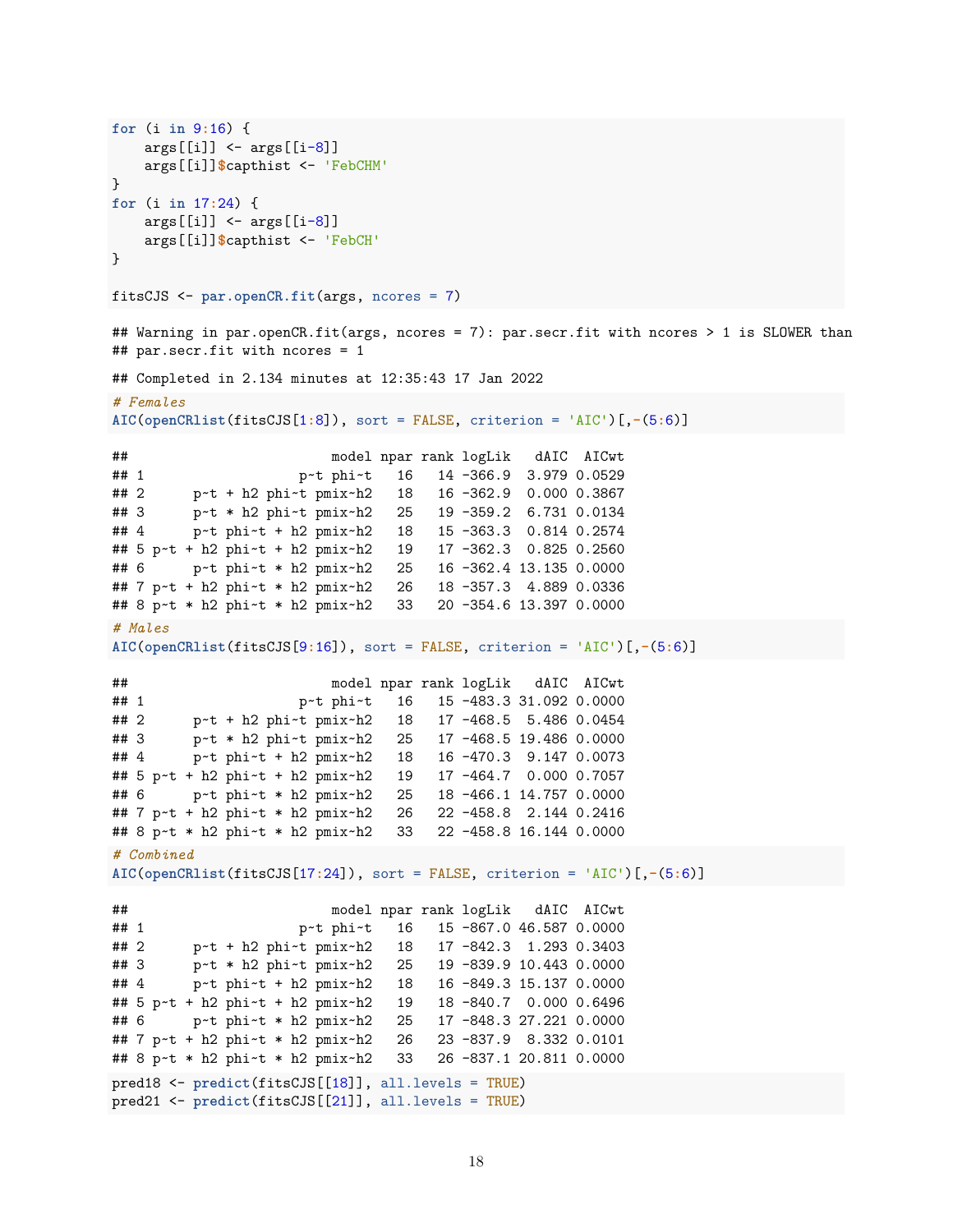

As we saw in the initial summary, the number of trapping days per session varied from 4 to 10. Some variation in capture probability is due to varying effort. We compare the collapsed CJS analysis of Pledger et al. (2003) to a full robust-design CJS analysis.

```
baseargs <- list(capthist = 'FebpossumCH', type = 'CJS')
args <- rep(list(baseargs),8)
args[[1]]$model <- list(p~t, phi~t)
args[[2]]$model <- list(p~t+h2, phi~t)
args[[3]]$model <- list(p~t*h2, phi~t)
args[[4]]$model <- list(p~t, phi~t+h2)
args[[5]]$model <- list(p~t+h2, phi~t+h2)
args[[6]]$model <- list(p~t, phi~t*h2)
args[[7]]$model <- list(p~t+h2, phi~t*h2)
args[[8]]$model <- list(p~t*h2, phi~t*h2)
fitsCJSRD <- par.openCR.fit(args, ncores = 8)
```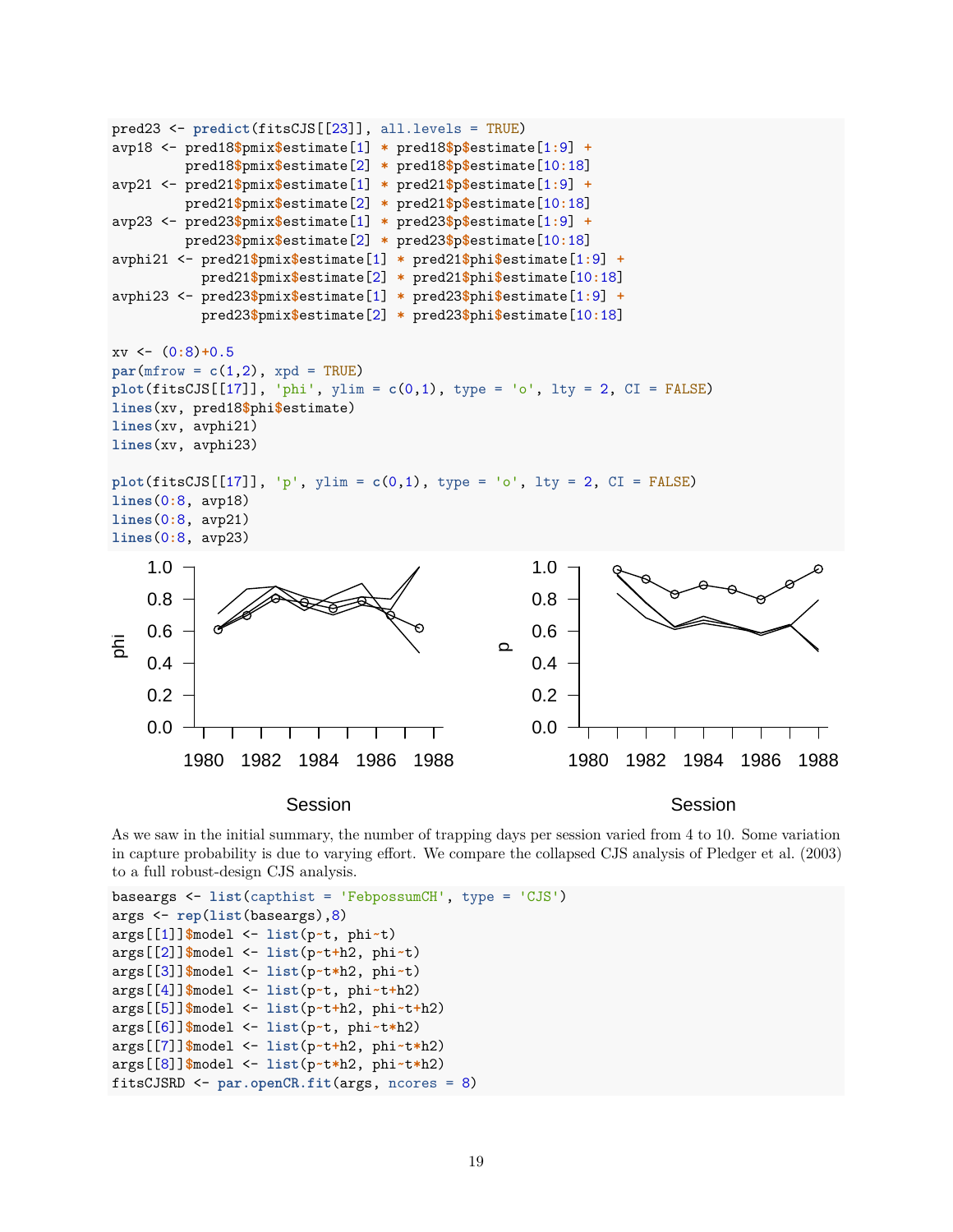```
## Warning in par.openCR.fit(args, ncores = 8): par.secr.fit with ncores > 1 is SLOWER than
## par.secr.fit with ncores = 1
## Completed in 1.548 minutes at 12:37:19 17 Jan 2022
AIC(fitsCJSRD, criterion = 'AIC', sort = FALSE)[,-(5:6)]
## model npar rank logLik dAIC AICwt
## 1 p~t phi~t 16 16 -3541 425.769 0.0000
## 2 p~t + h2 phi~t pmix~h2 18 18 -3328 4.066 0.0908
## 3 p~t * h2 phi~t pmix~h2 25 25 -3323 6.796 0.0232
## 4 p~t phi~t + h2 pmix~h2 18 17 -3521 389.058 0.0000
## 5 p~t + h2 phi~t + h2 pmix~h2 19 19 -3328 5.750 0.0391
## 6 p~t phi~t * h2 pmix~h2 25 18 -3520 400.968 0.0000
## 7 p~t + h2 phi~t * h2 pmix~h2 26 25 -3318 0.000 0.6936
## 8 p~t * h2 phi~t * h2 pmix~h2 33 32 -3313 3.019 0.1533
average <- function (fit, parm = 'phi') {
   pred <- predict(fit, all = TRUE)
   nr <- nrow(pred[[parm]])
   pred$pmix$estimate[1] * pred[[parm]]$estimate[1:(nr/2)] +
       pred$pmix$estimate[2] * pred[[parm]]$estimate[(nr/2+1):nr]
}
avp2 <- average(fitsCJSRD[[2]], 'p')
avp3 <- average(fitsCJSRD[[3]], 'p')
avp5 <- average(fitsCJSRD[[5]], 'p')
avphi5 <- average(fitsCJSRD[[5]], 'phi')
par(mfrow=c(1,2))
xv <- (0:8)+0.5
plot(fitsCJSRD[[1]], ylim = c(0,1))plot(fitsCJSRD[[2]], add = TRUE, CI = FALSE, type = 'l')
plot(fitsCJSRD[[3]], add = TRUE, CI = FALSE, type = 'l')
lines(xv, avphi5)
xv <- 0:8
plot(fitsCJSRD[[1]], 'p', ylim = c(0,1))
lines(xv, avp2)
lines(xv, avp3)
lines(xv, avp5)
                    Session
phi
        1980 1982 1984 1986 1988
    0.0
    0.2
    0.4
    0.6
    0.8
    1.0
                                                                Session
                                            \Omega1980 1982 1984 1986 1988
                                                0.0
                                                0.2
                                                0.4
                                                0.6
                                                0.8
                                                1.0
```

```
20
```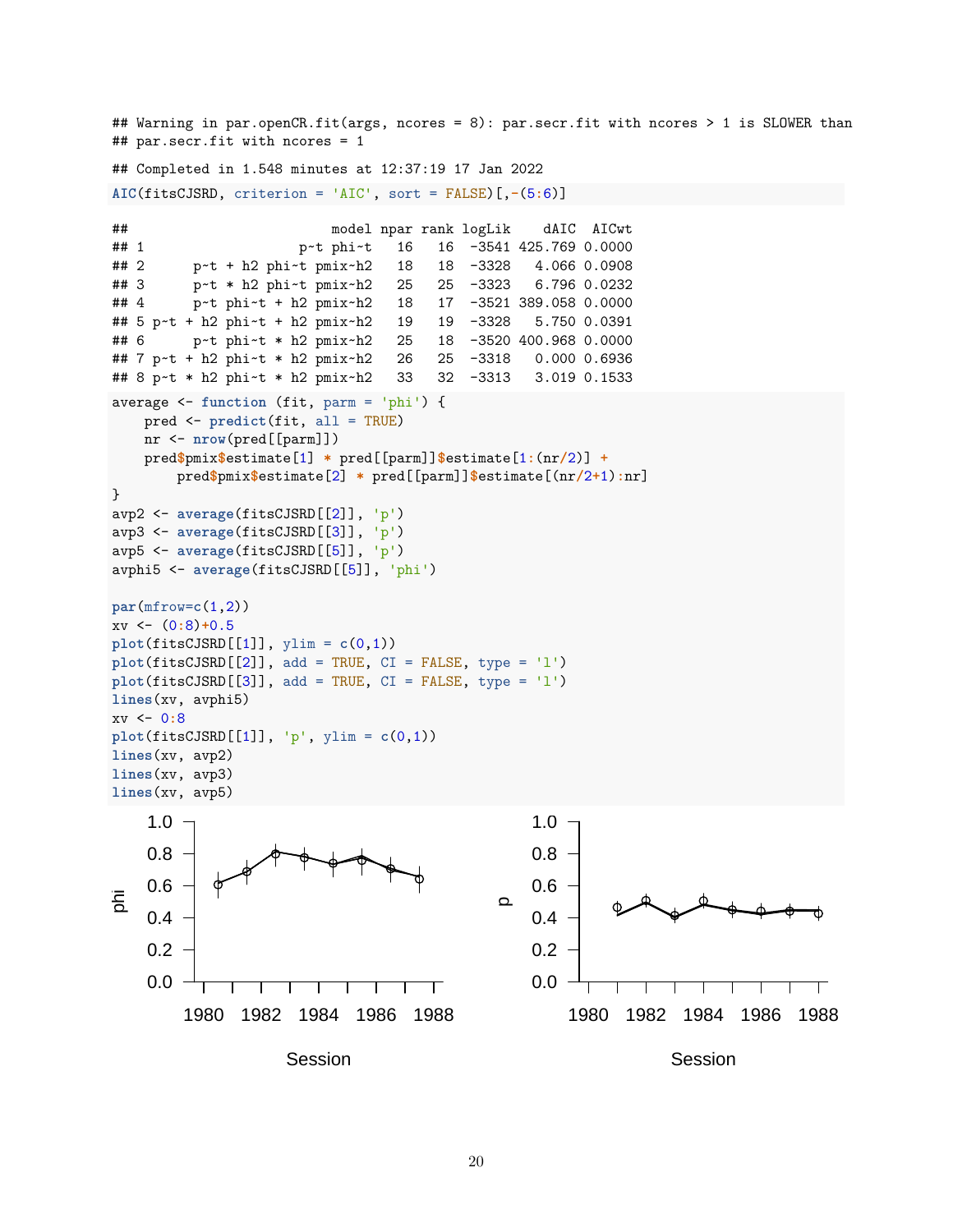### **JSSA analyses**

Pledger et al. (2010) analysed data from February samples in 1980–1988, using captures from only the first day of each primary session.

```
FebD1CH <- subset(FebpossumCH, occasion = 1)
JS.counts(FebD1CH)
## n R m r z
## 1 65 65 0 36 0
## 2 78 78 27 53 9
## 3 82 82 44 62 18
## 4 85 85 57 57 23
## 5 76 76 58 46 22
## 6 70 70 54 41 14
## 7 46 46 34 30 21
## 8 78 78 42 22 9
## 9 37 37 31 0 0
m.array(FebD1CH)
## R 1981 1982 1983 1984 1985 1986 1987 1988 NRecap
## 1980 65 27 5 2 1 1 0 0 0 29
## 1981 78 39 8 4 2 0 0 0 25
## 1982 82 47 10 4 0 1 0 20
## 1983 85 43 9 2 2 1 28
## 1984 76 38 5 2 1 30
## 1985 70 27 11 3 29
## 1986 46 26 4 16
## 1987 78 22 56
## 1988 37 37
We fit all the models fitted by Pledger et al. (2010)
baseargs <- list(capthist = 'FebD1CH', type = 'JSSAb')
args <- rep(list(baseargs),24)
args[[1]]$model <- list(p~1, phi~1, b~t)
args[[2]]$model <- list(p~1, phi~t, b~t)
args[[3]]$model <- list(p~1, phi~h2, b~t)
args[[4]]$model <- list(p~1, phi~t+h2, b~t)
args[[5]]$model <- list(p~1, phi~t*h2, b~t)
args[[6]]$model <- list(p~t, phi~1, b~t)
args[[7]]$model <- list(p~t, phi~t, b~t)
args[[8]]$model <- list(p~t, phi~h2, b~t)
args[[9]]$model <- list(p~t, phi~t+h2, b~t)
args[[10]]$model <- list(p~t, phi~t*h2, b~t)
args[[11]]$model <- list(p~h2, phi~1, b~t)
args[[12]]$model <- list(p~h2, phi~t, b~t)
args[[13]]$model <- list(p~h2, phi~h2, b~t)
args[[14]]$model <- list(p~h2, phi~t+h2, b~t)
args[[15]]$model <- list(p~h2, phi~t*h2, b~t)
args[[16]]$model <- list(p~t+h2, phi~1, b~t)
args[[17]]$model <- list(p~t+h2, phi~t, b~t)
args[[18]]$model <- list(p~t+h2, phi~h2, b~t)
args[[19]]$model <- list(p~t+h2, phi~t+h2, b~t)
args[[20]]$model <- list(p~t+h2, phi~t*h2, b~t)
args[[21]]$model <- list(p~t*h2, phi~1, b~t)
```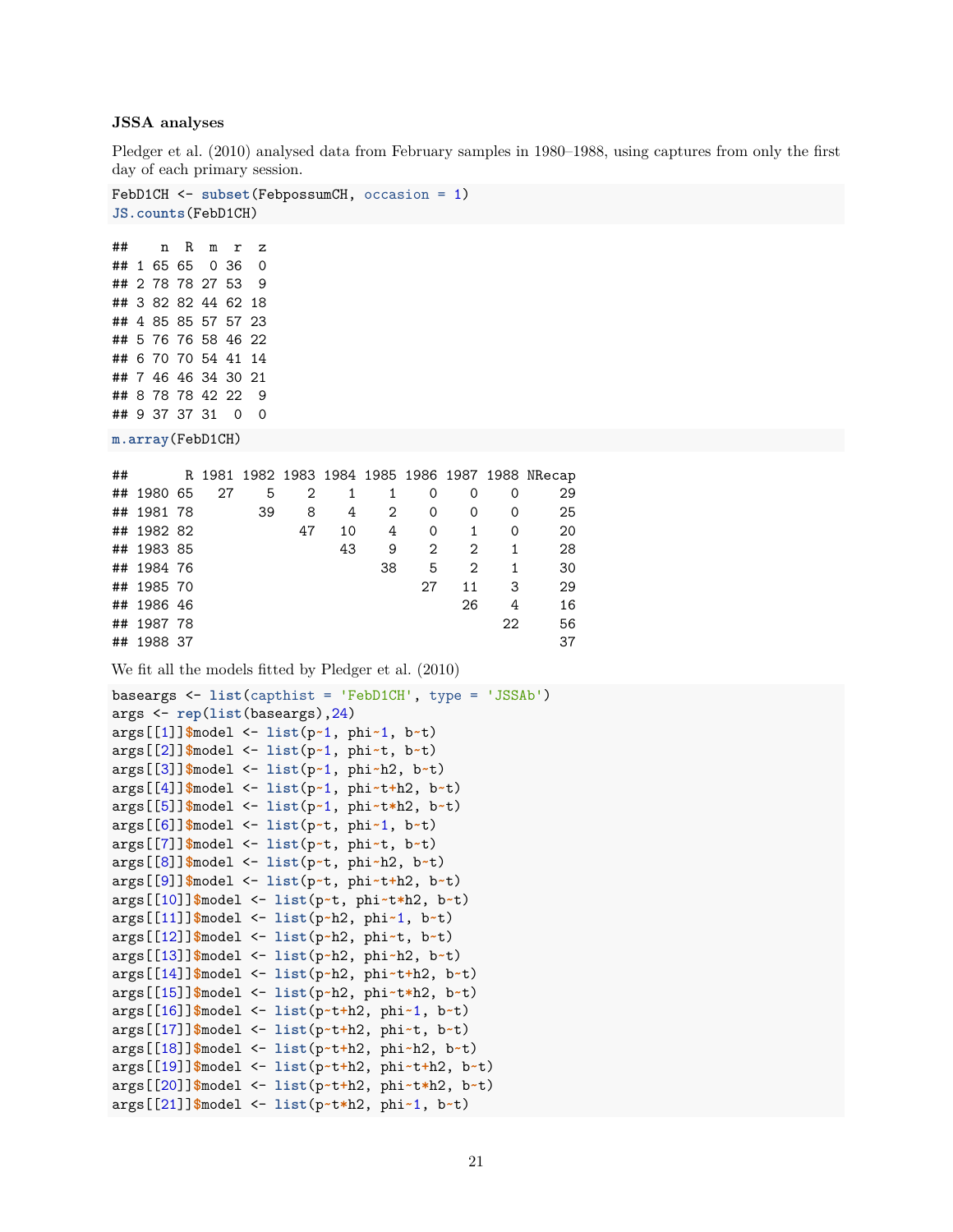```
args[[22]]$model <- list(p~t*h2, phi~t, b~t)
args[[23]]$model <- list(p~t*h2, phi~h2, b~t)
args[[24]]$model <- list(p~t*h2, phi~t+h2, b~t)
fits <- par.openCR.fit(args, ncores = 7)
## Warning in par.openCR.fit(args, ncores = 7): par.secr.fit with ncores > 1 is SLOWER than
## par.secr.fit with ncores = 1
## Completed in 2.202 minutes at 12:39:33 17 Jan 2022
Reproducing Pledger et al. (2010) Table 1.
AICtable <- round(matrix(c(AIC(fits, sort = FALSE, criterion = 'AIC')$dAIC,NA), nrow = 5),1)
dimnames(AICtable) <- list(c('phi(.)', 'phi(t)', 'phi(h2)', 'phi(t + h2)', 'phi(t x h2)'),
                         c('p(.)', 'p(t)', 'p(h2)', 'p(t + h2)', 'p(t x h2)'))
AICtable
## p(.) p(t) p(h2) p(t + h2) p(t x h2)## phi(.) 39.5 37.4 13.1 5.9 12.2
## phi(t) 29.9 42.1 0.0 5.8 15.9
## phi(h2) 43.5 32.6 15.0 7.4 11.7
## phi(t + h2) 26.2 36.7 1.6 7.7 16.6
## phi(t x h2) 39.1 49.8 8.9 19.8 NA
Reproducing Pledger et al. (2010) Fig. 1.
par(mar=c(4,4,2,2), mgp=c(2.4,0.7,0))
Nhat <- sapply(lapply(predict(fits), '[[', 'superN'), '[',1, 'estimate')
Nhatlcl <- sapply(lapply(predict(fits), '[[', 'superN'), '[',1, 'lcl')
Nhatucl <- sapply(lapply(predict(fits), '[[', 'superN'), '[',1, 'ucl')
daic <- AIC(fits, sort = FALSE, criterion = 'AIC')$dAIC
plot(daic, Nhat, ylim = c(270,450), xlab = 'Relative AIC', ylab = 'N estimate')
segments(daic, Nhatlcl, daic, Nhatucl)
    450
```


The superpopulation estimate for the model with lowest AIC was 364.8, compared to 391.7 for the  $\{\text{phi-t},$ p~t+h2} model.

Reproducing [Pledger et al. \(2010\) Fig. 3.](https://www.otago.ac.nz/density/png/PPN2010Fig3.png)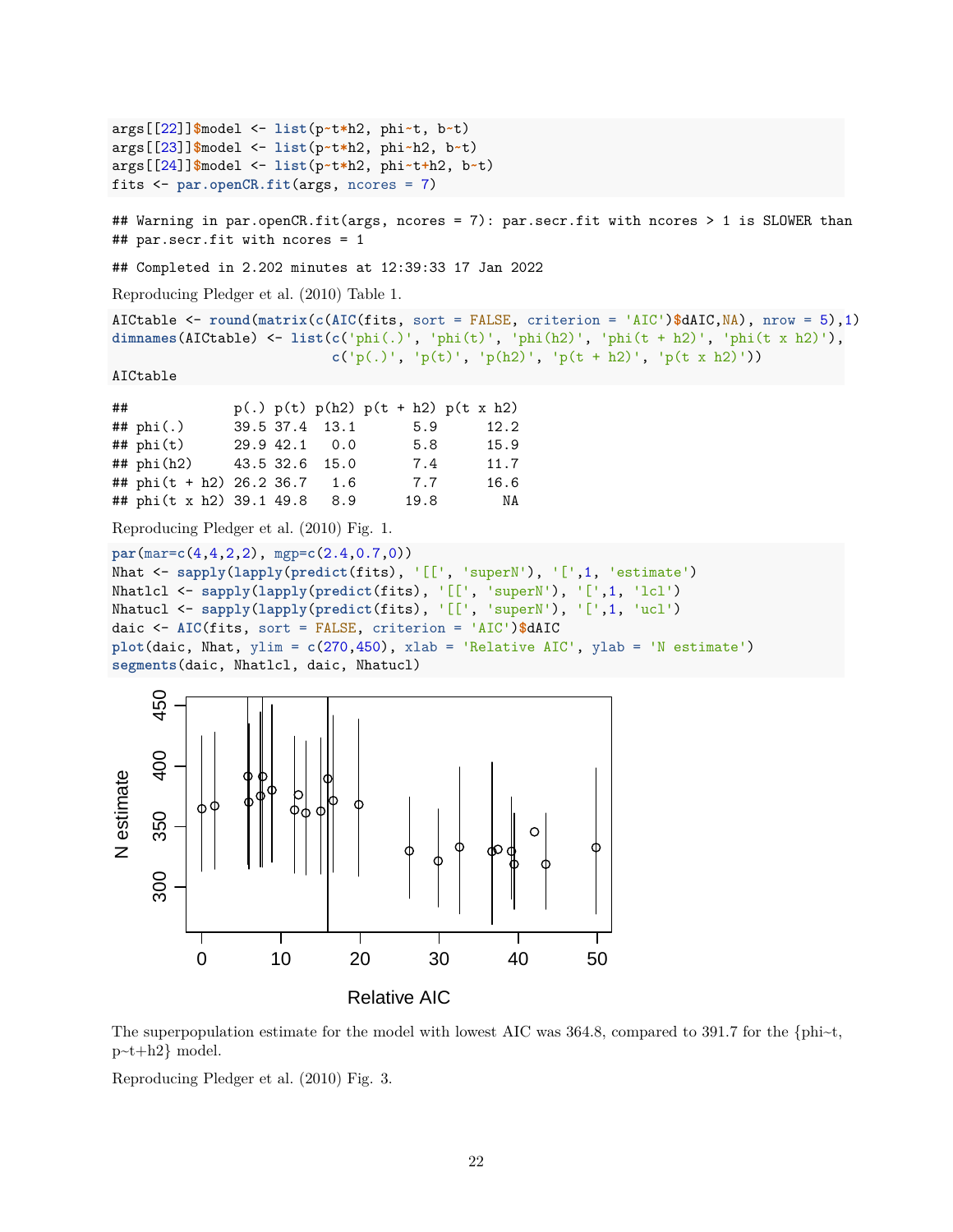```
par(max = c(4,4,2,2))plot(fits[[17]], 'phi', pch = 16, ylim = c(0,1), CI = FALSE, type = 'o')phi <- predict(fits[[17]])$phi$estimate
SEphi <- predict(fits[[17]])$phi$SE.estimate
xv <- (0:8)+0.5; segments (xv, phi-SEphi,xv, phi+SEphi)
plot(fits[[17]], 'b',add = TRUE, int = FALSE, CI = FALSE, col = 'red', pch = 16, type = 'o')
abline(h = seq(0, 1, 0.2), 1ty = 2)
```


**Fig.** Estimates of apparent survival phi (black) and entry probability b (red) for Orongorongo possums 1980–1988. Bars are  $+/- 1$  SE.

## <span id="page-22-0"></span>**Spatially explicit analyses**

### <span id="page-22-1"></span>**Kielder Forest field voles**

Ergon and Gardner (2014) provided a robust design dataset from a trapping study on field voles *Microtus agrestis* in a clearcut within Kielder Forest, northern England – see also Ergon et al. (2011). The study aimed to describe sex differences in space-use, survival and dispersal among adult voles. Data were from one trapping grid in summer 2000.

Trapping was on a rectangular grid of 192 multi-catch (Ugglan Special) traps at 7-meter spacing. Traps were baited with whole barley grains and carrots; voles were marked with individually numbered ear tags. Traps were checked at about 12 hour intervals at around 6 am and 6 pm such that each primary trapping period had respectively 3, 5, 4 and 5 secondary trap checks. Four primary trapping sessions were begun at intervals of 21 to 23 days between 10 June and 15 August.

Ergon and Gardner (2014) focussed on models for dispersal (movement of home ranges between primary sessions). Modelling dispersal is expected to provide CJS estimates of survival *φ* free of the effect of emigration.

### **Data summary**

**JS.counts**(fieldvoleCH) ## n R m r z ## 1 94 91 0 69 0 ## 2 106 105 66 88 3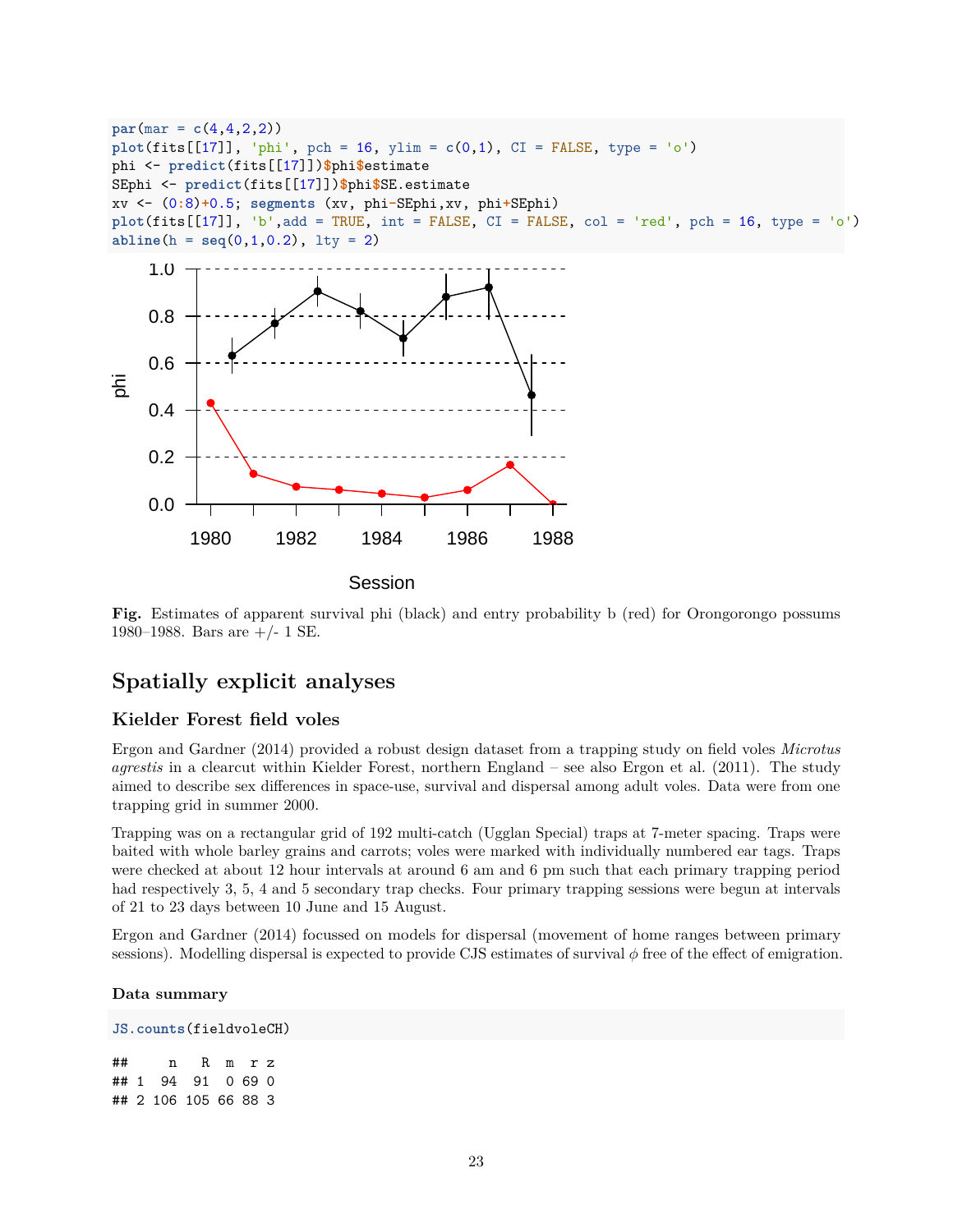```
## 3 109 109 90 89 1
## 4 95 94 90 0 0
m.array(fieldvoleCH)
## R 2 3 4 NRecap
## 1 91 66 2 1 22
## 2 105 88 0 17
## 3 109 89 20
## 4 94 94
Form multi-session capthist for each sex:
chF <- subset(fieldvoleCH, function(x) covariates(x)$sex=='F')
chM <- subset(fieldvoleCH, function(x) covariates(x)$sex=='M')
First, a conventional CJS analysis on the collapsed data (not robust design). Both parameters p and phi are
fitted as constant across sessions.
chF1 <- reduce(chF, by = 'all', verify = FALSE)
chM1 <- reduce(chM, by = 'all', verify = FALSE)
CJSfitF <- openCR.fit(chF1)
CJSfitM <- openCR.fit(chM1)
predict(CJSfitF)
## $p
## session estimate SE.estimate lcl ucl
## 1 1 NA NA NA NA
## 2 2 0.9887 0.01113 0.9253 0.9984
## 3 3 0.9887 0.01113 0.9253 0.9984
## 4 4 0.9887 0.01113 0.9253 0.9984
##
## $phi
## session estimate SE.estimate lcl ucl
## 1 1 0.7174 0.03488 0.6444 0.7806
## 2 2 0.7174 0.03488 0.6444 0.7806
## 3 3 0.7174 0.03488 0.6444 0.7806
## 4 4 NA NA NA NA
predict(CJSfitM)
## $p
## session estimate SE.estimate lcl ucl
## 1 1 NA NA NA NA
## 2 2 0.9341 0.03545 0.8209 0.9777
## 3 3 0.9341 0.03545 0.8209 0.9777
## 4 4 0.9341 0.03545 0.8209 0.9777
##
## $phi
## session estimate SE.estimate lcl ucl
## 1 1 0.8775 0.04542 0.7578 0.9425
## 2 2 0.8775 0.04542 0.7578 0.9425
## 3 3 0.8775 0.04542 0.7578 0.9425
## 4 4 NA NA NA NA
```
These estimates match the nonspatial MCMC results reported by Ergon and Gardner (2014) in their [Table 4](https://www.otago.ac.nz/density/png/EG2014Tab4.pdf) (section B).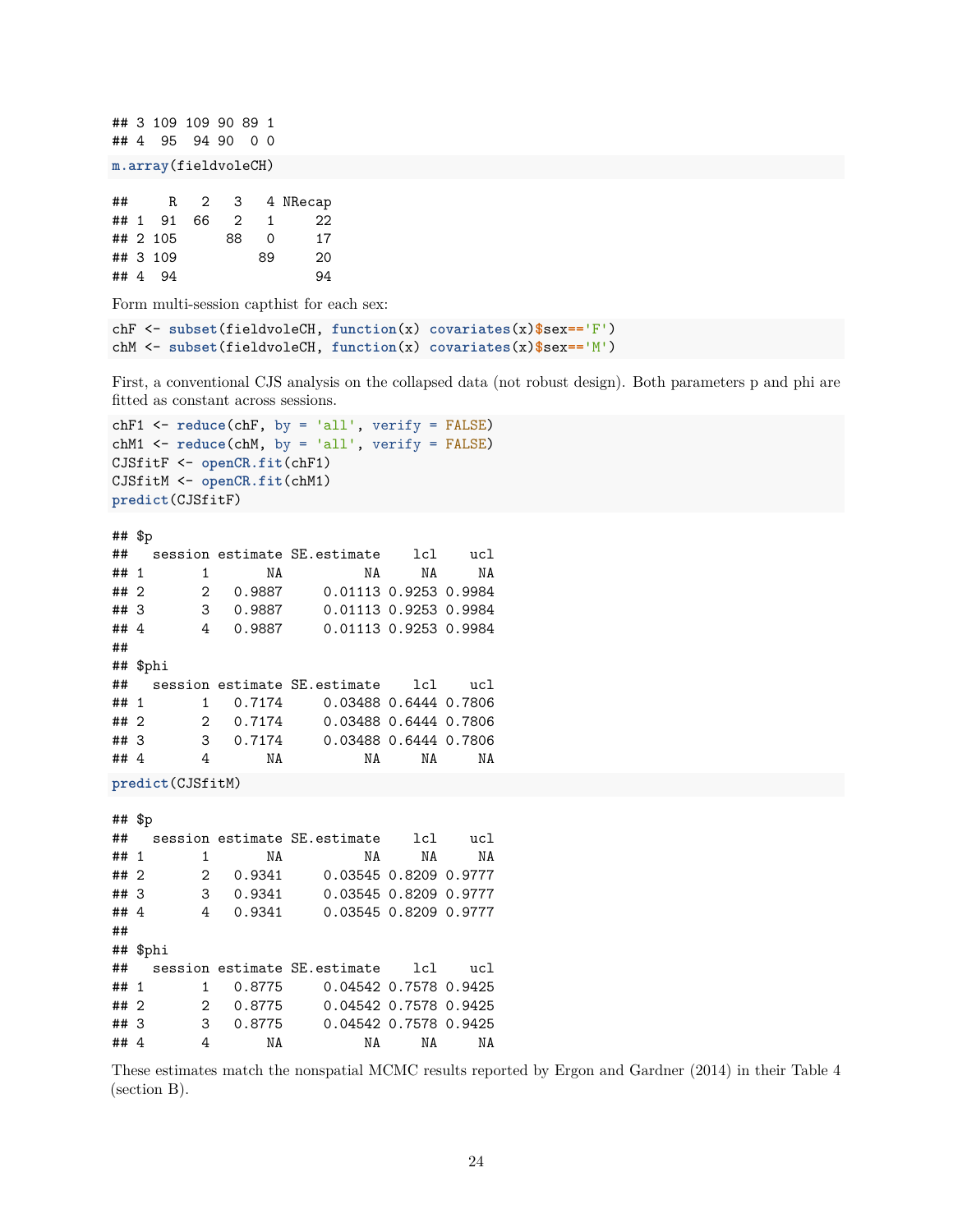Next, try a spatial analysis on the robust-design data. Ergon and Gardner (2014) appear to have used a 14-m buffer; this is rather small but we use it here to be consistent. In detection function 'HVP' the parameter z matches their exponent  $\kappa$  ( $\kappa = 1$  corresponds to 'HEX' and  $\kappa = 2$  to 'HHN').

```
msk <- make.mask(traps(chF[[1]]), buffer = 14, spacing = 1, type = 'traprect')
ampmdf <- attr(fieldvoleCH, 'ampm')
baseargs <- list(mask = msk, type = 'CJSsecr', detectfn = 'HVP',
   model = list(lambda0~ampm, phi~1, sigma~1, z~1), timecov = ampmdf,
   movementmodel = 'RDE', details = list(CJSp1 = TRUE))
args <- rep(list(baseargs),2)
args[[1]]$capthist <- 'chF'
args[[2]]$capthist <- 'chM'
fits <- par.openCR.fit(args)
```

```
## Completed in 29.105 minutes at 13:08:53 17 Jan 2022
names(fits) <- c('exponF', 'exponM')
```
We could view estimates of all 'real' parameters for all models with

```
predict(fits, all.levels = TRUE)
```
A more simple summary is

**make.table**(fits, 'phi')

```
## session
## model 1 2 3 4
## exponF 0.7533 0.7533 0.7533
## exponM 0.8897 0.8897 0.8897
make.table(fits, 'lambda0')
```

```
## session
## model 1 2 3 4
## exponF 3.9386 3.9386 3.9386 3.9386
## exponM 0.4311 0.4311 0.4311 0.4311
```

```
make.table(fits, 'sigma')
```

```
## session
## model 1 2 3 4
## exponF 1.134 1.134 1.134 1.134
## exponM 8.842 8.842 8.842 8.842
```
**make.table**(fits, 'z')

```
## session
## model 1 2 3 4
## exponF 0.7115 0.7115 0.7115 0.7115
## exponM 1.6215 1.6215 1.6215 1.6215
```
**make.table**(fits, 'move.a')

## session ## model 1 2 3 4 ## exponF 3.018 3.018 3.018 ## exponM 5.305 5.305 5.305

These results differ somewhat from those of [Ergon and Gardner \(2014\) Table 4.](https://www.otago.ac.nz/density/png/EG2014Tab4.pdf)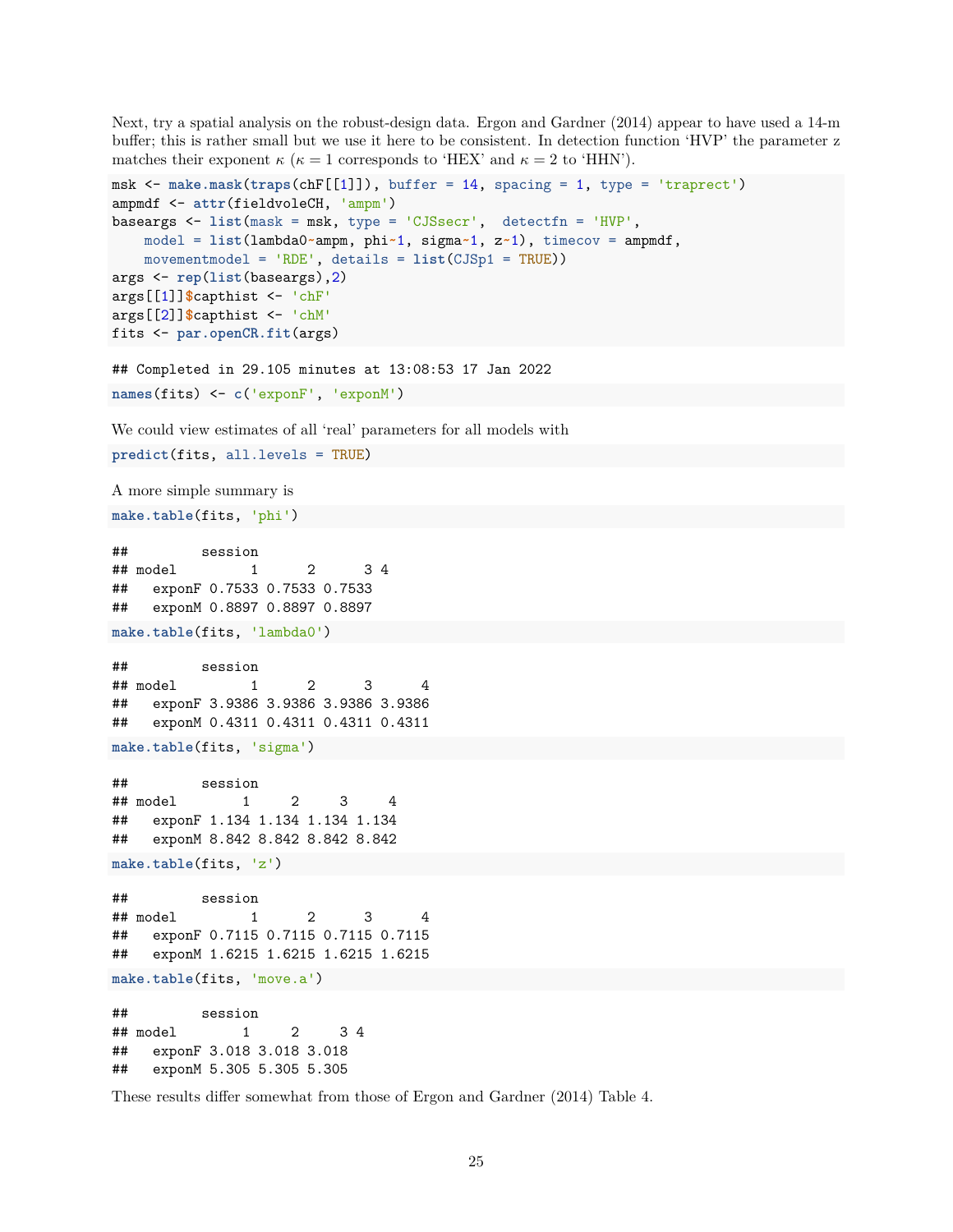```
baseargs <- list(mask = msk, type = 'CJSsecr', detectfn = 'HVP',
   model = list(lambda0~ampm, phi~1, sigma~1, z~1), timecov = ampmdf,
   movementmodel = 'INDzi', details = list(CJSp1 = TRUE))
args <- rep(list(baseargs),2)
args[[1]]$capthist <- 'chF'
args[[2]]$capthist <- 'chM'
fitszi <- par.openCR.fit(args)
## Completed in 11.343 minutes at 13:20:25 17 Jan 2022
names(fitszi) <- c('exponF', 'exponM')
baseargs <- list(mask = msk, type = 'PLBsecrf', detectfn = 'HVP',
   model = list(lambda0~ampm, phi~1, sigma~1, z~1), timecov = ampmdf,
   movementmodel = 'INDzi')
args <- rep(list(baseargs),2)
args[[1]]$capthist <- 'chF'
args[[2]]$capthist <- 'chM'
fitsziPLB <- par.openCR.fit(args)
## Completed in 29.381 minutes at 13:49:50 17 Jan 2022
names(fitsziPLB) <- c('exponF', 'exponM')
msk <- make.mask(traps(chF), buffer = 21, spacing = 1, type = 'traprect')
baseargs <- list(mask = msk, type = 'CJSsecr', detectfn = 'HVP',
   model = list(lambda0~ampm, phi~1, sigma~1, z~1), timecov = ampmdf,
   movementmodel = 'INDzi', details = list(CJSp1 = TRUE))
args <- rep(list(baseargs),2)
args[[1]]$capthist <- 'chF'
args[[2]]$capthist <- 'chM'
fitszi21 <- par.openCR.fit(args)
## Warning in openCR.fit(mask = structure(list(i^* = structure(list(x = c(-20.5, : multi-
## session mask provided; using first
## Warning in openCR.fit(mask = structure(list(1' = structure(list(x = c(-20.5, : multi-
## session mask provided; using first
## Completed in 14.971 minutes at 14:04:50 17 Jan 2022
names(fitszi21) <- c('exponF', 'exponM')
msk <- make.mask(traps(chF), buffer = 14, spacing = 1, type = 'traprect')
baseargs <- list(mask = msk, type = 'CJSsecr', detectfn = 'HVP',
   model = list(lambda0~ampm, phi~1, sigma~1, z~1), timecov = ampmdf,
   movementmodel = 'RDEzi', details = list(CJSp1 = TRUE))
args <- rep(list(baseargs),2)
args[[1]]$capthist <- 'chF'
args[[2]]$capthist <- 'chM'
fitsfrEzi <- par.openCR.fit(args)
## Warning in openCR.fit(mask = structure(list(i^* = structure(list(x = c(-13.5, : multi-
## session mask provided; using first
## Warning in openCR.fit(mask = structure(list(i) = structure(list(x = c(-13.5, : multi-
## session mask provided; using first
## Completed in 37.816 minutes at 14:42:43 17 Jan 2022
```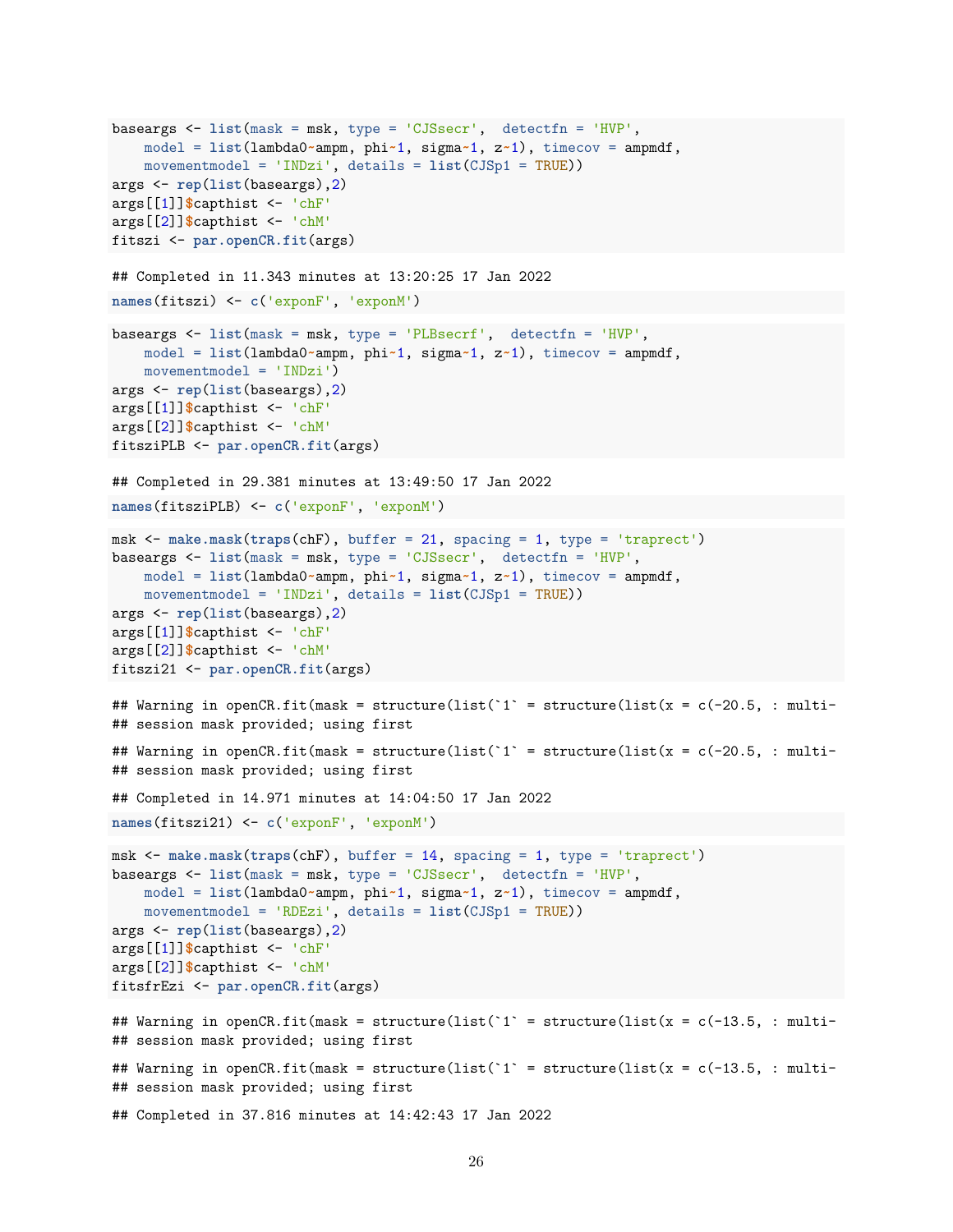```
names(fitsfrEzi) <- c('exponF', 'exponM')
fitfnorm <- openCR.fit(chF, mask = msk, type = 'PLBsecrf', detectfn = 'HHN',
          model = list(lambda0~ampm, phi~1, f~1, sigma~1), timecov = ampmdf,
          movementmodel = 'BVN')
## Warning in openCR.fit(chF, mask = msk, type = "PLBsecrf", detectfn = "HHN", : multi-
## session mask provided; using first
fitmnorm <- openCR.fit(chM, mask = msk, type = 'PLBsecrf', detectfn = 'HHN',
          model = list(lambda0~ampm, phi~1, f~1, sigma~1), timecov = ampmdf,
          movementmodel = 'BVN')
## Warning in openCR.fit(chM, mask = msk, type = "PLBsecrf", detectfn = "HHN", : multi-
## session mask provided; using first
fitm <- openCR.fit(chM, type = 'PLBf', detectfn = 'HHN',
          model = list(lambda0~ampm, phi~1, f~1, sigma~1), timecov = ampmdf)
fits <- openCRlist(fitfnorm, fitmnorm)
make.table(fits, 'phi')
## session
## model 1 2 3 4
## fitfnorm 0.7333 0.7333 0.7333
## fitmnorm 0.8960 0.8960 0.8960
make.table(fits, 'sigma')
## session
## model 1 2 3 4
## fitfnorm 5.338 5.338 5.338 5.338
## fitmnorm 7.259 7.259 7.259 7.259
make.table(fits, 'move.a')
## session
## model 1 2 3 4
## fitfnorm 2.465 2.465 2.465
## fitmnorm 4.020 4.020 4.020
make.table(fits, 'move.a')/make.table(fits, 'sigma')
## session
## model 1 2 3 4
## fitfnorm 0.4618 0.4618 0.4618
## fitmnorm 0.5537 0.5537 0.5537
```
### <span id="page-26-0"></span>**Patuxent ovenbirds**

Ovenbirds (*Seiurus aurocapilla*) were captured in 44 mist nets on 9–10 days during the breeding season in 5 consecutive years. Each received a uniquely numbered metal band. The **secr** capthist object ovenCHp uses the 'proximity' detector type: capture of an individual in a particular net on a particular day was a binary variable.

#### **Data summary**

```
summary(ovenCHp, terse = TRUE)
```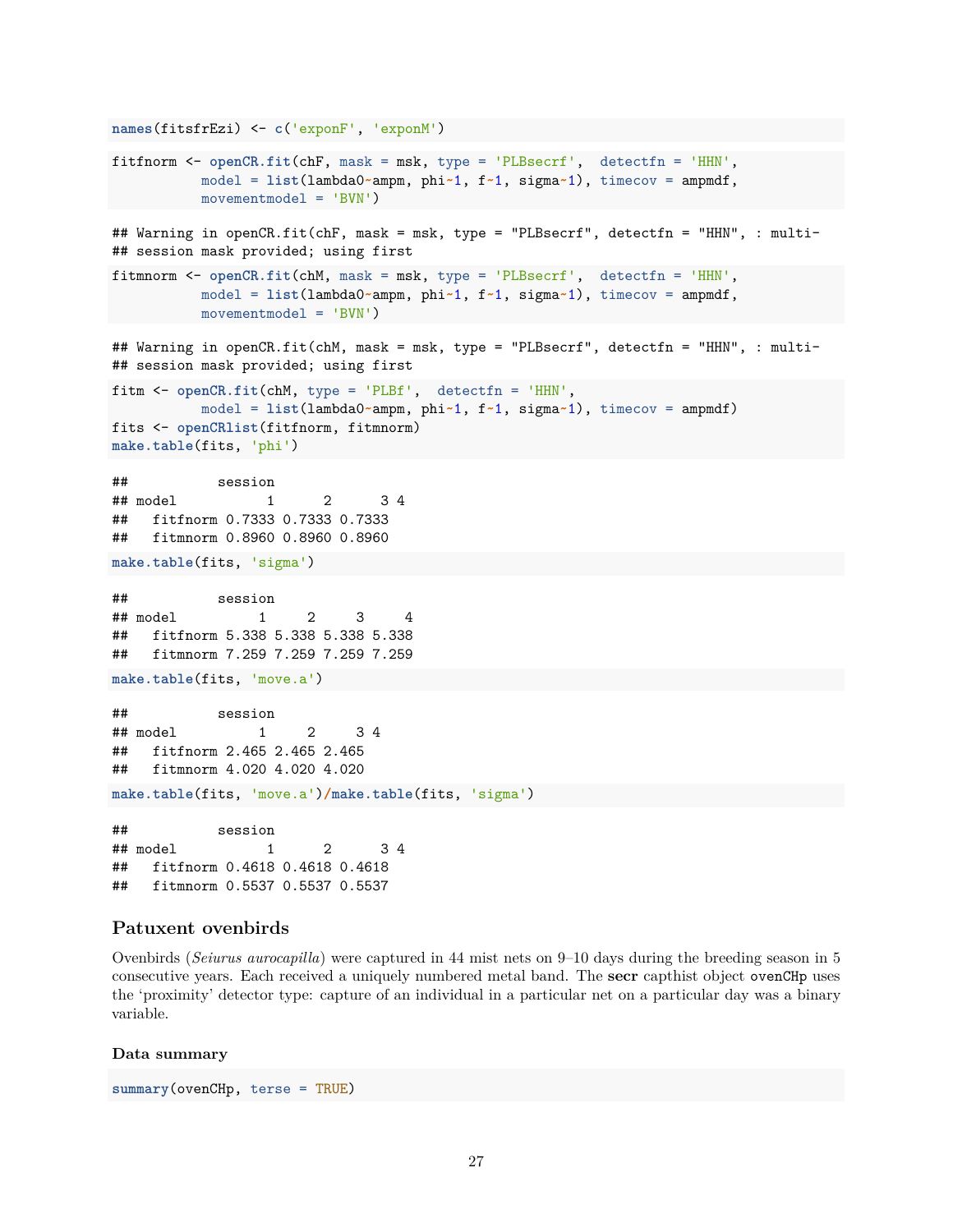| ## |                  |  |                              | 2005 2006 2007 2008 2009 |   |    |    |   |    |    |
|----|------------------|--|------------------------------|--------------------------|---|----|----|---|----|----|
| ## | Occasions        |  |                              | 9                        |   | 10 | 10 |   | 10 | 10 |
| ## | Detections       |  |                              | 41                       |   | 49 | 57 |   | 33 | 35 |
| ## | Animals          |  |                              | 20                       |   | 22 | 26 |   | 19 | 16 |
| ## | Detectors        |  |                              | 44                       |   | 44 | 44 |   | 44 | 44 |
|    | m.array(ovenCHp) |  |                              |                          |   |    |    |   |    |    |
|    |                  |  |                              |                          |   |    |    |   |    |    |
| ## |                  |  | R 2006 2007 2008 2009 NRecap |                          |   |    |    |   |    |    |
|    | 2005 20          |  | 9                            |                          | 2 |    |    | Ω |    |    |

| ## 2005 20 | ч |    |   | $\mathbf{u}$      | ਨ  |
|------------|---|----|---|-------------------|----|
| ## 2006 22 |   | 10 | O | $\mathbf{\Omega}$ | 12 |
| ## 2007 26 |   |    | З | 3                 | 20 |
| ## 2008 19 |   |    |   | h                 | 14 |
| ## 2009 15 |   |    |   |                   | 15 |

### **Non-spatial analysis**

Suppose we are interested in the overall population trend represented by the realised finite rate of increase (*λ*).

```
baseargs <- list(capthist = 'ovenCH')
args <- rep(list(baseargs), 10)
names(args) <- c('cjs', 'plbb', 'plbf', 'plbg', 'plbl',
                 'jssab', 'jssaf', 'jssag', 'jssal', 'jssaN')
args[[1]] <- c(args[[1]], list(type = 'CJS', model = list(p~t, phi~t)))
args[[2]] <- c(args[[2]], list(type = 'PLBb', model = list(p~t, phi~t, b~t)))
args[[3]] <- c(args[[3]], list(type = 'PLBf', model = list(p~t, phi~t, f~t)))
args[[4]] <- c(args[[4]], list(type = 'PLBg', model = list(p~t, phi~t, gamma~t)))
args[[5]] <- c(args[[5]], list(type = 'PLBl', model = list(p~t, phi~t, lambda~t)))
args[[6]] <- c(args[[6]], list(type = 'JSSAb', model = list(p~t, phi~t, b~t)))
args[[7]] <- c(args[[7]], list(type = 'JSSAf', model = list(p~t, phi~t, f~t)))
args[[8]] <- c(args[[8]], list(type = 'JSSAg', model = list(p~t, phi~t, gamma~t)))
args[[9]] <- c(args[[9]], list(type = 'JSSAl', model = list(p~t, phi~t, lambda~t)))
args[[10]] <- c(args[[10]], list(type = 'JSSAN', model = list(p~t, phi~t, N~t)))
fits <- par.openCR.fit(args, ncores = 5)
```

```
## Completed in 0.727 minutes at 15:22:09 17 Jan 2022
```
**make.table**(fits, parm = "p")

```
## session
## model 2005 2006 2007 2008 2009
## cjs 0.16890 0.22441 0.04917 0.18504
## plbb 0.14886 0.13841 0.16420 0.08566 0.17676
## plbf 0.14886 0.13841 0.16420 0.08566 0.17676
## plbg 0.14886 0.13841 0.16420 0.08566 0.17676
## plbl 0.14886 0.13841 0.16420 0.08566 0.17676
## jssab 0.14886 0.13841 0.16420 0.08566 0.17676
## jssaf 0.14886 0.13841 0.16420 0.08566 0.17676
## jssag 0.14886 0.13841 0.16420 0.08566 0.17676
## jssal 0.14886 0.13841 0.16420 0.08566 0.17676
## jssaN 0.14886 0.13841 0.16420 0.08566 0.17676
```
**make.table**(fits, parm = "phi")

| ## |          | session |                |           |
|----|----------|---------|----------------|-----------|
|    | ## model |         | 2005 2006 2007 | 2008 2009 |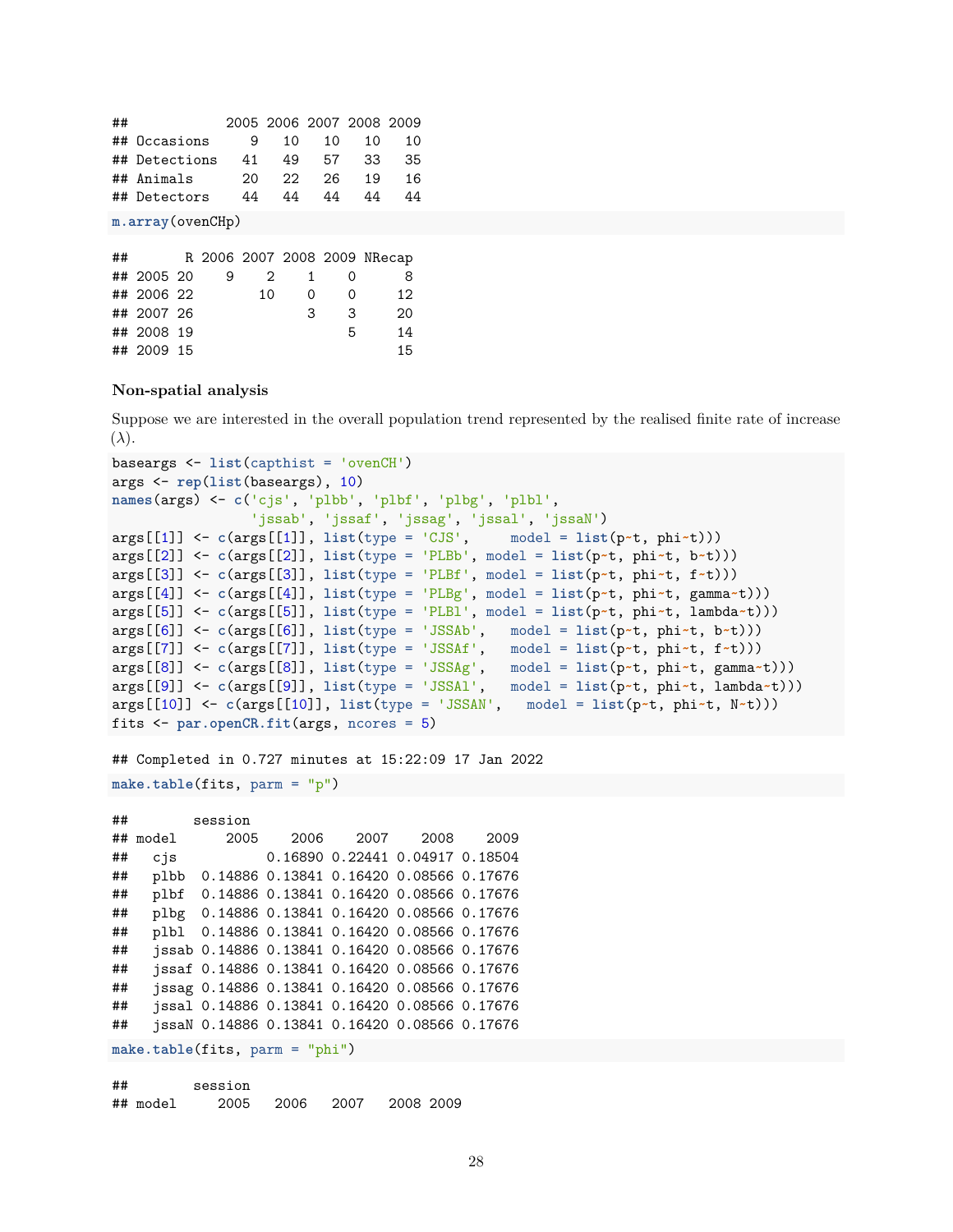```
## cjs 0.6512 0.5308 0.4387 0.3377
## plbb 0.6780 0.5600 0.3348 0.3784
## plbf 0.6780 0.5600 0.3348 0.3784
## plbg 0.6780 0.5600 0.3348 0.3784
## plbl 0.6780 0.5600 0.3348 0.3784
## jssab 0.6780 0.5600 0.3348 0.3784
## jssaf 0.6780 0.5600 0.3348 0.3784
## jssag 0.6780 0.5600 0.3348 0.3784
## jssal 0.6780 0.5600 0.3348 0.3784
## jssaN 0.6780 0.5600 0.3348 0.3784
```
All parameterizations of the JSSA model yield exactly the same estimates of p and phi.

For later reference, fit a nonspatial model with constant p and lambda:

```
fitns <- openCR.fit(ovenCHp, type = 'PLBl', model = phi ~ t)
predict(fitns)
## $p
## session estimate SE.estimate lcl ucl
## 1 2005 0.1411 0.0124 0.1185 0.1672
## 2 2006 0.1411 0.0124 0.1185 0.1672
## 3 2007 0.1411 0.0124 0.1185 0.1672
## 4 2008 0.1411 0.0124 0.1185 0.1672
## 5 2009 0.1411 0.0124 0.1185 0.1672
##
## $phi
## session estimate SE.estimate lcl ucl
## 1 2005 0.6327 0.10943 0.4063 0.8126
## 2 2006 0.5178 0.09646 0.3349 0.6960
## 3 2007 0.2815 0.08789 0.1432 0.4787
## 4 2008 0.5149 0.12646 0.2824 0.7412
## 5 2009 NA NA NA NA
##
## $lambda
## session estimate SE.estimate lcl ucl
## 1 2005 0.9551 0.06968 0.8279 1.102
## 2 2006 0.9551 0.06968 0.8279 1.102
## 3 2007 0.9551 0.06968 0.8279 1.102
## 4 2008 0.9551 0.06968 0.8279 1.102
## 5 2009 NA NA NA NA
```
### **Spatial analysis**

For spatial analyses we need to define a habitat mask; this represents the extent of relevant habitat. We use the (default) mask type 'traprect' to allow toroidal wrapping. The mask type 'trapbuffer' was used previously, but that now requires the slower edge method 'truncate' (see Edge effects in the openCR vignette).

```
par(max = c(2,2,2,2))ovenCHr <- rotate(ovenCHp, 90) # rotate for horizontal plot
nets <- traps(ovenCHr)[[1]]
msk <- make.mask(nets, buffer = 300, nx = 50, type = "traprect")
plot(msk)
plot(ovenCHr[[1]], add = TRUE)
plot(nets, tracks = TRUE, add = TRUE)
```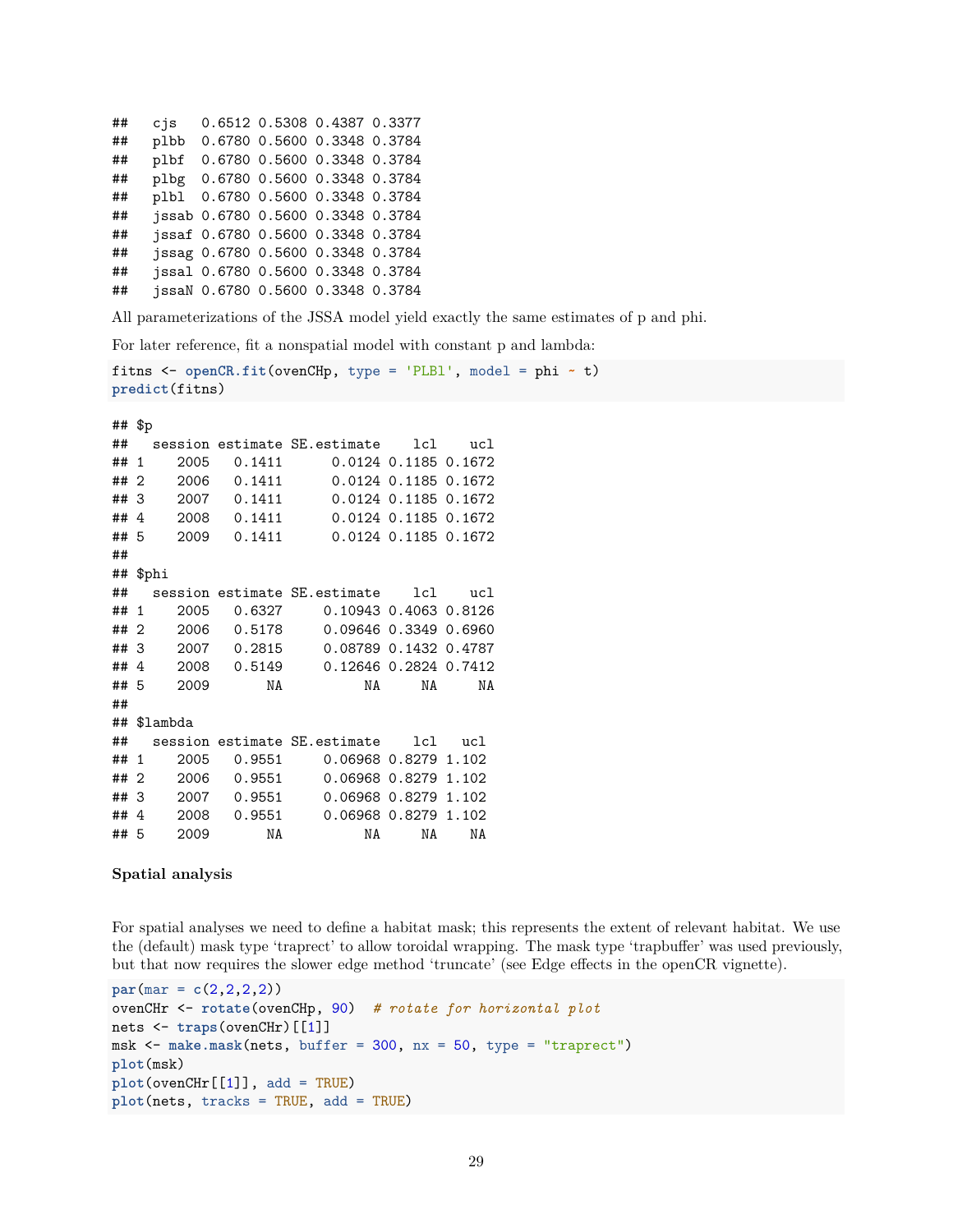2005

9 occasions, 41 detections, 20 animals



Now we can perform a spatial analysis equivalent to fitns. This takes much longer to fit.

msk <- **make.mask**(**traps**(ovenCHp[[1]]), buffer = 300, nx = 25, type = "traprect") fitsp <- **openCR.fit**(ovenCHp, type = 'PLBsecrl', model = lambda0**~**t, mask = msk)

**predict**(fitsp)

| ##   |                | \$lambda0   |               |                                            |                 |         |
|------|----------------|-------------|---------------|--------------------------------------------|-----------------|---------|
| ##   |                |             |               | session estimate SE.estimate               |                 | lcl ucl |
| ## 1 |                |             |               | 2005  0.01972  0.004374  0.01277  0.03046  |                 |         |
| ##   | $\overline{2}$ | 2006        | 0.02079       | 0.004013 0.01424 0.03035                   |                 |         |
| ## 3 |                | 2007        | 0.02986       | 0.005971 0.02018 0.04419                   |                 |         |
| ##   | $\overline{4}$ |             | 2008  0.01656 | 0.004230 0.01004 0.02732                   |                 |         |
| ## 5 |                |             | 2009 0.02212  | 0.006451 0.01249 0.03918                   |                 |         |
| ##   |                |             |               |                                            |                 |         |
| ##   |                | \$phi       |               |                                            |                 |         |
| ##   |                |             |               | session estimate SE.estimate    lcl    ucl |                 |         |
| ##   | 1              | 2005        |               | $0.5325$ 0.06203 0.4114 0.6498             |                 |         |
| ## 2 |                |             | 2006  0.5325  | 0.06203 0.4114 0.6498                      |                 |         |
| ## 3 |                | 2007        | 0.5325        | 0.06203 0.4114 0.6498                      |                 |         |
| ##   | $\overline{4}$ |             | 2008  0.5325  | 0.06203 0.4114 0.6498                      |                 |         |
| ## 5 |                | 2009        | NA            | NA                                         | NA              | NA      |
| ##   |                |             |               |                                            |                 |         |
|      |                | ## \$lambda |               |                                            |                 |         |
| ##   |                |             |               | session estimate SE.estimate               | lcl             | ucl     |
| ##   | 1              | 2005        |               |                                            |                 |         |
| ## 2 |                |             | 2006  0.9683  | 0.07759 0.8276 1.133                       |                 |         |
| ##3  |                |             | 2007 0.9683   | 0.07759 0.8276 1.133                       |                 |         |
| ##   | $\overline{4}$ | 2008        | 0.9683        | 0.07759 0.8276 1.133                       |                 |         |
| ## 5 |                | 2009        | NA            | NA                                         | NA              | NA      |
| ##   |                |             |               |                                            |                 |         |
|      |                | ## \$sigma  |               |                                            |                 |         |
| ##   |                |             |               | session estimate SE. estimate    lcl ucl   |                 |         |
| ##   | $\mathbf{1}$   | 2005        |               | 99.44 7.371 85.99                          |                 | 115     |
| ##   | 2              | 2006        | 99.44         |                                            | 7.371 85.99 115 |         |
| ## 3 |                | 2007        |               | 99.44 7.371 85.99 115                      |                 |         |
| ##   | $\overline{4}$ | 2008        | 99.44         |                                            | 7.371 85.99 115 |         |
| ##   | 5              | 2009        | 99.44         |                                            | 7.371 85.99 115 |         |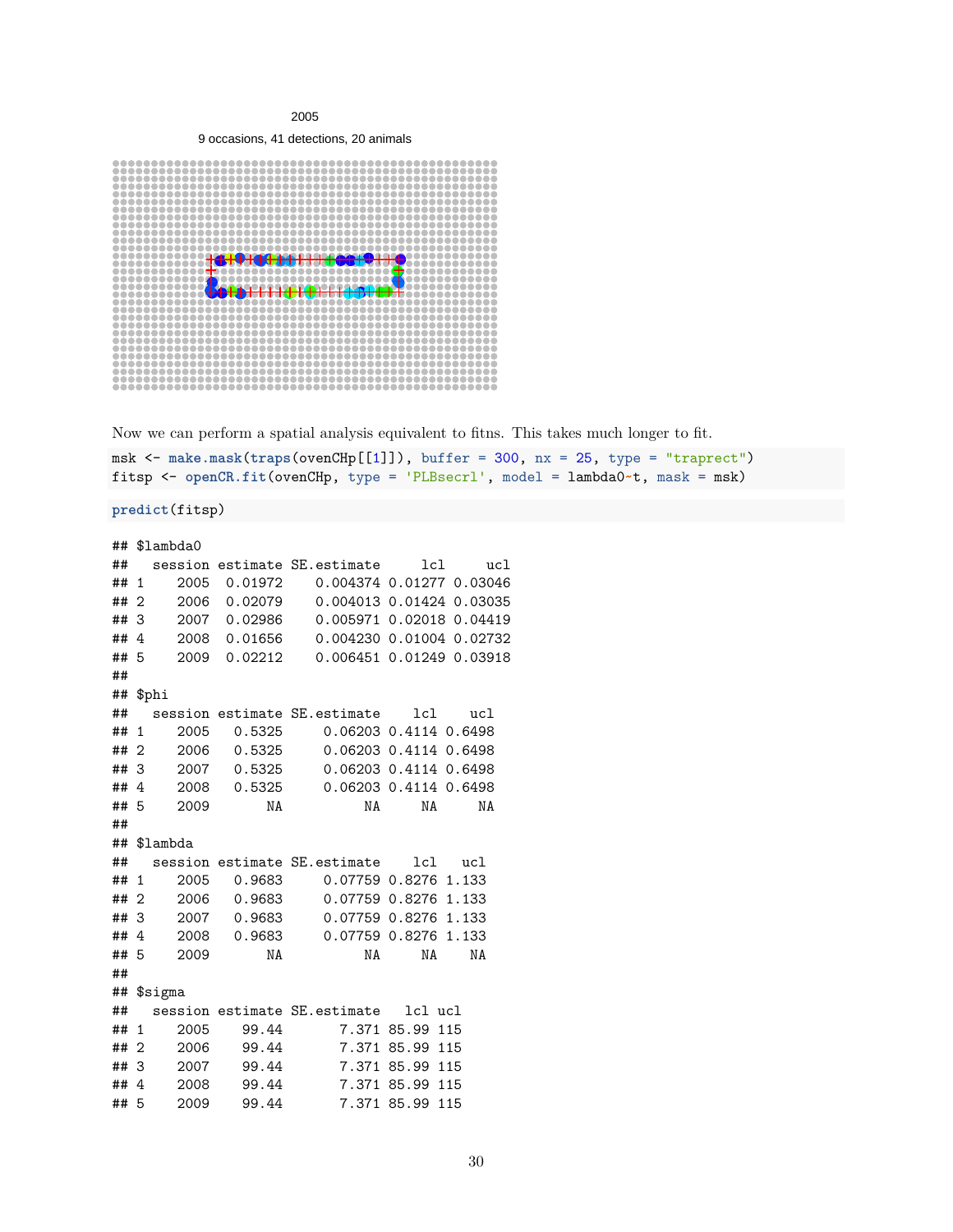Notice that the estimate of sigma is larger than for models fitted to the succession of closed populations using secr.fit. For example

```
collate(ovenbird.model.1)[,,,'sigma']
```

| ## |                 |       | estimate SE.estimate lcl |                   | 11 C L |
|----|-----------------|-------|--------------------------|-------------------|--------|
|    | ## session=2005 | 78.58 |                          | 6.386 67.02 92.12 |        |
|    | ## session=2006 | 78.58 |                          | 6.386 67.02 92.12 |        |
|    | ## session=2007 | 78.58 |                          | 6.386 67.02 92.12 |        |
|    | ## session=2008 | 78.58 |                          | 6.386 67.02 92.12 |        |
|    | ## session=2009 | 78.58 |                          | 6.386 67.02 92.12 |        |

We attribute this to year-to-year shifts in activity centre that inflate sigma for the open population model. Next we fit a model that allows birds to shift their home ranges from year to year using either a bivariate normal (BVN) or bivariate Laplacian (BVE) kernel. We can save a little time by starting at the estimates from the previous model.

```
fitsp2 <- openCR.fit(ovenCHp, type = 'PLBsecrl', model = lambda0~t, mask = msk,
                   movementmodel = 'BVN')
fitsp3 <- openCR.fit(ovenCHp, type = 'PLBsecrl', model = lambda0~t, mask = msk,
                   movementmodel = 'BVE')
ocr <- openCRlist(static = fitsp, BVN = fitsp2, BVE = fitsp3)
AIC(ocr)[,-1] # drop 'model' column to save space
## npar rank logLik AIC AICc dAIC AICwt
## BVE 9 9 -1430 2877 2880 0.000 0.8746
## BVN 9 9 -1431 2881 2884 3.884 0.1254
```
Modelling between-year movement improved the fit, and all parameters could be estimated (rank equal to number of parameters). We compare estimates of the within-session detection parameters:

**make.table**(ocr, 'lambda0')

```
## session
## model 2005 2006 2007 2008 2009
## static 0.01972 0.02079 0.02986 0.01656 0.02212
## BVN 0.03305 0.03241 0.03668 0.02114 0.02614
## BVE 0.03266 0.03203 0.03798 0.02154 0.02671
```
## static 8 8 -1446 2908 2910 30.988 0.0000

**make.table**(ocr, 'lambda0', 'SE.estimate')

## session ## model 2005 2006 2007 2008 2009 ## static 0.004374 0.004013 0.005971 0.004230 0.006451 ## BVN 0.008086 0.007046 0.007439 0.005472 0.007221 ## BVE 0.007892 0.006820 0.007732 0.005567 0.007372

**make.table**(ocr, 'sigma')

## session ## model 2005 2006 2007 2008 2009 ## static 99.44 99.44 99.44 99.44 99.44 ## BVN 76.26 76.26 76.26 76.26 76.26 ## BVE 75.33 75.33 75.33 75.33 75.33 **make.table**(ocr, 'sigma', 'SE.estimate')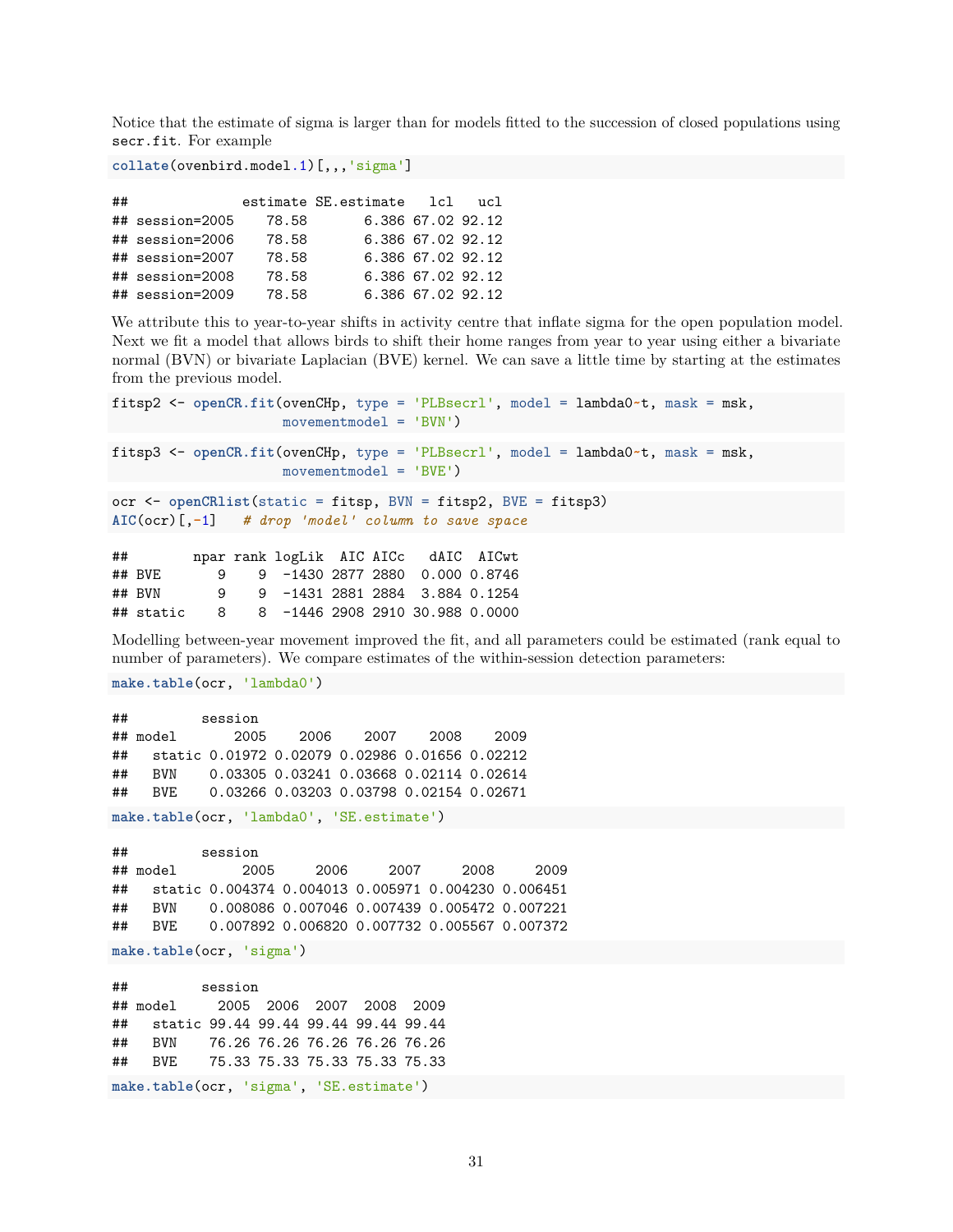| ## |                                         | session |                               |  |  |
|----|-----------------------------------------|---------|-------------------------------|--|--|
|    | ## model 2005 2006 2007 2008 2009       |         |                               |  |  |
|    | ## static 7.371 7.371 7.371 7.371 7.371 |         |                               |  |  |
| ## | BVN 5.524 5.524 5.524 5.524 5.524       |         |                               |  |  |
| ## | BVF.                                    |         | 5.382 5.382 5.382 5.382 5.382 |  |  |

The estimate of sigma is now in line with that from the closed-population models. Interestingly, the constant survival rate has increased considerably. It would be rash to claim this fully accounts for the emigration component of apparent survival, but it may be getting close.

**make.table**(ocr, 'phi')

```
## session
## model 2005 2006 2007 2008 2009
## static 0.5325 0.5325 0.5325 0.5325
## BVN 0.6218 0.6218 0.6218 0.6218
## BVE 0.6276 0.6276 0.6276 0.6276
```
**make.table**(ocr, 'phi', 'SE.estimate')

## session ## model 2005 2006 2007 2008 2009 ## static 0.06203 0.06203 0.06203 0.06203 ## BVN 0.07455 0.07455 0.07455 0.07455 ## BVE 0.07657 0.07657 0.07657 0.07657

For a final flourish, compare all estimates of population growth rate with an estimate from **secr**, using estimated trend over a set of closed-population samples.

```
ocr2 <- openCRlist(static = fitsp, BVN = fitsp2, BVE = fitsp3)
# from open-population models
do.call(rbind, lapply(ocr2, function(x) predict(x)$lambda[1, c('estimate','lcl','ucl')]))
```

```
## estimate lcl ucl
## static 0.9683 0.8276 1.133
## BVN 0.9943 0.8507 1.162
## BVE 0.9918 0.8489 1.159
# from 'secr' pre-fitted multisession closed population model D ~ Session
# exponentiate the 'beta' coefficient
exp(coef(ovenbird.model.D)['D.Session',-2])
```
## beta lcl ucl ## D.Session 0.9381 0.8176 1.076

### <span id="page-31-0"></span>**Orongorongo Valley possums robust design**

Brushtail possums *Trichosurus vulpecula* were trapped from 1980–2006 according to a robust-design scheme with three primary sessions per year (nominally February, June and September). There is a single annual birth pulse in May; young are carried in the mother's pouch through about October-November and ride on the mother's back for some weeks after leaving the pouch. The three samples therefore correspond to post-independence (February), early pouch phase (June) and late pouch phase (September).

The dataset OVpossumCH in **secr** includes data for the six sessions in 1996 and 1997 (sessions 49–54). The population was at high density at this time.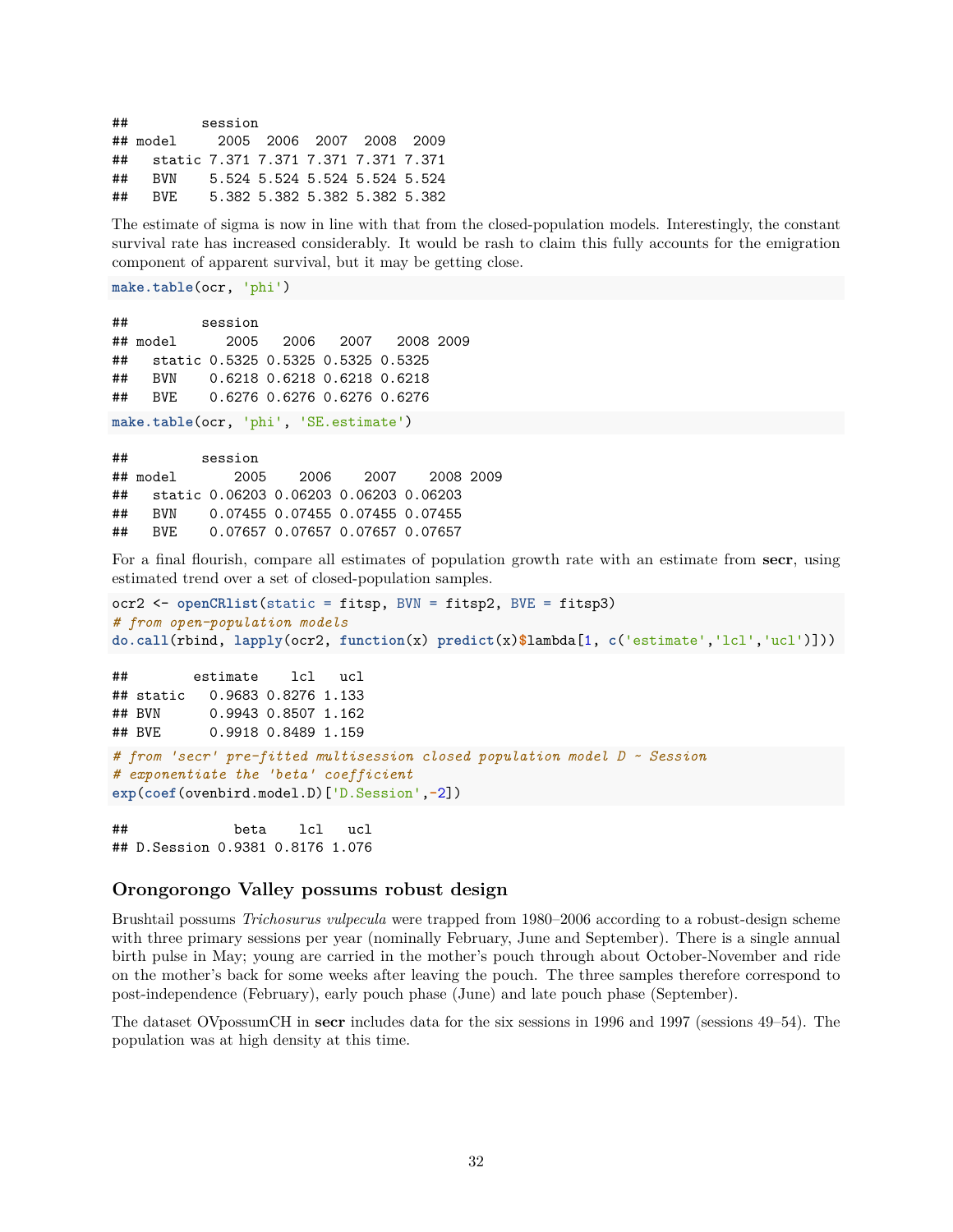**Data summary**

**summary**(OVpossumCH, terse = TRUE)

## 49 50 51 52 53 54 ## Occasions 5 5 5 5 5 5 ## Detections 450 494 328 383 372 375 ## Animals 223 206 148 162 154 135 ## Detectors 167 167 167 167 167 167

**m.array**(OVpossumCH)

| ## |                   |  |          |               |          | R 50 51 52 53 54 NRecap |
|----|-------------------|--|----------|---------------|----------|-------------------------|
|    | ## 49 220 167 9 4 |  |          | 3             | 0        | 37                      |
|    | ## 50 203         |  | 130 11 3 |               | $\Omega$ | 59                      |
|    | ## 51 147         |  |          | $124 \quad 3$ | $\Omega$ | 20                      |
|    | ## 52 162         |  |          | 135           | 4        | 23                      |
|    | ## 53 154         |  |          |               | 126      | 28                      |
|    | ## 54 134         |  |          |               |          | 134                     |

#### **Analysis**

Construct a habitat mask, using a forest map to exclude riverbed.

```
ovtrap <- traps(OVpossumCH[[1]])
if (!requireNamespace('rgdal')) stop ("this example requires package rgdal")
```
## Loading required namespace: rgdal

```
datadir <- system.file("extdata", package = "secr")
OVforest <- rgdal::readOGR(dsn = datadir, layer = "OVforest")
```

```
## OGR data source with driver: ESRI Shapefile
## Source: "C:\R\R-4.0.5\library\secr\extdata", layer: "OVforest"
## with 3 features
## It has 2 fields
ovmask <- make.mask(ovtrap, buffer = 120, type = 'trapbuffer',
   poly = OVforest[1:2,], spacing = 15, keep.poly = FALSE)
ovmask2 <- make.mask(ovtrap, buffer = 200, type = 'trapbuffer',
   poly = OVforest[1:2,], spacing = 15, keep.poly = FALSE)
intervals(OVpossumCH) <- c(123, 91, 154, 118, 85)/365 # annual
```
Fit three models, two with season as a covariate. Intervals were not included in the **secr** dataset, so we sneak them in here. Sexes and ages are pooled.

```
baseargs <- list(capthist = 'OVpossumCH', mask = ovmask, type = 'PLBsecrf',
                 sessioncov = c(1,2,3,1,2,3))
args <- rep(list(baseargs), 3)
names(args) <- c('null','seasonal.phi.f','seasonal.lambda0.phi.f')
args[[1]]$model <- list(lambda0~1, phi~1, f~1)
args[[2]]$model <- list(lambda0~1, phi~scov, f~scov)
args[[3]]$model <- list(lambda0~scov, phi~scov, f~scov)
fits <- par.openCR.fit(args, ncores = 3)
## Warning in par.openCR.fit(args, ncores = 3): par.secr.fit with ncores > 1 is SLOWER than
## par.secr.fit with ncores = 1
## Completed in 10.149 minutes at 16:00:25 17 Jan 2022
```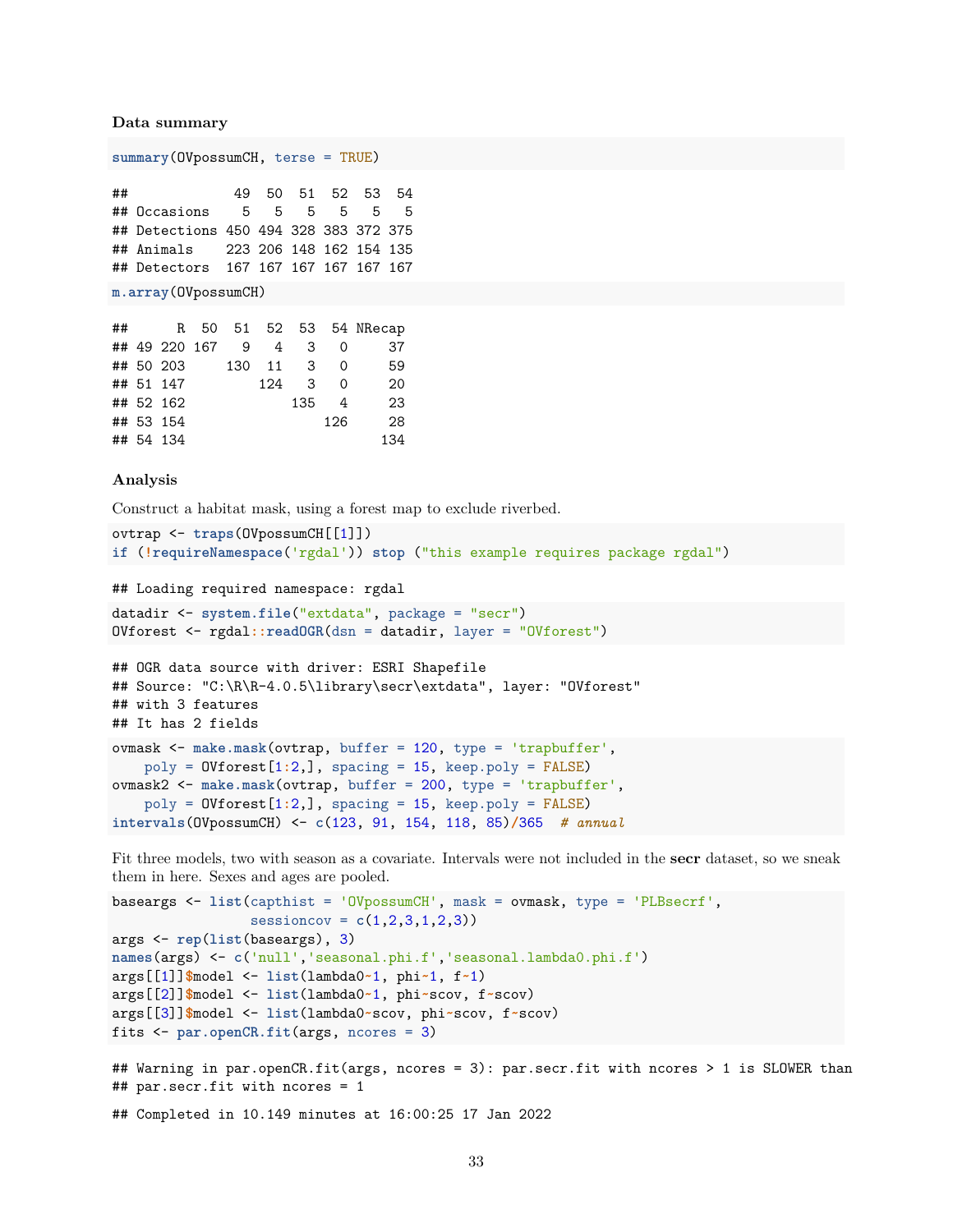### **AIC**(fits)[,**-**1] *# drop 'model' column to save space*

## npar rank logLik AIC AICc dAIC AICwt

```
## seasonal.lambda0.phi.f 7 7 -12460 24934 24935 0.000 0.6430
## null 4 4 -12464 24936 24936 1.434 0.3139
## seasonal.phi.f 6 6 -12464 24940 24940 5.408 0.0430
predict(fits)
## $null
## $null$lambda0
## session estimate SE.estimate lcl ucl
## 1 49 0.0812 0.002531 0.07639 0.08632
## 2 50 0.0812 0.002531 0.07639 0.08632
## 3 51 0.0812 0.002531 0.07639 0.08632
## 4 52 0.0812 0.002531 0.07639 0.08632
## 5 53 0.0812 0.002531 0.07639 0.08632
## 6 54 0.0812 0.002531 0.07639 0.08632
##
## $null$phi
## session estimate SE.estimate lcl ucl
## 1 49 0.6235 0.02744 0.5684 0.6756
## 2 50 0.6235 0.02744 0.5684 0.6756
## 3 51 0.6235 0.02744 0.5684 0.6756
## 4 52 0.6235 0.02744 0.5684 0.6756
## 5 53 0.6235 0.02744 0.5684 0.6756
## 6 54 NA NA NA NA
##
## $null$f
## session estimate SE.estimate lcl ucl
## 1 49 0.1043 0.02002 0.0716 0.1519
## 2 50 0.1043 0.02002 0.0716 0.1519
## 3 51 0.1043 0.02002 0.0716 0.1519
## 4 52 0.1043 0.02002 0.0716 0.1519
## 5 53 0.1043 0.02002 0.0716 0.1519
## 6 54 NA NA NA NA
##
## $null$sigma
## session estimate SE.estimate lcl ucl
## 1 49 36.13 0.4428 35.27 37.01
## 2 50 36.13 0.4428 35.27 37.01
## 3 51 36.13 0.4428 35.27 37.01
## 4 52 36.13 0.4428 35.27 37.01
## 5 53 36.13 0.4428 35.27 37.01
## 6 54 36.13 0.4428 35.27 37.01
##
##
## $seasonal.phi.f
## $seasonal.phi.f$lambda0
## session scov estimate SE.estimate lcl ucl
## 1 49 1 0.08123 0.002539 0.0764 0.08636
## 2 50 2 0.08123 0.002539 0.0764 0.08636
## 3 51 3 0.08123 0.002539 0.0764 0.08636
## 4 52 1 0.08123 0.002539 0.0764 0.08636
```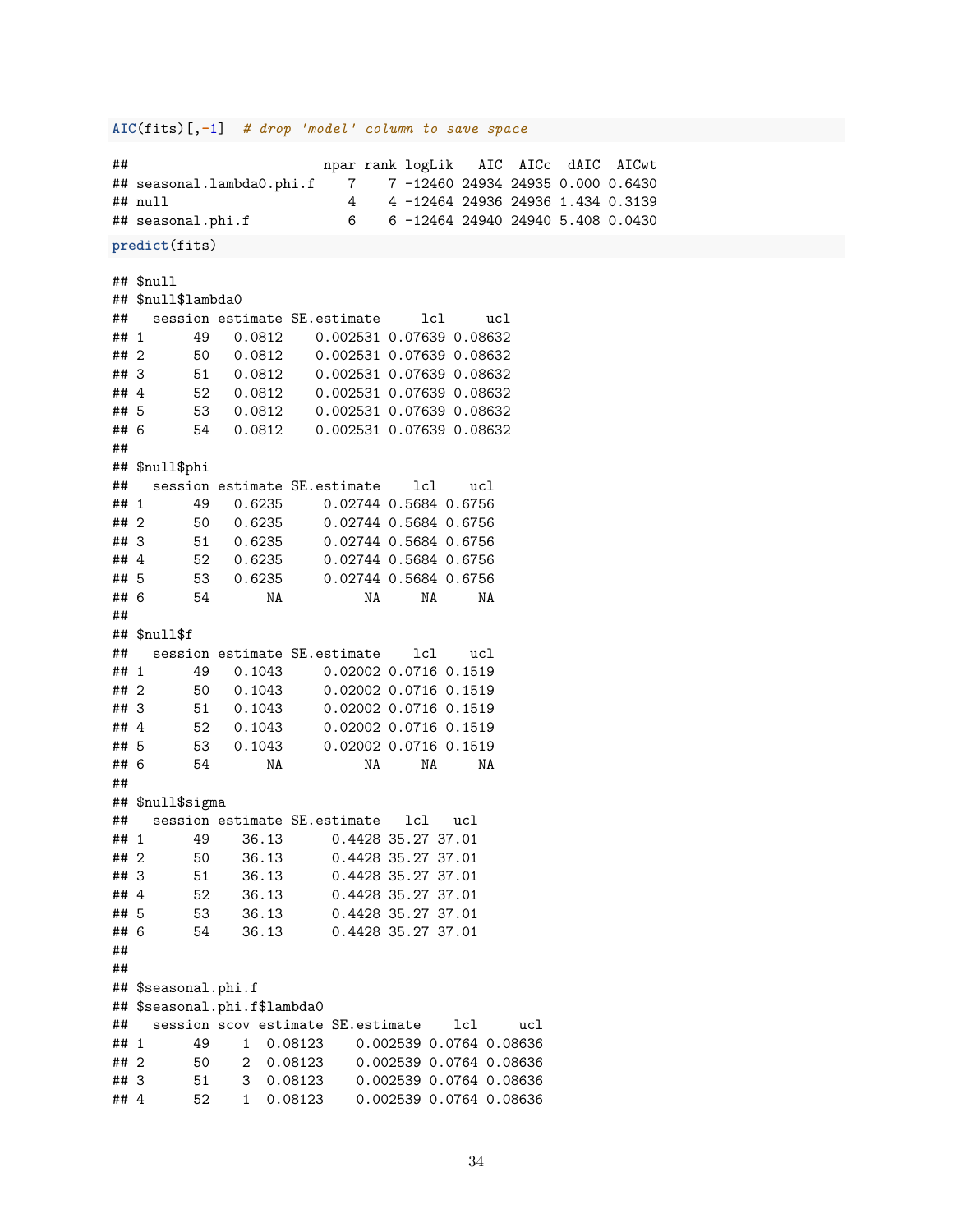## 5 53 2 0.08123 0.002539 0.0764 0.08636 ## 6 54 3 0.08123 0.002539 0.0764 0.08636 ## ## \$seasonal.phi.f\$phi ## session scov estimate SE.estimate lcl ucl ## 1 49 1 0.6205 0.04092 0.5377 0.6968 ## 2 50 2 0.6241 0.02819 0.5675 0.6776 ## 3 51 3 0.6277 0.05105 0.5236 0.7212 ## 4 52 1 0.6205 0.04092 0.5377 0.6968 ## 5 53 2 0.6241 0.02819 0.5675 0.6776 ## 6 54 3 NA NA NA NA ## ## \$seasonal.phi.f\$f ## session scov estimate SE.estimate lcl ucl ## 1 49 1 0.1076 0.03453 0.05737 0.2018 ## 2 50 2 0.1043 0.02002 0.07158 0.1519 ## 3 51 3 0.1011 0.03496 0.05131 0.1991 ## 4 52 1 0.1076 0.03453 0.05737 0.2018 ## 5 53 2 0.1043 0.02002 0.07158 0.1519 ## 6 54 3 NA NA NA NA ## ## \$seasonal.phi.f\$sigma ## session scov estimate SE.estimate lcl ucl ## 1 49 1 36.13 0.4428 35.27 37.01 ## 2 50 2 36.13 0.4428 35.27 37.01 ## 3 51 3 36.13 0.4428 35.27 37.01 ## 4 52 1 36.13 0.4428 35.27 37.01 ## 5 53 2 36.13 0.4428 35.27 37.01 ## 6 54 3 36.13 0.4428 35.27 37.01 ## ## ## \$seasonal.lambda0.phi.f ## \$seasonal.lambda0.phi.f\$lambda0 ## session scov estimate SE.estimate lcl ucl ## 1 49 1 0.07552 0.003149 0.06959 0.08195 ## 2 50 2 0.08152 0.002552 0.07666 0.08668 ## 3 51 3 0.08799 0.003735 0.08096 0.09562 ## 4 52 1 0.07552 0.003149 0.06959 0.08195 ## 5 53 2 0.08152 0.002552 0.07666 0.08668 ## 6 54 3 0.08799 0.003735 0.08096 0.09562 ## ## \$seasonal.lambda0.phi.f\$phi ## session scov estimate SE.estimate lcl ucl ## 1 49 1 0.6136 0.04091 0.5310 0.6901 ## 2 50 2 0.6227 0.02821 0.5660 0.6762 ## 3 51 3 0.6317 0.05090 0.5277 0.7248 ## 4 52 1 0.6136 0.04091 0.5310 0.6901 ## 5 53 2 0.6227 0.02821 0.5660 0.6762 ## 6 54 3 NA NA NA NA ## ## \$seasonal.lambda0.phi.f\$f ## session scov estimate SE.estimate lcl ucl ## 1 49 1 0.08582 0.03376 0.03970 0.1855 ## 2 50 2 0.09753 0.02014 0.06506 0.1462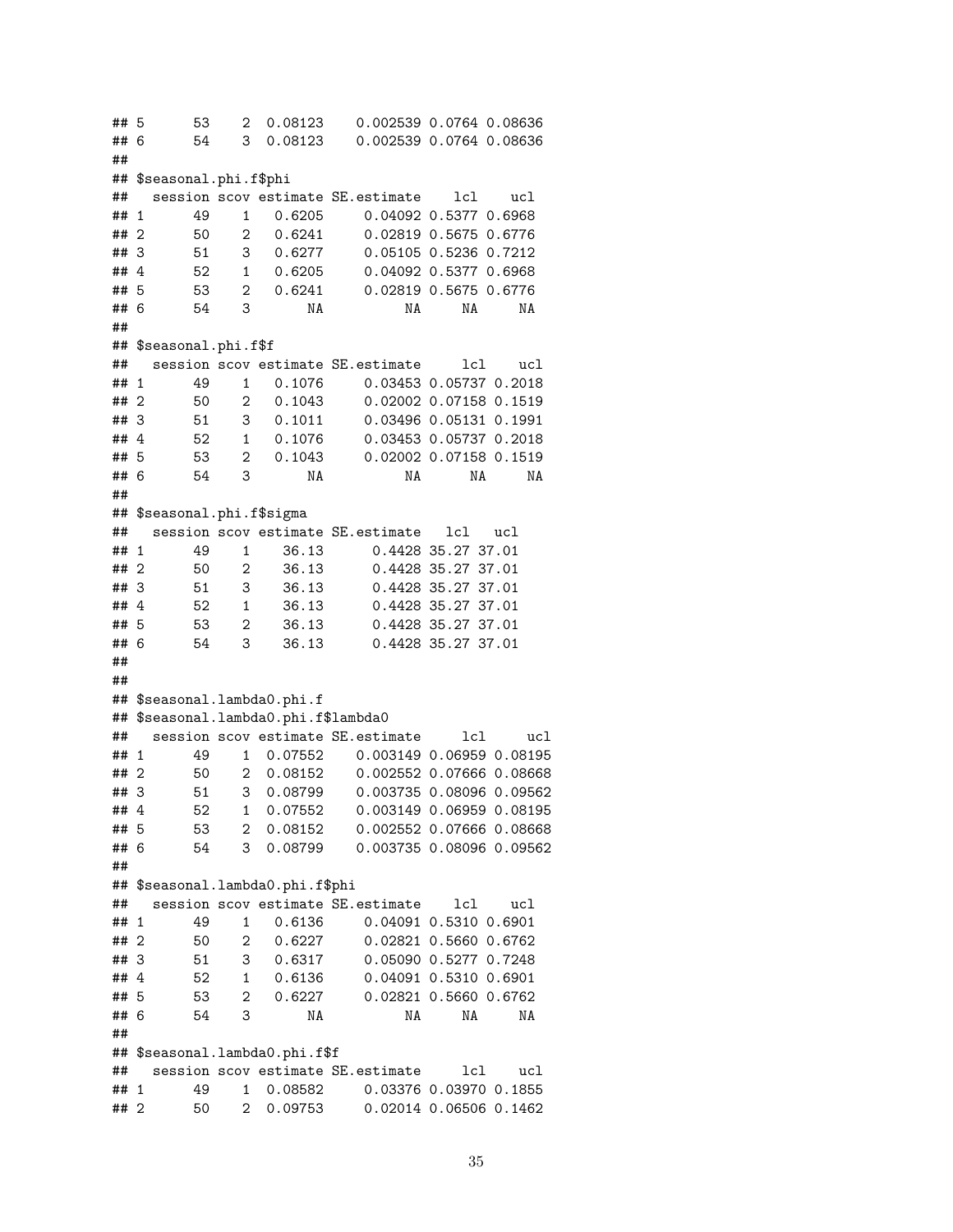```
## 3 51 3 0.11083 0.03825 0.05635 0.2180
## 4 52 1 0.08582 0.03376 0.03970 0.1855
## 5 53 2 0.09753 0.02014 0.06506 0.1462
## 6 54 3 NA NA NA NA
##
## $seasonal.lambda0.phi.f$sigma
## session scov estimate SE.estimate lcl ucl
## 1 49 1 36.12 0.4426 35.26 37
## 2 50 2 36.12 0.4426 35.26 37
## 3 51 3 36.12 0.4426 35.26 37
## 4 52 1 36.12 0.4426 35.26 37
## 5 53 2 36.12 0.4426 35.26 37
## 6 54 3 36.12 0.4426 35.26 37
Using larger mask (200-m buffer) and including movement. . .
nonspOV <- openCR.fit(OVpossumCH, type = 'PLBf',
   model = list(p~t, phi~t, f~t))
spOV <- openCR.fit(OVpossumCH, type = 'PLBsecrf', start = nonspOV,
   model = list(lambda0~t, phi~t, f~t), mask = ovmask2)
# use default start here as 'spOV' gives bad maximization
spmOV <- openCR.fit(OVpossumCH, type = 'PLBsecrf',
   model = list(lambda0~t, phi~t, f~t, move.a~t),
   movementmodel = 'BVN', mask = ovmask2)
save(nonspOV, spOV, spmOV, file = paste0(testdir, 'spOV.RData'))
load(paste0(testdir, 'spOV.RData'))
# format tables of results
formatOV <- function(ocrlist = list(nonspOV, spOV, spmOV), parm = 'phi', fmt = '%5.3f') {
   formatest <- function () {
       est <- sprintf(fmt, t(make.table(ocrlist, parm = parm, fields = 'estimate')))
       SE <- sprintf(fmt, t(make.table(ocrlist, parm = parm, fields = 'SE.estimate')))
       SE <- paste0 ('(', SE, ')')
       paste(est, SE)
   }
   m1 \leq -\text{matrix}(\text{t}(\text{apply}(\text{matrix}(\text{formatest})), \text{ncol} = 3), 1, \text{paste}, \text{collapse} = \frac{1}{2} \cdot \frac{1}{2}), ncol = 1)
   m2 <- cbind(c('1996',' ',' ','1997',' ',' '), rep(c('Feb','Jun','Sep'),2),
               1:6, m1)
   m3 \leq apply(m2, 1, paste, collapse = ' k')
   out <- sapply(m3, cat, '\\\\ \n')
}
formatOV(parm = 'phi')
## 1996 & Feb & 1 & 0.606 (0.055) & 0.619 (0.056) & 0.617 (0.057) \\
## & Jun & 2 & 0.310 (0.051) & 0.331 (0.053) & 0.336 (0.054) \\
## & Sep & 3 & 0.734 (0.054) & 0.771 (0.052) & 0.776 (0.051) \\
## 1997 & Feb & 4 & 0.655 (0.063) & 0.811 (0.060) & 0.809 (0.060) \\
## & Jun & 5 & 0.456 (0.075) & 0.617 (0.092) & 0.624 (0.094) \\
## & Sep & 6 & NA ( NA) & NA ( NA) & NA ( NA) \\
formatOV(parm = 'f')## 1996 & Feb & 1 & 0.175 (0.081) & 0.150 (0.072) & 0.131 (0.071) \\
## & Jun & 2 & 0.063 (0.029) & 0.032 (0.021) & 0.038 (0.024) \\
## & Sep & 3 & 0.287 (0.073) & 0.173 (0.060) & 0.160 (0.059) \\
## 1997 & Feb & 4 & 0.127 (0.050) & 0.026 (0.032) & 0.027 (0.034) \\
```

```
36
```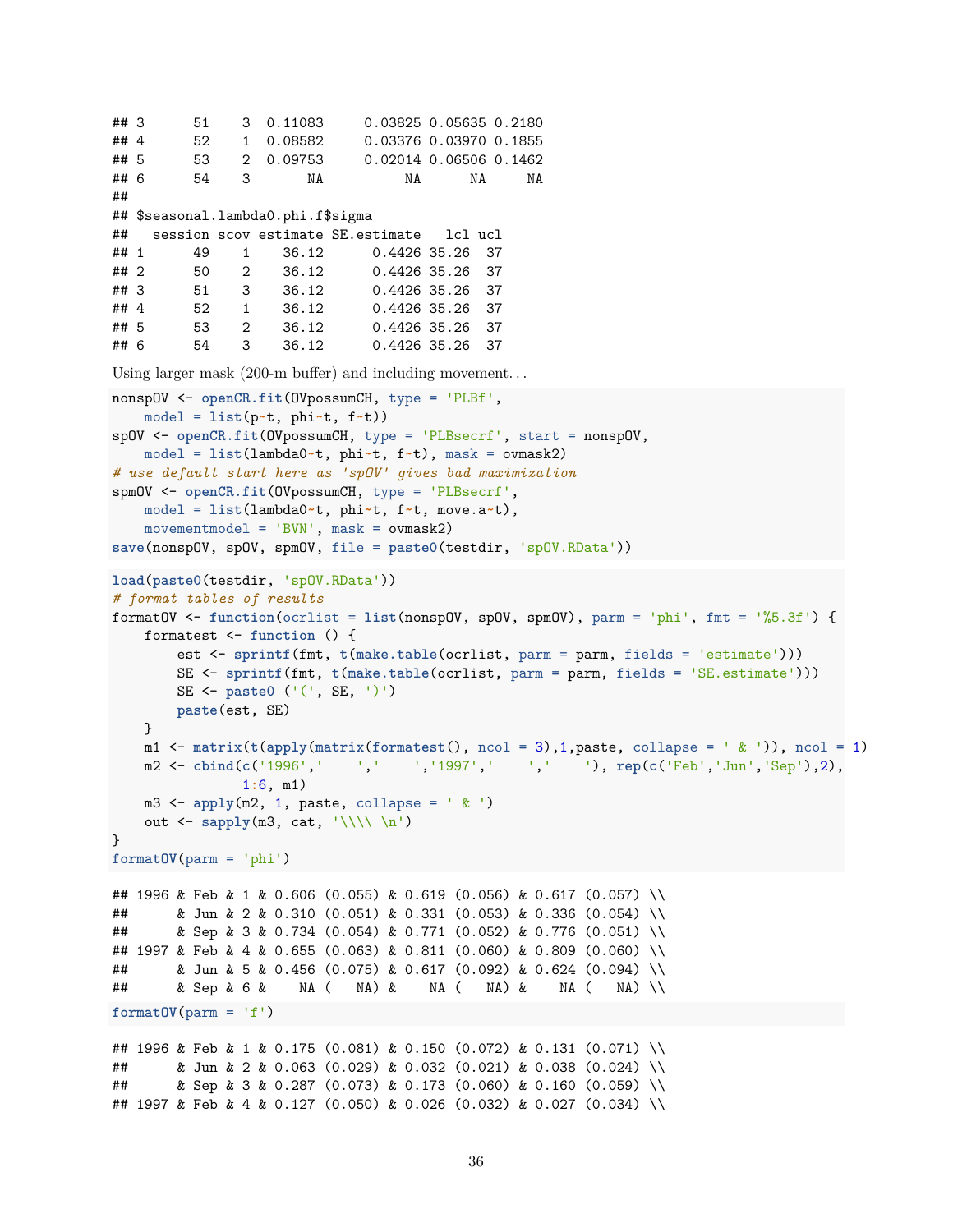## & Jun & 5 & 0.070 (0.037) & 0.022 (0.022) & 0.018 (0.020) \\ ## & Sep & 6 & NA ( NA) & NA ( NA) & NA ( NA) \\  $formatOV(parm = 'lambda0', fmt = '%5.3f')$ ## 1996 & Feb & 1 & NA ( NA) & 0.062 (0.004) & 0.079 (0.005) \\ ## & Jun & 2 & NA ( NA) & 0.081 (0.004) & 0.103 (0.006) \\ ## & Sep & 3 & NA ( NA) & 0.069 (0.004) & 0.089 (0.006) \\ ## 1997 & Feb & 4 & NA ( NA) & 0.091 (0.005) & 0.114 (0.007) \\ ## & Jun & 5 & NA ( NA) & 0.094 (0.005) & 0.116 (0.007) \\ ## & Sep & 6 & NA ( NA) & 0.113 (0.007) & 0.142 (0.009) \\  $formatOV(parm = 'sigma', fmt = '%4.1f')$ ## 1996 & Feb & 1 & NA ( NA) & 36.1 ( 0.4) & 31.8 ( 0.5) \\ ## & Jun & 2 & NA ( NA) & 36.1 ( 0.4) & 31.8 ( 0.5) \\ ## & Sep & 3 & NA ( NA) & 36.1 ( 0.4) & 31.8 ( 0.5) \\ ## 1997 & Feb & 4 & NA ( NA) & 36.1 ( 0.4) & 31.8 ( 0.5) \\ ## & Jun & 5 & NA ( NA) & 36.1 ( 0.4) & 31.8 ( 0.5) \\ ## & Sep & 6 & NA ( NA) & 36.1 ( 0.4) & 31.8 ( 0.5) \\  $formatOV(parm = 'move.a', frt = '%4.1f')$ ## 1996 & Feb & 1 & NA ( NA) & NA ( NA) & 20.7 ( 2.5) \\ ## & Jun & 2 & NA ( NA) & NA ( NA) & 17.6 ( 2.6) \\ ## & Sep & 3 & NA ( NA) & NA ( NA) & 26.8 ( 2.5) \\ ## 1997 & Feb & 4 & NA ( NA) & NA ( NA) & 17.4 ( 2.3) \\ ## & Jun & 5 & NA ( NA) & NA ( NA) & 16.9 ( 2.3) \\ ## & Sep & 6 & NA ( NA) & NA ( NA) & NA ( NA) \\ **make.table**(**list**(nonspOV, spOV, spmOV), 'p') ## session ## model 49 50 51 52 53 54 ## fits1 0.3604 0.4349 0.3819 0.4417 0.4660 0.5447 ## fits2 ## fits3 **make.table**(**list**(nonspOV, spOV, spmOV), 'sigma') ## session ## model 49 50 51 52 53 54 ## fits1 ## fits2 36.13 36.13 36.13 36.13 36.13 36.13 ## fits3 31.81 31.81 31.81 31.81 31.81 31.81 **make.table**(**list**(nonspOV, spOV, spmOV), 'sigma', 'SE.estimate') ## session ## model 49 50 51 52 53 54 ## fits1 ## fits2 0.4432 0.4432 0.4432 0.4432 0.4432 0.4432 ## fits3 0.4640 0.4640 0.4640 0.4640 0.4640 0.4640 **AIC**(spOV, spmOV) ## model npar rank logLik AIC AICc dAIC AICwt ## spmOV lambda0~t phi~t f~t sigma~1 move.a~t 22 22 -12305 24654 24658 0.0 1 ## spOV lambda0~t phi~t f~t sigma~1 17 17 -12399 24832 24834 177.6 0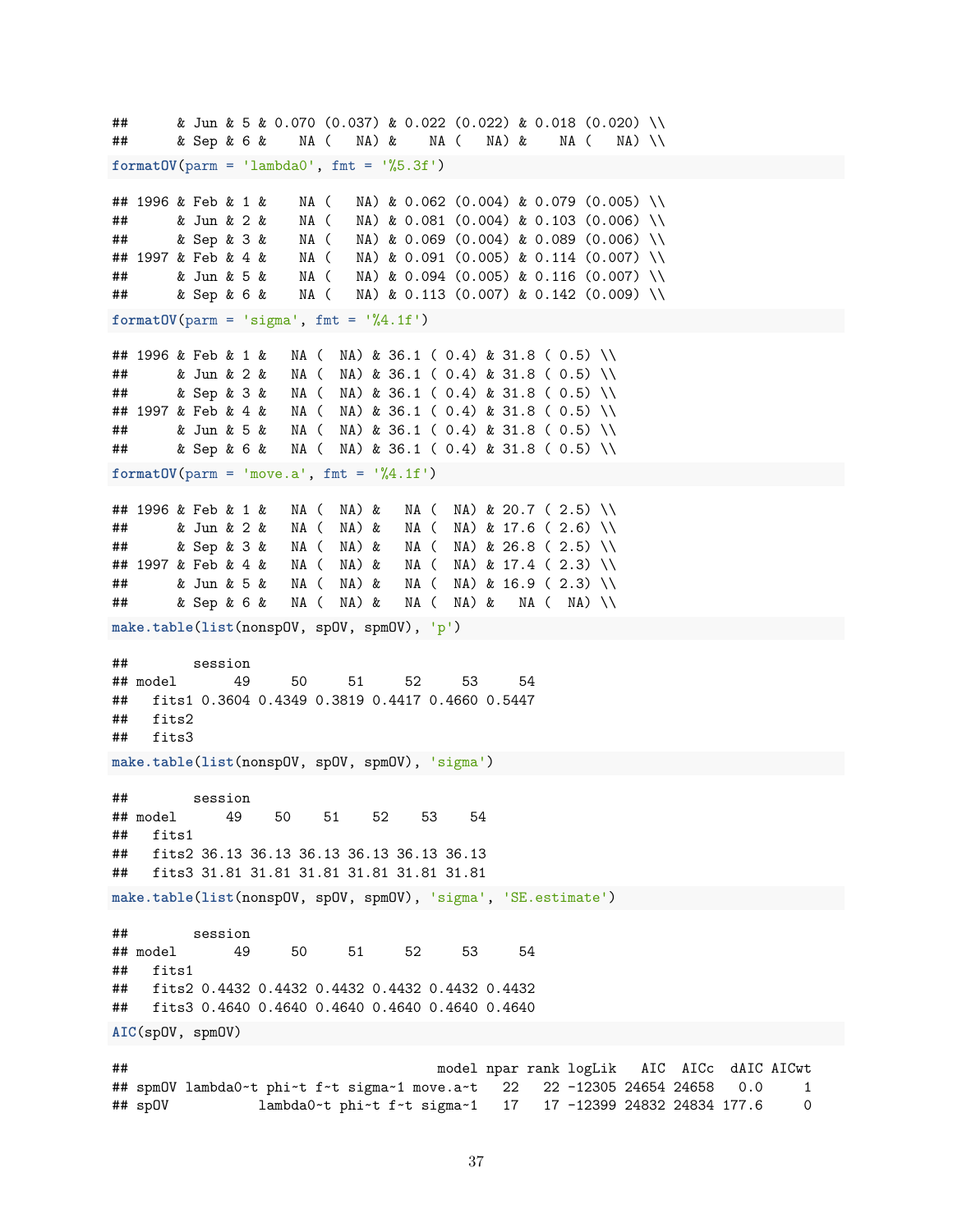## <span id="page-37-0"></span>**Stratified analyses**

Stratification is a new feature in **openCR** 2.0 so it is treated separately here.

For a simple example we use stratify to split the dipper dataset into male and female strata.

```
dipperCHs <- stratify(dipperCH, covariate = 'sex')
fit <- openCR.fit(dipperCHs, model = p~stratum, stratified = TRUE)
print(make.table(fit, 'p', strata = 1:2, collapse = TRUE), na = '.')
```
## session ## model.stratum 1981 1982 1983 1984 1985 1986 1987 ## fit.Male . 0.9243 0.9243 0.9243 0.9243 0.9243 0.9243 ## fit.Female . 0.8801 0.8801 0.8801 0.8801 0.8801 0.8801

As expected, these estimates are almost exactly the same as those from the earlier model dipper.p.sex.

stratify may also be used to assemble a stratified dataset from a list of capthist objects, possibly differing in detector layout. In this case it may be appropriate for the mask argument of openCR.fit() to be a list with a different mask for each stratum.

## <span id="page-37-1"></span>**References**

Bishop, J. A., Cook, L. M., and Muggleton, J. (1978). The response of two species of moth to industrialization in northwest England. II. Relative fitness of morphs and population size. *Philosophical Transactions of the Royal Society of London* **B281**, 517–540.

Crosbie, S. F. (1979) *The mathematical modelling of capture–mark–recapture experiments on animal populations*. Ph.D. Thesis, University of Otago, Dunedin, New Zealand.

Crosbie, S. F. and Manly, B. F. J. (1985) Parsimonious modelling of capture–mark–recapture studies. *Biometrics* **41**, 385–398.

Ergon, T., Ergon, R., Begon, M., Telfer, S. and Lambin, X. (2011) Delayed density- dependent onset of spring reproduction in a fluctuating population of field voles. *Oikos* **120**, 934–940.

Ergon, T. and Lambin, X. (2013) Data from: Separating mortality and emigration: modelling space use, dispersal and survival with robust-design spatial capture–recapture data. Dryad Digital Repository. doi: 10.5061/dryad.r17n5

Ergon, T. and Gardner, B. (2014) Separating mortality and emigration: modelling space use, dispersal and survival with robust-design spatial capture–recapture data. *Methods in Ecology and Evolution* **5**, 1327–1336.

Laake, J.L., Johnson, D. S. and Conn, P.B. (2013) marked: An R package for maximum-likelihood and MCMC analysis of capture-recapture data. *Methods in Ecology and Evolution* **4**, 885–890.

Lebreton, J.-D., Burnham, K. P., Clobert, J., and Anderson, D. R. (1992) Modeling survival and testing biological hypotheses using marked animals: a unified approach with case studies. *Ecological Monographs* **62**, 67–118.

Link, W. A. and Barker, R. J. (2005) Modeling association among demographic parameters in analysis of open-population capture–recapture data. *Biometrics* **61**, 46–54.

Link, W. A. and Barker, R. J. (2010) *Bayesian Inference with Ecological Applications*. Academic Press, Amsterdam.

Marzolin, G. (1988) Polygynie du Cincle plongeur (*Cinclus cinclus*) dans les côtes de Lorraine. L'Oiseau et la Revue Francaise d'Ornithologie 58:277-286.

Nichols, J. D., Pollock, K. H. and Hines, J. E (1984) The use of a robust capture–recapture design in small mammal population studies: a field example with *Microtus pennsylvanicus*. *Acta Theriologica* **29**, 357–365.